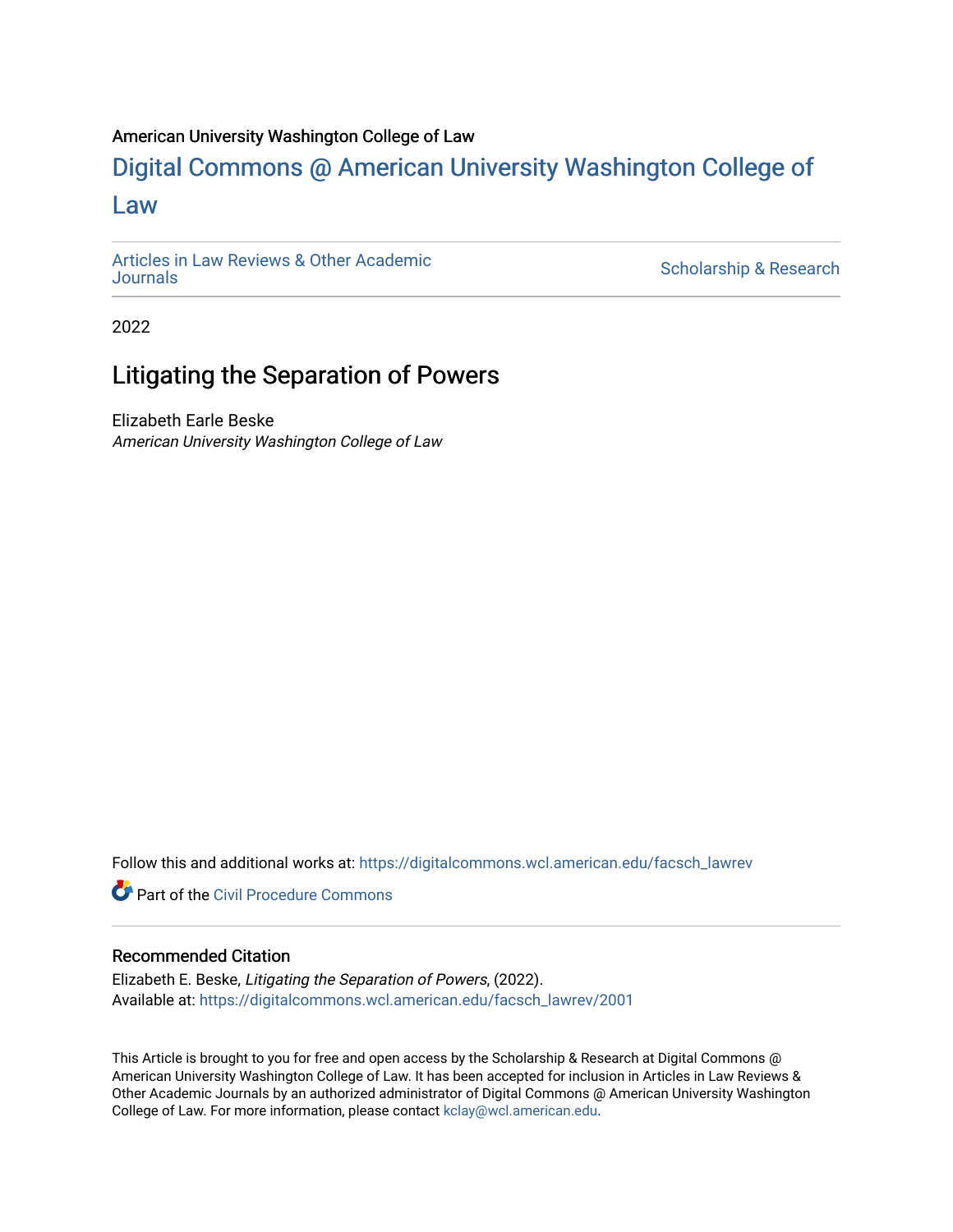## **Litigating the Separation of Powers**

By

## Elizabeth Earle Beske $1$

## TABLE OF CONTENTS

**INTRODUCTION** 

- I. The Roberts Court's Comparative Confidence in Adjudicating Boundary Disputes
	- A. Diffuse Theoretical Underpinnings of the Political Question Doctrine
	- B. The Elusive Standing Algorithm
	- C. Justiciability, Separation of Powers, and the Rehnquist Court
		- a. Political Question Cases
		- b. Standing in Separation-of-Powers Cases
	- D. Justiciability, Separation of Powers, and the Roberts Court
		- a. The Political Question Doctrine: Newly-Embraced Role as Boundary Cop
		- b. Standing to Assert Separation of Powers Challenges
- II. The Myriad Problems of Relying Exclusively on Individual Litigants.
	- A. Individuals Frequently Lack Litigable Interests in the Structural Constitution
	- B. The Court's (*Sub Silentio*) Creation of a Private Attorney General Mechanism Is Inconsistent with Case Law
	- C. Individuals Will Be Challenged to Present Certain Separation-of-Powers Claims
- III. Revisiting *Raines*: The Case for Limited Institutional Standing Under Existing Precedent
	- A. What *Raines* Did and Didn't Do
	- B. Chiseling Out the *Coleman* Claim: What Claims Institutional Actors Ought to Be Able to Assert

**CONCLUSION** 

 $\overline{\phantom{a}}$ 

#### **INTRODUCTION**

In marked contrast to its predecessor, the Roberts Court has carved a clear and confident role for itself in adjudicating separation-of-powers disputes. Examining the Constitution's text, structure, and history to determine the respective authority of Congress and the Executive, the Roberts Court has proclaimed, is "what courts do."<sup>2</sup> And yet, to field these cases, the Court has often been constrained by Rehnquist-era precedent to prefer individual private litigants over

<sup>&</sup>lt;sup>1</sup> Associate Professor, American University Washington College of Law. I am deeply indebted to Henry Monaghan and wish also to thank Kent Barnett, John Q. Barrett, David Eggert, Tara Leigh Grove, Peggy McGuinness, Caleb Nelson, James Pfander, and Seth Barrett Tillman for their helpful comments on earlier versions of this draft.

<sup>2</sup> Zivotofsky v. Clinton, 566 U.S. 189, 201 (2012). Professors Laurence Tribe and Joshua Matz described the case as a "vivid defense of the role courts play in proclaiming the law" and a "ringing proclamation of judicial power to state the law." Laurence Tribe & Joshua Matz, UNCERTAIN JUSTICE: THE ROBERTS COURT AND THE CONSTITUTION 299-300 (2014).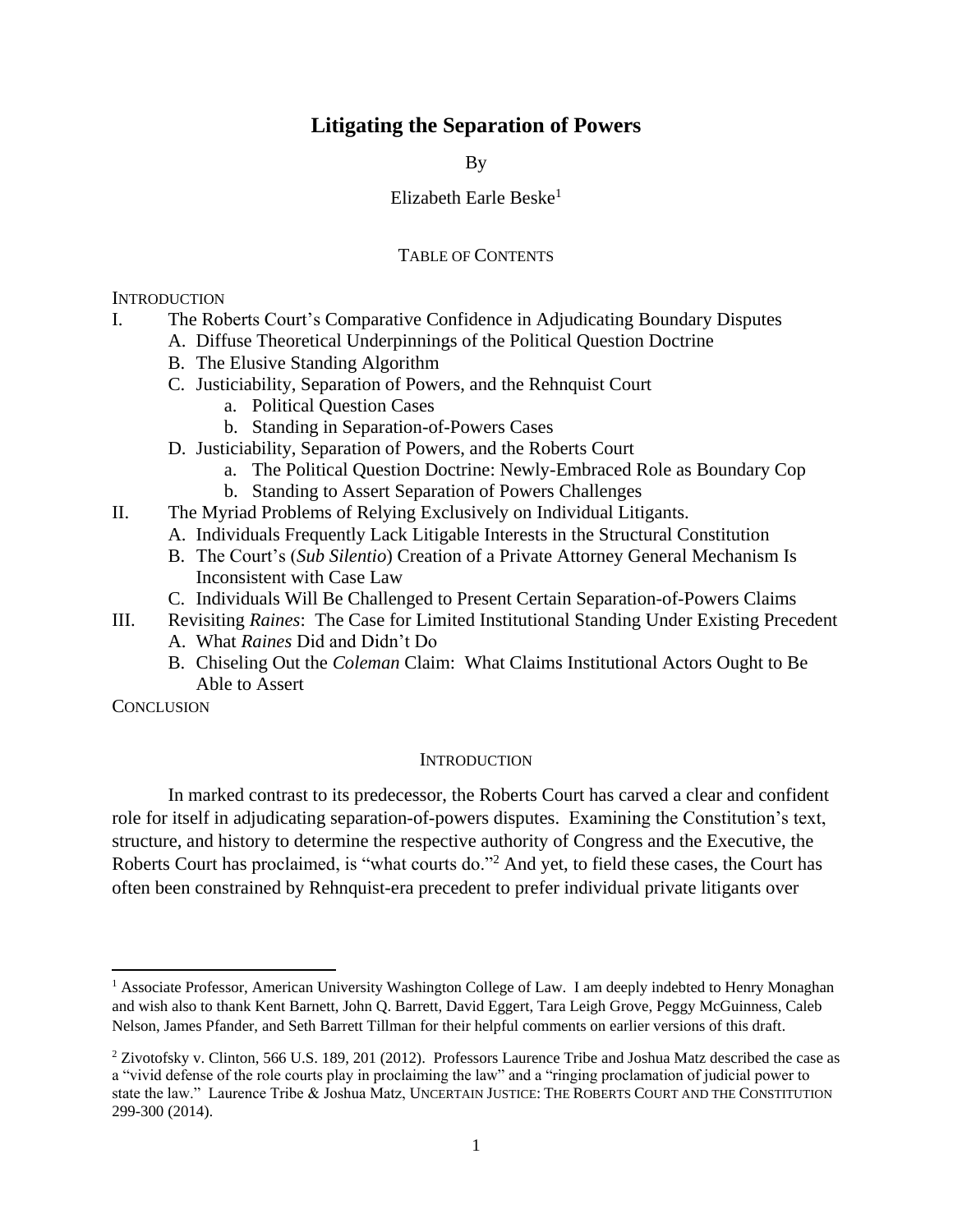institutional actors, $3$  even where doing so is difficult to square with the niceties of Article III and even where reliance on individual litigants means some separation-of-powers problems may never be resolved. Obvious stakeholders, the institutional actors, have faced a tough-toimpossible climb in bringing disputes before the courts, and the Supreme Court's preference for individual claimants has required it to engage in some crafty, if occasionally dubious, moves to ensure a steady diet of claims.<sup>4</sup> This article examines the Court's reliance on individual litigants to raise separation-of-powers claims and finds significant problems, both doctrinal and practical. It proceeds to reexamine the Court's treatment of institutional standing and argues that there is both room to maneuver around the more concerning limitations of *Raines v. Byrd*,<sup>5</sup> the decadesold case that effectively shut down congressional, and, by implication, most institutional standing, and – more importantly – strong reason to do so in the limited circumstances where institutional actors lack the ability to self-help. <sup>6</sup> There are both doctrinal and prudential reasons to be skeptical of wide-ranging institutional standing; however, there are identifiable circumstances where it is necessary, and placing the mantle primarily on individual litigants limits the role of real parties in interest, results in scattershot rulings, and rests uneasily with conventional notions of judicial power.

The increasingly formalist<sup>7</sup> Roberts Court has been a frequent and comparatively enthusiastic participant in the separation-of-powers sphere. Consistent with its confidence playing the role announced in in *Zivotofsky v. Clinton* (*"Zivotofsky I"*), 8 the Roberts Court has repeatedly fielded cases in which litigants have claimed congressional incursions on the domain of Article III courts,<sup>9</sup> examined the President's authority to make recess appointments and thereby elide the Senate confirmation process,<sup>10</sup> and jumped in to defend the prerogatives of the executive vis-à-vis Congress, particularly in the Appointments Clause context.<sup>11</sup> In *Trump v. Mazars USA, LLP*,<sup>12</sup> the Court refereed a clash between Congress and the President over

 $\overline{\phantom{a}}$ 

<sup>12</sup> 140 S. Ct. 2019 (2020).

<sup>&</sup>lt;sup>3</sup> This article will contrast "individual litigants," generally private individuals, with "institutional litigants," who are actors situated within one of the three coordinate branches of government.

 $4$  *See infra* notes  $\qquad$  -  $\qquad$  and accompanying text.

 $5$  521 U.S. 811 (1997).

<sup>6</sup> David Pozen first brought the term "self-help" into the separation-of-powers sphere. David E. Pozen, *Self-Help and the Separation of Powers*, 124 YALE L.J. 2, 7, 8 (2014). He defined it as "any attempt to resolve another branch's wrongdoing in lieu of or prior to third-party dispute resolution." *Id.* at 12; *see also id.* at 22 (focusing definition on forms of self-help "that begin, and often end, outside the courts").

<sup>7</sup> *See* Harlan Grant Cohen, *Formalism and Distrust: Foreign Affairs Law in the Roberts Court*, 83 GEO. WASH. L. REV. 380, 420-21 (2015) (describing decisive shift to formalism under Roberts Court as manifestation of distrust of other branches); Ronald J. Krotoszynski, Jr., *Cooperative Federalism, the New Formalism, and Separation of Powers Revisited: Free Enterprise Fund and the Problem of Presidential Oversight of State-Government Officers Enforcing Federal Law*, 61 DUKE L.J. 1599, 1615 (2012) (observing that Roberts Court has "eschewed functionalist reasoning in favor of formalist analysis of separation of powers questions"). <sup>8</sup> 566 U.S. 189 (2012).

<sup>9</sup> *See* Patchak v. Zinke, 138 S. Ct. 897 (2018); Bank Markazi v. Peterson, 136 S. Ct. 1310, 1329 (2016); Wellness Int'l Network, Ltd. v. Sharif, 135 S. Ct. 1932, 1944-45 (2015); Stern v. Marshall, 564 U.S. 462, 482-84 (2011); *see infra* notes - and accompanying text.

<sup>10</sup> *See* Nat'l Labor Relations Bd. v. Noel Canning, 573 U.S. 513, 538 (2013); *see infra* notes \_ - \_ and accompanying text.

<sup>11</sup> *See* Lucia v. Sec. & Exchange Comm'n, 138 S. Ct. 2044 (2018); Free Enter. Fund v. Public Co. Accounting Oversight Bd., 561 U.S. 477 (2010); *see infra* notes \_ - \_ and accompanying text.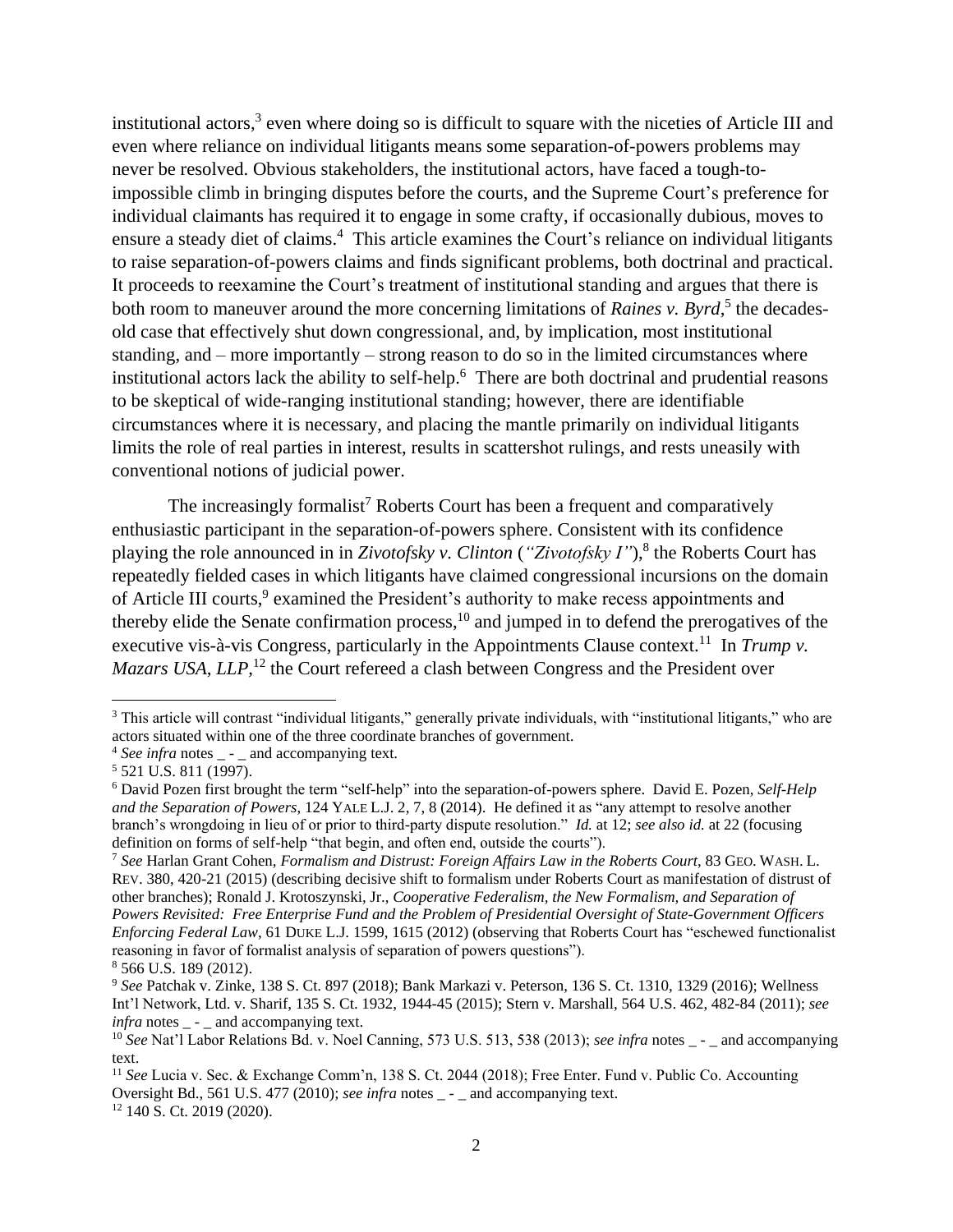subpoenas for the President's financial documents, reaching the merits and setting ground rules despite noting that coordinate branches had "managed for over two centuries to resolve such disputes among themselves without the benefit of guidance from us."<sup>13</sup>

In fielding separation-of-powers claims, the Court has preferred individual litigants to institutional plaintiffs, even where individual interests and stakes are remote or derivative.<sup>14</sup> In *Lucia v. Securities & Exchange Commission*, <sup>15</sup> a litigant subject to an SEC enforcement proceeding challenged the appointment of his administrative law judge (ALJ), claiming that SEC ALJs are "officers" who must be appointed by "Heads of Departments."<sup>16</sup> After determining that the ALJs were in fact "officers," the Court turned to the question of remedy.<sup>17</sup> Recognizing that the ALJ before whom Lucia had had his hearing could fairly readily obtain a constitutional appointment from the SEC and would likely issue the same decision on rehearing,<sup>18</sup> the Court required that Lucia have a new hearing before a *different* ALJ in order to "create incentive[s] to raise Appointments Clause challenges."<sup>19</sup> Without the prospect of such a bounty, the Court assumed the individual would have insufficient skin in the game and no reason to advance the legal claim. *Lucia*'s stark suggestion that individual plaintiffs are not, in fact, advancing their own interests in these cases rests uncomfortably with the conventional understanding of injuryin-fact.<sup>20</sup> In this area, the Court has relied without statutory authority on judicially-incentivized, de facto private attorneys general, and that, too, is in tension with the Court's precedents.<sup>21</sup>

The Roberts Court found itself in this conceptual jam because its predecessor, the Rehnquist Court, had shut down most litigation avenues for the institutional actors whose interests lurk in the background. After a majority of the Burger Court failed to coalesce around the political question doctrine to dodge a dispute between President Carter and several Senators in *Goldwater v. Carter*, <sup>22</sup> Chief Justice Rehnquist switched tactics in *Raines v. Byrd*, <sup>23</sup> which adopted a constricted view of congressional standing and enshrined Chief Justice Rehnquist's shut-it-down mood.<sup>24</sup> Raines cast doubt upon *any* separation-of-powers suits by members of Congress without express authorization from the entire chamber and left intact only a sliver of

<sup>13</sup> *Id.* at 2031.

<sup>14</sup> *See*, *e.g.*, Bond v. United States, 564 U.S. 211, 222 (2011) ("In the precedents of this Court, the claims of individuals – not of Government departments – have been the principal source of judicial decisions concerning separation of powers and checks and balances.").

<sup>15</sup> 138 S. Ct. 2044 (2018).

<sup>16</sup> *Id.* at 2047.

<sup>17</sup> *Id.* at 2055.

<sup>18</sup> During the pendency of the case, the SEC issued an order that "ratified its prior appointment" of the ALJs. *See* Press Release, Securities and Exchange Commission (Nov. 30, 2017), [https://www.sec.gov/news/press-](https://www.sec.gov/news/press-release/2017-215)

[release/2017-215.](https://www.sec.gov/news/press-release/2017-215) Lucia challenged the validity of that ratification, but the Court found no reason to address it because the SEC had not indicated that Lucia's rehearing would be before an ALJ whose appointment depended on it. *See Lucia*, 138 S. Ct. at 2055 n.6.

<sup>19</sup> *Id.*at 2055 n.5.

<sup>20</sup> *See* Jamal Greene, *The Supreme Court as a Constitutional Court*, 128 HARV. L. REV. 124, 141 (2014) (describing Court's tacit recognition "that we should regard as fiction" the notion that an Appointments Clause case "was about the rights of any particular litigant").

<sup>&</sup>lt;sup>21</sup> *See infra* notes \_ and accompanying text.

 $22\,444\,\text{U.S.}$  996 (1979).

<sup>23</sup> 521 U.S. 811 (1997).

<sup>24</sup> *See id.* at 823.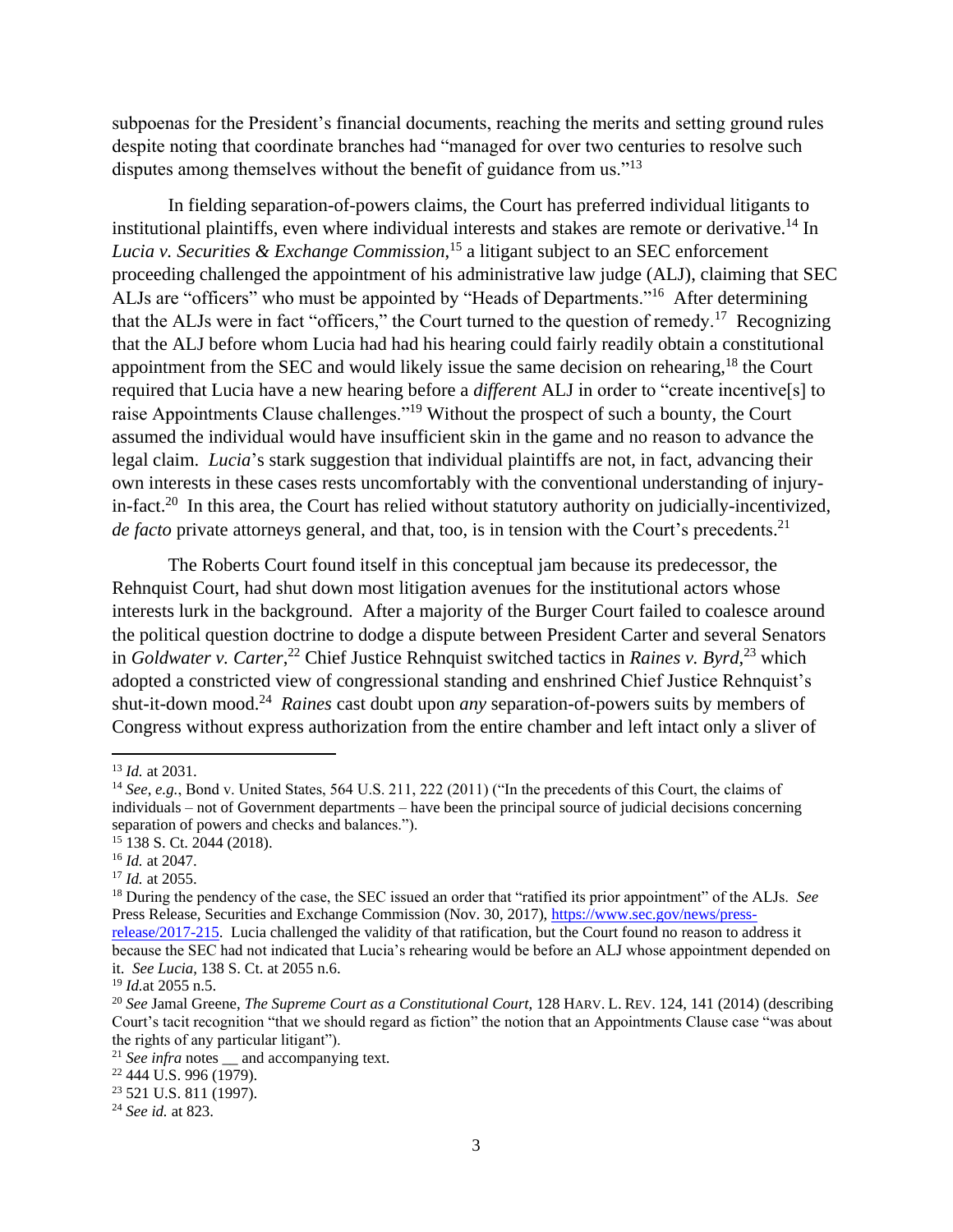suits asserting institutional injury when members' voting power is "held for naught."<sup>25</sup> Rejecting the claim in *Raines* could have been easy – individual legislators had challenged a statute enacted over their objection and thus sought to import a political tussle straight from the halls of Congress into the judicial arena.<sup>26</sup> The complained-of incursion on congressional authority in *Raines*, in other words, was a congressional creation. In its haste to reject the challenge, the Court wrote an opinion far broader than circumstance required and failed to distinguish amongst different kinds of congressional claims and injuries. In so doing, the Court left Congress almost completely incapable of appealing to the judiciary where its problem is not with its own handiwork but with the actions of another branch.

The executive branch has more self-help options in the event of congressional encroachment, so its role going to court as a turf-defending plaintiff in its own right has not been conclusively established.<sup>27</sup> If the executive finds that an act of Congress invades its constitutional prerogatives, the President usually can either veto or, more controversially, refuse to enforce it.<sup>28</sup> But if the act of Congress is self-executing, like an administrative scheme that trenches on the executive's appointment authority, the executive branch has no such ability to self-help. Individual litigants subject to coercive action – particularly if duly incentivized as in *Lucia* – can serve to vindicate the executive's authority in many cases. The protection offered by individual litigants, though, is spotty; they can rarely serve as an alternative prospect in the absence of coercive action, leaving some separation-of-powers claims without adequate redress. 29

One never writes on a blank slate in the justiciability area, and this particular "fragment" has generated significant recent debate, with scholars all over the map in their approaches and arguments.<sup>30</sup> Preferring vindication by institutional actors, Professor Aziz Huq has argued that individual plaintiffs should not have standing to "enforce a structural constitutional principle redounding to the benefit of an official institution, [when] there is no reason the latter could not enforce that interest itself."<sup>31</sup> He has expressly reserved the question whether the Court's precedents have in fact permitted institutional plaintiffs to sue, <sup>32</sup> and this article both takes that up and finds that the current understanding of case law in fact gives institutional actors too little recourse. Likewise favoring a role for institutional plaintiffs, Professor Jamal Greene has

 $\overline{a}$ 

<sup>25</sup> *Id.* at 823, 829-30. *See* Greene, *supra* note \_\_, at 139 (observing that the Court has permitted congressional standing "only in the narrow circumstances of an injury to a member's personal rather than institutional interests"). <sup>26</sup> *Id.*at 814.

<sup>27</sup> *See* Tara Leigh Grove, *Standing Outside of Article III*, 162 U. PENN. L. REV. 1311, 1326 (2014) ("The Supreme Court has never held that the executive has standing to assert an institutional interest in the enforcement of federal law or, relatedly, in protecting any other duties or powers conferred by Article II.").

<sup>&</sup>lt;sup>28</sup> See id. at 1327; see also Pozen, *supra* note \_\_, at 22-23 (noting that most scholars believe the President's refusal to enforce an act she has not determined to be unconstitutional would violate the Take Care Clause).

 $29$  Consider, for example, the various efforts to challenge the allegedly unconstitutional composition of the Federal Open Market Committee, a key policy arm of the Federal Reserve System. *See infra* notes \_\_ and accompanying text.

<sup>30</sup> *See* Richard H. Fallon, Jr.*, The Fragmentation of Standing,* 93 TEX. L. REV. 1061, 1061 (2015) (observing that "[r]ecent years have witnessed the accelerated fragmentation of standing into a multitude of varied, complexly related subdoctrines").

<sup>31</sup> Aziz Z. Huq, *Standing for the Structural Constitution*, 99 VA. L. REV. 1435, 1514 (2013).

<sup>32</sup> *Id.* at 1440 n.16.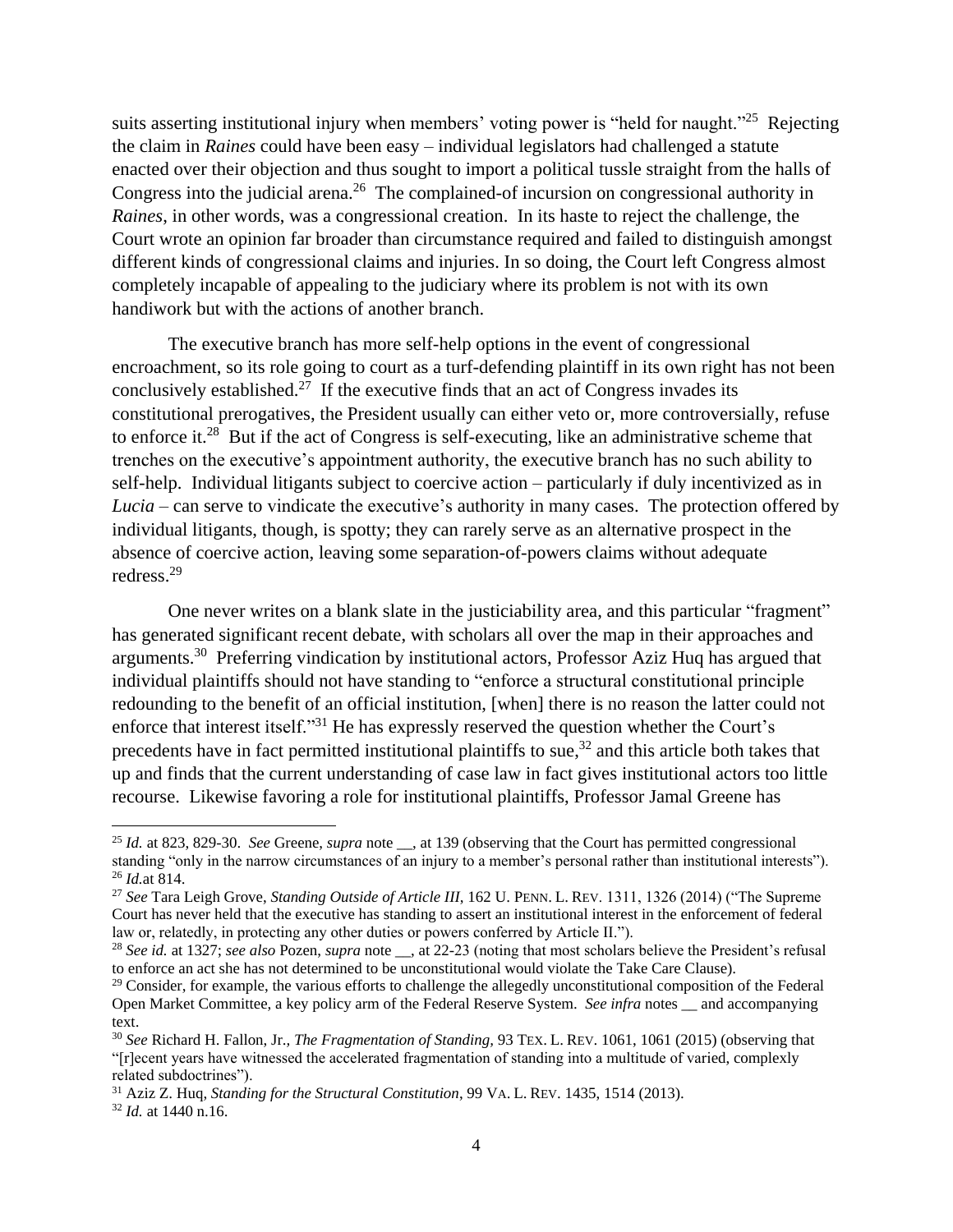advocated a statute or constitutional amendment conferring power on the Court, at the behest of institutional actors, to adjudicate separation-of-powers disputes where the Constitution lays out a rule.<sup>33</sup> He has argued that "[d]ispute over the meaning of constitutional rules is . . . precisely the context that least rewards patience in awaiting a plaintiff who has suffered individualized harm."<sup>34</sup> This article agrees with Greene's instincts and finds a reading of *Raines* and its progeny that permits some suits by institutional actors to enforce constitutional rules under existing law. Taking an opposing approach, Professor Kent Barnett has contended that individual regulated parties should have standing to raise separation-of-powers claims, which he likens to "procedural challenges for which Article III relaxes or ignores its otherwise mandatory desiderata."<sup>35</sup> He has argued that individual actors are superior to the political branches, which often face partisan and policy-based distractions and impediments to suit.<sup>36</sup> This article parts company with Barnett on standing (in places) and demonstrates that there are some cases individual actors cannot reliably bring. Professor Tara Leigh Grove has argued that the enumerated powers granted to Congress and the executive in Articles I and II, respectively, do not encompass the authority to bring suit to protect their turf – thus precluding any institutional standing in this context – and that courts in any event ought to be skeptical of government standing in order to avoid enmeshing the judiciary in battles more suited to the political arena.<sup>37</sup> This article finds room in the Constitution for turf-protection and, though appreciating Grove's skepticism, contends that limited institutional standing is necessary for safeguarding our constitutional structure, particularly in this polarized "Age of Dysfunction." 38

Whether it is a good or bad idea for the federal judiciary to leap into the fray and decide complicated separation-of-powers questions, the Roberts Court has demonstrated enthusiasm for the jumps, carving out a niche for itself in policing the boundaries of the three branches' authority and opening its doors to, and even inviting, structural challenge. Reliance on individuals to bring these questions before the Court gives rise to considerable problems; the conceit of this article is that existing stumbling blocks to suits by institutional actors can be, and in certain circumstances ought to be, overcome. Part I compares the Rehnquist and Roberts' Courts approaches to the justiciability of conflicts between coordinate branches and demonstrates that, while the Rehnquist Court shied away from such battles, the Roberts Court has reclaimed a more confident role in determining boundaries in both garden-variety and more nuanced turf disputes. Part II examines the Roberts Court's reliance on individual claimants,

<sup>33</sup> Greene*, supra* note \_\_, at 146, 152.

<sup>34</sup> *Id.* at 152.

<sup>35</sup> Kent Barnett, *Standing for (and up to) Separation of Powers*, 91 IND. L.J. 665, 694 (2016). As discussed *infra*, *Spokeo v. Robins*, 136 S. Ct. 1540 (2016), may be read to cast doubt on the present viability of bare procedural interests. *See infra* notes \_\_ and accompanying text.

<sup>36</sup> *See* Barnett, *supra* note \_\_, at 685.

<sup>&</sup>lt;sup>37</sup> See Grove, *supra* note \_\_, at 1355-57 (arguing that neither Congress nor the executive has authority to sue for institutional injuries); Tara Leigh Grove, *Justice Scalia's Other Standing Legacy*, 84 U. CHI. L. REV. 2243, 2264 (2017) (observing that a central purpose of standing is to "ensur[e] that the courts do not become substitute forums for matters that should be left to the political process"). *See generally* Tara Leigh Grove, *Government Standing and the Fallacy of the Institutional Injury*, 167 U. PA. L. REV. 611 (2019) (arguing against the concept of institutional injury at all and claiming that institutional actors lack any interest in their institutional prerogatives). <sup>38</sup> Jonathan Zasloff coined this term, and it is perhaps even more apt now than when he described it in 2012. *See*

Jonathan Zasloff, *Courts in the Age of Dysfunction*, 121 YALE L.J. ONLINE 479, 479 (2012).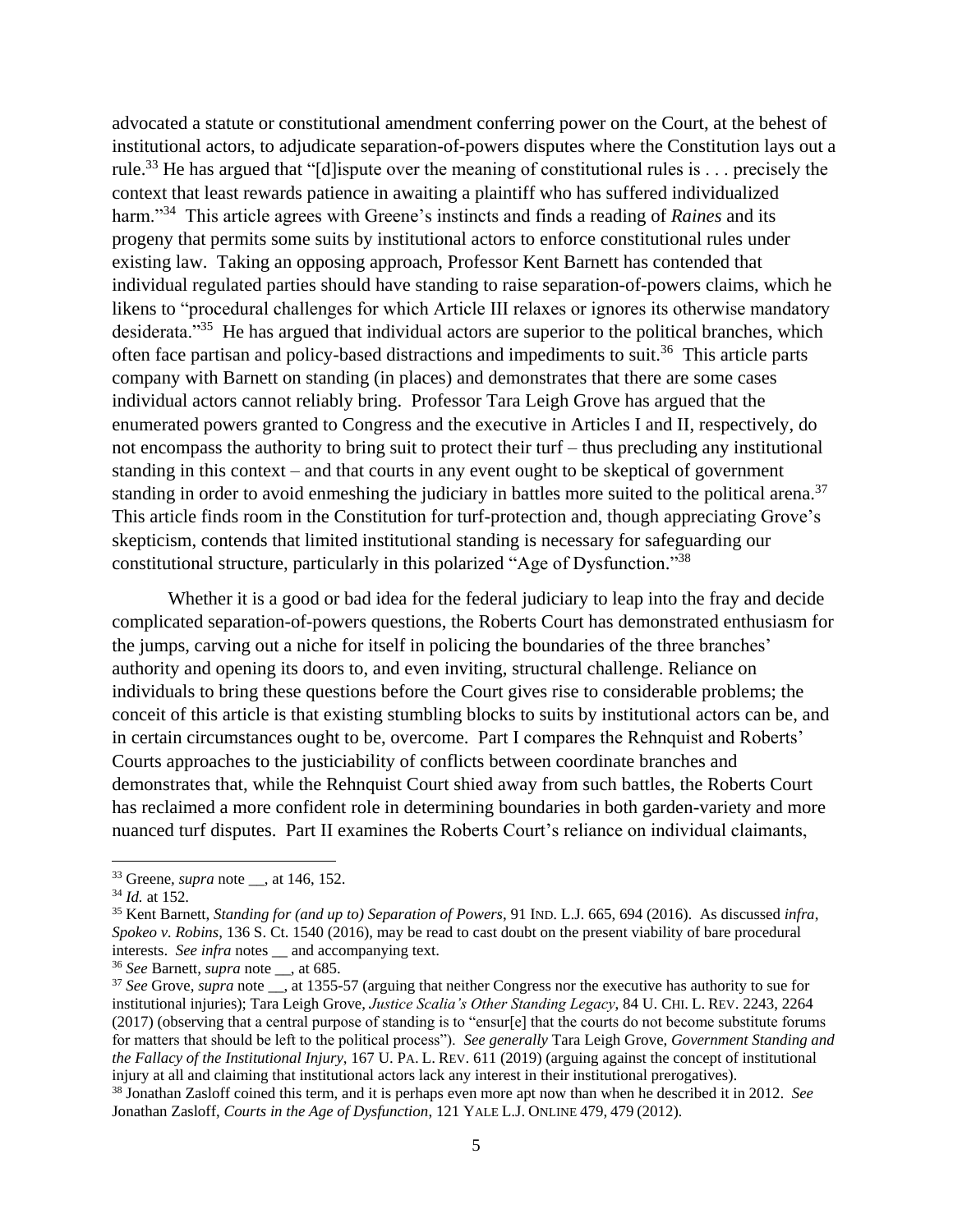born of necessity after Rehnquist-era *Raines* sharply curtailed institutional standing, and demonstrates that dependence on individual litigants instead of institutional litigants to vindicate separation-of-powers principles is difficult to square with principles of standing, relies on a questionable private attorney general mechanism, and gives rise to gaps in the Court's ability to play its self-appointed part. Finally, in light of the problems presented by exclusive reliance on individual plaintiffs, Part III revisits the question of institutional litigants. This part finds room in existing case law for institutional standing where the gravamen of the claim is that an outside actor is thwarting the exercise of institutional prerogatives set out in the Constitution.

I. The Roberts Court's Comparative Confidence in Adjudicating Boundary Disputes

Two related justiciability concepts surround the question of which actors are best-suited (if indeed any are well-suited) to bring separation-of-powers questions into the federal courts, the political question doctrine and standing. This section briefly touches upon each before tracing how they have surfaced in the Rehnquist and Roberts Courts in the context of structural litigation. As I will show, the Roberts Court has embraced a more expansive role for the federal judiciary, despite the political question doctrine, without a corresponding reassessment of standing concepts.

A. Diffuse Theoretical Underpinnings of the Political Question Doctrine

As is evident from its most recent outing in the political gerrymandering cases,<sup>39</sup> the political question doctrine often sharply divides both the Court and its audience and is by no means in retreat. Chief Justice Marshall first staked out the Court's role in limiting the other branches to their enumerated powers in *Marbury v. Madison*, <sup>40</sup> distinguishing between actions that are susceptible of judicial resolution and those that are not.<sup>41</sup> Where executive actors proceed on matters properly within their discretion, "there exists, and can exist, no power to control that discretion."<sup>42</sup> The judiciary lacks any role, and "nothing can be more perfectly clear than their acts are only politically examinable."<sup>43</sup> Conversely, where an institutional actor exceeds that discretion, an injured party "has a right to resort to the laws of his country for a remedy."<sup>44</sup> Marshall saw it as the judiciary's province to determine whether an institutional actor was acting *intra vires* or *ultra vires* and proceeded to do precisely that.<sup>45</sup> Thus, in the course of deciding Marbury's right to the commission, the Court concluded both that Congress had

 $\overline{a}$ 

<sup>39</sup> *See* Rucho v. Common Cause, 139 S. Ct. 2484 (2019). In *Rucho*, a deeply divided Court held that the political question doctrine precluded judicial consideration of political gerrymandering cases because of the absence of "legal standards to limit and direct their decisions." *Id.* at 2507.

<sup>40</sup> 5 U.S. (1 Cranch) 137 (1803).

<sup>41</sup> *See id.* at 166-67. *See also* Elizabeth Earle Beske, *Political Question Disconnects*, 67 AM. U. L. REV. FORUM 35, 37 (2019) (finding antecedents of the political question doctrine in *Marbury*).

<sup>42</sup> *Id.* at 166. *See also* Mississippi v. Johnson, 71 U.S. (4 Wall.) 475, 499 (1866) (barring judicial review of a "purely executive and political" presidential action).

<sup>43</sup> *Id.* <sup>44</sup> *Id.* 

<sup>45</sup> *See id.* at 176. *See also* Barkow, *supra* note \_\_, at 248-49 (noting that Marshall made clear "that it was for the Court to determine whether an issue presented a political question, committed to the discretion of the political branches, or a judicial question, which the Court could answer.").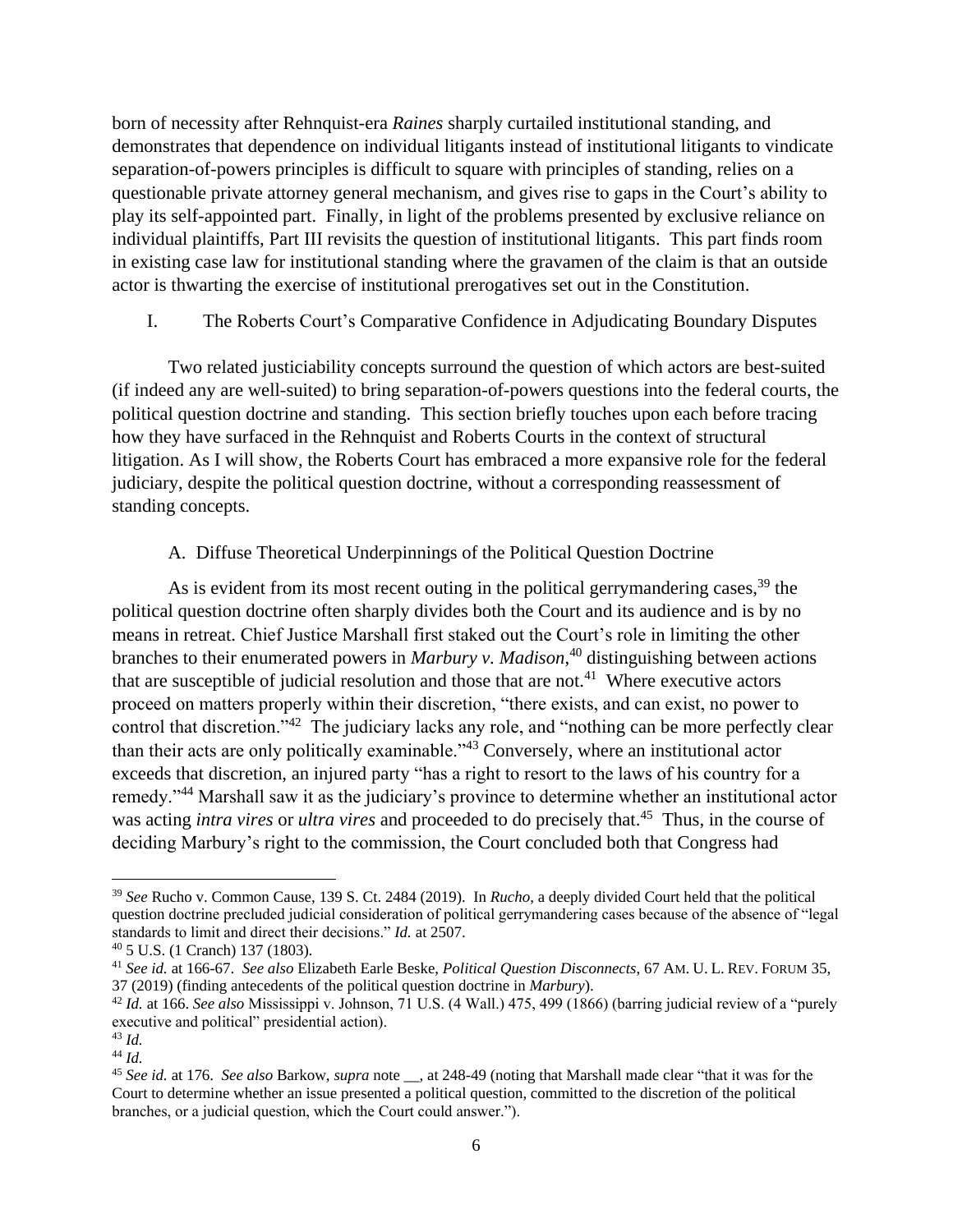exceeded its authority in conferring additional original jurisdiction on the Supreme Court and that federal courts had authority to issue writs of mandamus for executive actors who stepped out of bounds.<sup>46</sup>

While *Marbury* provided logical underpinnings for the classical political question doctrine, competing conceptions emerged over time. Professors Herbert Wechsler, a classicist, and the Alexander Bickel, a prudentialist, famously debated whether the political question doctrine ought to be invoked sparingly<sup>47</sup> or employed whenever judges believed that expedience and, particularly, concern for institutional legitimacy, might require it.<sup>48</sup> The Court laid out six factors in *Baker v. Carr*<sup>49</sup> to guide invocation of the doctrine that confusingly combined features of both views.<sup>50</sup> At the same time, others questioned the need for the doctrine at all. Professor Louis Henkin wrote an influential article entitled, *Is There a 'Political Question' Doctrine?*, <sup>51</sup> in which he argued that situations deemed "nonjusticiable" simply involved on-the-merits conclusions that the institutional actor was acting within the boundaries of its discretion.<sup>52</sup> Put differently, and in terms that might have resonated with Chief Justice Marshall, the Court had adjudged that "[t]he act complained of violates no constitutional limitation on that power, either because the Constitution imposes no relevant limitations, or because the action is amply within the limits prescribed."<sup>53</sup>

<sup>46</sup> *Marbury*, 5 U.S. (1 Cranch)*.* at 166,

<sup>177.</sup> Professor Monaghan argues that *Marbury* entrenches a private rights model of adjudication, delimiting constitutional boundaries only in the course of adjudicating individual rights. *See* Henry P. Monaghan, *Constitutional Adjudication: The Who and When*, 82 YALE L.J. 1363, 1367 (1973). Certainly, cases like *Georgia v. Stanton*, 73 U.S. 50, 77 (1867), substantiate this insight. In *Stanton*, the Court rejected the State of Georgia's challenge to enforcement of the Reconstruction Acts, deeming the questions "political" and noting pointedly that the case did not involve the infringement of "private rights or private property." *Id.* Professor Fallon finds support for a "special function" model in *Marbury* as well, noting that *Marbury*'s conclusion that mandamus lies against federal officers was a gratuitous pronouncement given the Court's determination that it lacked jurisdiction to hear the case. *See* Richard H. Fallon, Jr., *Marbury and the Constitutional Mind: A Bicentennial Essay on the Wages of Doctrinal Tension*, 91 CALIF. L. REV. 1, 15-16 (2003).

<sup>47</sup> This is the Wechsler view. *See* Herbert Wechsler*, Toward Neutral Principles of Constitutional Law*, 73 HARV. L. REV. 1, 7-8 (1959).

<sup>48</sup> This is the Bickelian counterargument. *See* Alexander M. Bickel, *The Supreme Court, 1960 Term – Foreword: The Passive Virtues*, 75 HARV. L. REV. 40, 46 (1961).

<sup>49</sup> 369 U.S. 186, 217 (1962). The six factors are (1) "a textually demonstrable constitutional commitment of the issue to a coordinate political department"; (2) "a lack of judicially discoverable and manageable standards for resolving it"; (3) "the impossibility of deciding without an initial policy determination of a kind clearly for nonjudicial discretion"; (4) "the impossibility of a court's undertaking independent resolution without expressing lack of the respect due coordinate branches of government"; (5) "an unusual need for unquestioning adherence to a political decision already made"; and (6) "the potentiality of embarrassment from multifarious pronouncements by various departments on one question." *Id.*

<sup>&</sup>lt;sup>50</sup> See Barkow, *supra* note \_\_, at 265 (classifying first and perhaps second factor as classical and factors three through six as prudential). Scholars have sharply debated the nature and scope of the political question doctrine. *See*  Tara Leigh Grove, *The Lost History of the Political Question Doctrine*, 90 N.Y.U. L. REV. 1908, 1910 (2015); J. Peter Mulhern, *In Defense of the Political Question [Doctrine,](https://1.next.westlaw.com/Link/Document/FullText?findType=Y&serNum=0102729906&pubNum=0001268&originatingDoc=If01c36b9fd3311e8a5b3e3d9e23d7429&refType=LR&fi=co_pp_sp_1268_99&originationContext=document&transitionType=DocumentItem&contextData=(sc.Default)#co_pp_sp_1268_99)* 137 U. PENN. L. REV. 97, 99 (1988) (noting broad disagreement over whether the doctrine exists at all or whether it exists but should not).

<sup>51</sup> Louis Henkin, *Is There a 'Political Question' Doctrine?*, 85 YALE L.J. 597 (1976).

<sup>52</sup> *See id.* at 601.

<sup>53</sup> *Id.*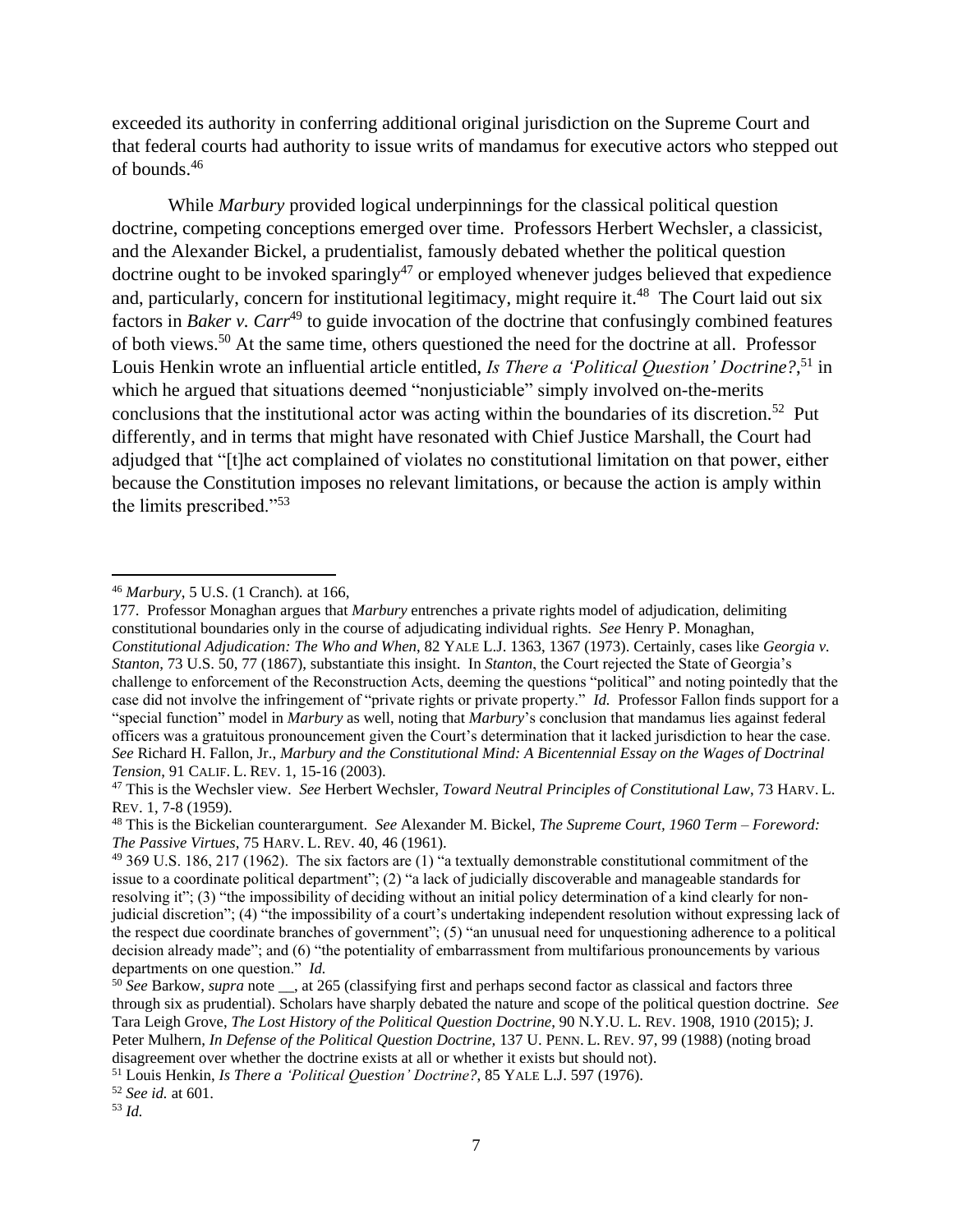Over the decades, the Court has vacillated in its embrace of its role as referee*.* Then-Associate Justice Rehnquist, and later, the Rehnquist Court writ large, gravitated to a more prudentialist view that federal courts ought to have a minimal role in navigating disputes among branches to avoid the unseemliness of wading into an inter-branch dispute, while the Roberts Court has reclaimed a more first-principles view that federal courts have a constitutionally mandated role to play in delineating the outer boundaries of coordinate branch authority.<sup>54</sup>

## B. The Elusive Standing Algorithm

The other justiciability concept interposing obstacles to adjudication in the separation-ofpowers context, standing, makes the political question doctrine look both simple and uncontroversial.<sup>55</sup> While all lawyers can recite the simple mantra that standing encompasses the three requirements of injury-in-fact, causation, and redressability, standing has justifiably been described by observers as "incoherent,"<sup>56</sup> a "mixture of complexity and lack of articulate explanation,"<sup>57</sup> "radically unsatisfying,"<sup>58</sup> and a "word game played by secret rules."<sup>59</sup>

"Standing" as a discrete concept is a newish creation. It is generally (though not invariably) accepted that, before the twentieth century, standing doctrine barely existed.<sup>60</sup> Most

 $\overline{\phantom{a}}$ 

<sup>57</sup> Fallon, *supra* note \_\_, at 1063; *see also* William A. Fletcher, *The Structure of Standing*, 98 YALE L.J. 221, 238 (1988) (arguing that "standing determinations are actually determinations on the merits").

<sup>60</sup> *See* Richard H. Fallon *et al.*, HART & WECHSLER'S THE FEDERAL COURTS AND THE FEDERAL SYSTEM 116 (7th ed. 2015) [hereinafter HART & WECHSLER]; Cass R. Sunstein, *What's Standing After* Lujan*? Of Citizen Suits,* 

<sup>&</sup>lt;sup>54</sup> *See infra* notes <u>ea</u> and accompanying text.

<sup>55</sup> *See* Richard M. Re, *Relative Standing*, 102 Georgetown L.J. 1191, 1195 (2014) ("[I]t is hard to find a scholarly treatment of standing that does not remark upon the doctrine's incoherence.").

<sup>56</sup> F. Andrew Hessick, *Standing, Injury in Fact, and Private Rights*, 93 CORNELL L. REV. 275, 276 (2008); *see also* Susan Bandes, *The Idea of a Case*, 42 STAN. L. REV. 227, 228 (1990) (noting that courts and commentators "have failed to formulate a coherent definition of article III's case requirement); Richard J. Pierce, Jr., *Is Standing Law or Politics?*, 77 N.C. L. REV. 1741, 1742 (1999) (lamenting that he cannot provide students "with a doctrinal algorithm that they can use to predict judicial decisions with a reasonable degree of confidence").

<sup>58</sup> Gene R. Nichol, Jr., *Standing for Privilege: The Failure of Injury Analysis*, 82 BOSTON U. L. REV. 301, 304 (2002).

<sup>59</sup> Flast v. Cohen, 392 U.S. 83, 129 (1968) (Harlan, J., dissenting).

*<sup>&</sup>quot;Injuries," and Article III*, 91 MICH. L. REV. 163, 179 (1992) (describing emergence of standing "as part and parcel of the heated struggle, in the 1920s and 1930s, within the country and the courts about the constitutional legitimacy of the emerging regulatory state"). *See also* Fallon, *supra* note \_\_, at 1064 ("Through most of American legal history, standing doctrine as we know it today – as a doctrine regulating who is a proper party to invoke the jurisdiction of a federal court to assert a legal claim or defense . . . – did not exist."); Ferejohn & Kramer, *supra* note \_\_, at 1009 ("There was no doctrine of standing prior to the middle of the twentieth century."); Louis L. Jaffe, *The Citizen as Litigant in Public Actions: The Non-Hohfeldian or Ideological Plaintiff*, 116 U. PA. L. REV. 1033, 1035 (1968) (noting that historical practice permitted the non-Hohfeldian, or ideological, plaintiff and did not require a Hohfeldian plaintiff whose own rights and interests had been impaired); James E. Pfander, *Standing, Litigable Interests, and Article III's Case-or-Controversy Requirement*, 65 UCLA L. REV. 170, 196-200 (2018) (urging that nineteenth-century federal courts' practice of fielding claims for noncontentious relief casts doubt on the modern understanding of the case-or-controversy requirement, which treats "case" and "controversy" as functionally identical); Maxwell L. Stearns, *Standing and Social Choice: Historical Evidence*, 144 U. PA. L. REV. 309, 350 (describing standing as a creation of the New Deal that turned federal courts away from the public- and privateinterest models of the prior century) (1995). *Cf.* Re, *supra* note \_\_, at 1220 (noting that, because it was not until the twentieth century that nontraditional interests required adaptation of the traditional justiciability models, "modern standing doctrine's eighteenth century British pedigree (or lack thereof) is largely beside the point"). *But see* Ann Woolhandler & Caleb Nelson, *Does History Defeat Standing Doctrine?*, 102 MICH. L. REV. 689, 712, 732-33 (2004)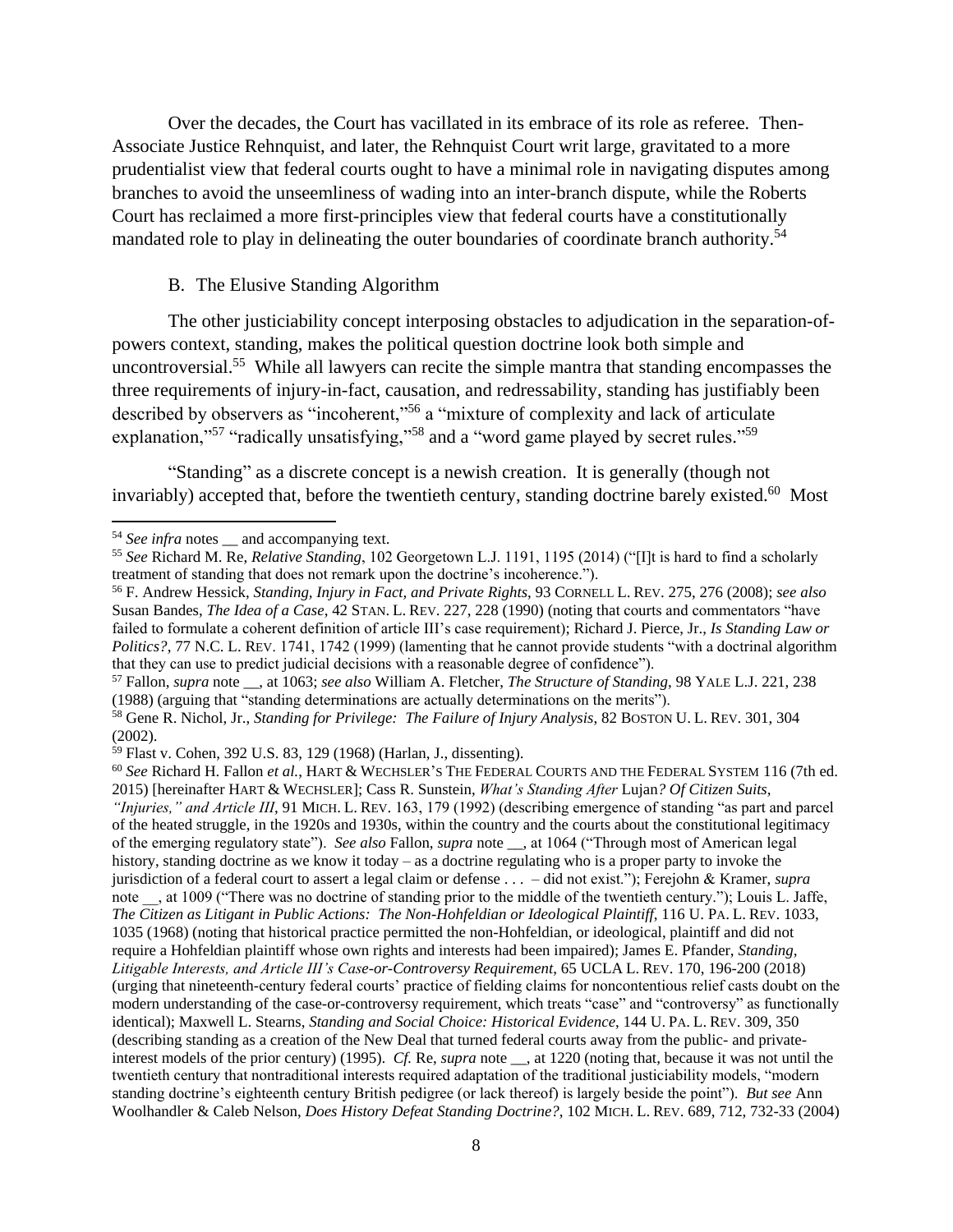lawsuits involved either private litigants suing to vindicate private rights – generally those recognized by the common law – or public officials vindicating public rights.<sup>61</sup> Beginning with the New Deal, three phenomena expanded the pool of potential plaintiffs with claims against the government and put pressure on this system. First, the surge of statutes and regulations accompanying the emergence of the administrative state gave rise to large numbers of people with rights and interests not recognized at common law.<sup>62</sup> Second, awareness of regulatory capture led courts increasingly to recognize that regulatory beneficiaries and competitors, in addition to regulatory targets, might have cognizable legal interests meriting protection.<sup>63</sup> Finally, expansion of the protections of the Bill of Rights and their selective incorporation into the Fourteenth Amendment's Due Process Clause to bind the states led to an increase in litigation to vindicate widely shared constitutional values.<sup>64</sup> This was fine by the Warren Court, and during the "generous sixties and seventies," the Supreme Court "broadened dramatically the category of who could challenge governmental action."<sup>65</sup>

Standing doctrine emerged in reaction as pressures on the system, along with the transition from Warren to Burger to Rehnquist Court, led the Court to adopt a more restrictive view of its role in the process. The Court first coined the term "injury in fact" in a 1970 case that broadened the pool of litigants, permitting suit so long as a plaintiff had suffered an "injury in

 $\overline{a}$ 

<sup>61</sup> *See* F. Andrew Hessick, *Standing, Injury in Fact, and Private Rights*, 93 CORNELL L. REV. 275, 276 (2008); Fallon, *supra* note \_\_, at 1065; Woolhandler & Nelson, *supra* note \_\_, at 712. *Cf.* Elizabeth Magill, *Standing for the Public: A Lost History*, 95 VA. L. REV. 101, 110-11 (2009) (describing Court's mid-twentieth-century acceptance of congressionally-conferred standing on private litigants to vindicate the public interest); Stephen L. Winter, *The Metaphor of Standing and the Problem of Self-Governance*, 40 STAN. L. REV. 1371, 1396 (1988) (describing private attorney general model, in addition to private rights model, as a feature accepted at the time of the framers). <sup>62</sup> *See* HART & WECHSLER, *supra* note \_\_, at 116-117; Fallon, *supra* note \_\_, at 1065; Fletcher, *supra* note \_\_, at 225.

<sup>63</sup> *See* Caleb Nelson, *"Standing" and Remedial Rights in Administrative Law*, 105 VA. L. REV. 703, 785 (2019) (describing how appreciation for risks of agency capture made judicial review of agency action "more attractive to liberals"); Thomas W. Merrill, *Capture Theory and the Courts: 1967-1983*, 72 CHI.-KENT L. REV. 1039, 1047 (1997) (describing late-1960s loss of faith in agencies that was not accompanied by a loss of faith in activist government, which led to greater role for courts); Richard Stewart, *The Reformation of American Administrative*  Law, 88 HARV. L. REV. 1667, 1684-85 (1975) (noting agency critics' settled concerns that agencies are beholden to regulated interests at the expense of interests of "consumers, environmentalists, and the poor"); *see also* Robert J. Pushaw, Jr., *Fortuity and the Article III "Case": A Critique of Fletcher's The Structure of Standing*, 65 ALA. L. REV. 289, 299-300 (2013) (describing abandonment of the "legal interest" test under the Warren Court in favor of "newfangled," more "abstract and generalized" injuries); Sunstein, *supra* note \_\_, at 183-84 (describing how perception of regulatory capture gave rise to notion that beneficiaries could suffer actionable legal harm through regulatory nonfeasance); Cass Sunstein, *Standing and the Privatization of Public Law*, 88 COLUM. L. REV. 1433, 1443 (1988) (observing that the prospect of agency nonfeasance and regulatory capture gave rise to robust role for judicial checks on administrative behavior). *See generally* Ass'n of Data Processing Orgs. v. Camp, 397 U.S. 150, 155 (1970) (approving standing without an explicit statutory grant where litigant was "within the class of persons that the statutory provision was designed to protect").

<sup>(</sup>contending that early American courts generally did not permit private plaintiffs to vindicate public rights and that early, consistent concern for proper parties is an antecedent of modern standing doctrine).

<sup>64</sup> *See* HART & WECHSLER, *supra* note \_\_, at 116-117; Fallon, *supra* note \_\_, at 1065; Hessick, *supra* note \_\_, at 286-87; Fletcher, *supra* note \_\_, at 225. *See generally* Elizabeth Earle Beske, *Rethinking the Nonprecedential Opinion*, 65 UCLA L. REV. 808, 828-29 (2018) (characterizing Warren Court's activism as a shift in the Court's perception of the judicial function).

<sup>65</sup> Patricia M. Wald, *The D.C. Circuit: Here and Now*, 55 G.W. L. REV. 718, 719 (1987).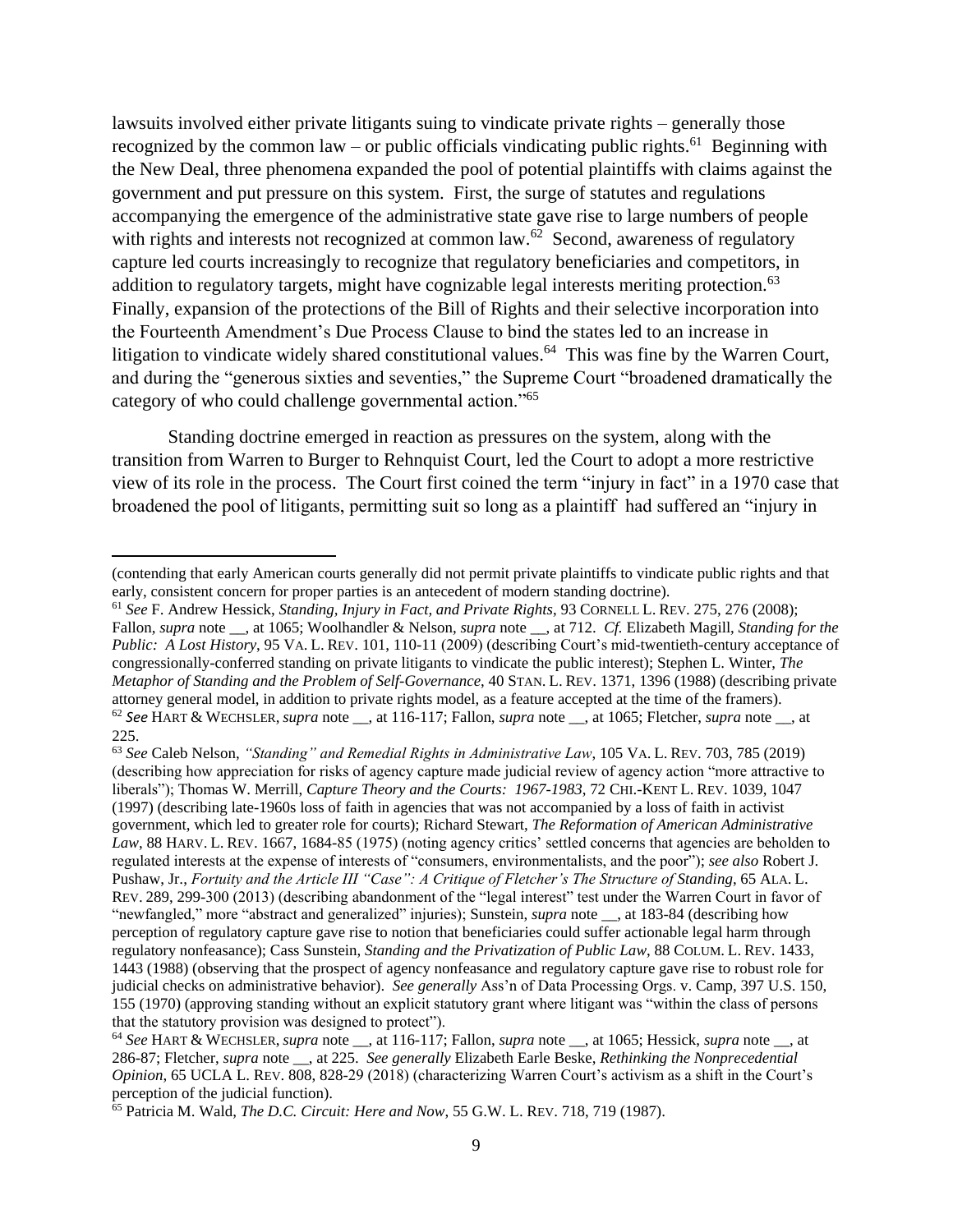fact" that was "arguably  $\dots$  within the zone of interests" of a regulatory statute.<sup>66</sup> Two years later, *Sierra Club v. Morton*<sup>67</sup> clarified that, even if plaintiff was within this zone of statutory interests, "the party seeking review must himself have suffered an injury" so as to preclude "judicial review at the behest of organizations or individuals who seek to do no more than vindicate their own value preferences."<sup>68</sup> On its heels came *Warth v. Seldin*,<sup>69</sup> which expressly grounded the new injury-in-fact element in Article III's "case or controversy" requirement<sup>70</sup> and emphasized the additional elements of causation and redressability.<sup>71</sup>

Development of standing's intellectual underpinnings followed. In 1983, then-Judge Antonin Scalia published an essay that connected robust enforcement of the standing requirement under Article III to the separation of powers.<sup>72</sup> Scalia's central thesis was that standing restricts the unelected federal judiciary to its "undemocratic" role of protecting individuals from injury at the behest of elected majorities and precludes it from the "even more undemocratic" role of venturing into the political process.<sup>73</sup> Where plaintiff's injury is widely shared and not unique, Scalia contended, his sole recourse is to persuade like-minded actors to vote for his cause through ordinary political means.<sup>74</sup>

The Court embraced a separation-of-powers rationale for standing in *Allen v. Wright*<sup>75</sup> and adopted Scalia's vision wholesale in *Lujan v. Defenders of Wildlife*. <sup>76</sup> In *Allen*, the Court noted that "the idea of separation of powers that underlies standing doctrine" prevents courts

<sup>66</sup> *Data Processing*, 397 U.S. at 152-53. *Data Processing* was the first case to employ "injury in fact" in the standing context. *See* Magill, *supra* note \_\_, at 129. Sunstein unsparingly criticizes *Data Processing* for leaving "obscure" standing's connection to Article III and for inadequately explaining and grounding its approach. *See* Sunstein, *supra* note \_\_, at 186. Although the case supplied the now-familiar restrictive element with a name, the zone of interests test initially expanded the ranks of plaintiffs eligible to file suit. *See* Hessick, *supra* note \_\_, at 294-95; Ferejohn & Kramer, *supra* note \_\_, at 1010; Antonin Scalia, *The Doctrine of Standing as an Essential Element of the Separation of Powers*, 17 SUFFOLK L. REV. 881, 888-89 (1983). Caleb Nelson has argued that *Data Processing* is widely misunderstood to confer remedial rights on anyone who satisfies the Court's test; he argues instead that the loose standard articulated by the Court was a preliminary screening mechanism that was distinct from "the merits"—that is, whether plaintiff had a cause action. *See* Nelson, *supra* note \_\_, at 709-10, 763. <sup>67</sup> 405 U.S. 727 (1972).

<sup>68</sup> *Id.* at 738, 740.

<sup>69</sup> 422 U.S. 490 (1975).

<sup>70</sup> *See id.* at 498-99.

<sup>71</sup> *See id.* at 505-07. Under Article III's "case or controversy" requirement, it is canonically accepted that federal courts resolve abstract legal questions only as a "necessary byproduct" of actual disputes between two parties *See* Lea Brilmayer, *The Jurisprudence of Article III: Perspectives on the "Case or Controversy" Requirement*, 93 HARV. L. REV. 297, 300 (1979); *see also* Henry P. Monaghan, *Constitutional Adjudication: The Who and the When*, 82 YALE L.J. 1363, 1366 (1973) (noting that the Court's opinions reflect the idea that "judicial intervention should occur only when unavoidably necessary").

<sup>72</sup> Scalia, *supra* note \_\_, at 894-97. For an analysis of Justice Scalia's imprint on standing doctrine, *see generally* James E. Pfander, *Scalia's Legacy: Originalism and Change in the Law of Standing*, 6 BRIT. J. AM. LEG. STUD. 85 (2017). Pfander finds that, while he lost a few skirmishes, Justice Scalia "broadly succeeded in re-making the law of standing along the lines sketched in his 1983 essay." *Id.* at 98. Pfander notes that Scalia found little textual hook for his standing concept, anchoring it in Article III's case-or-controversy requirement "(for want of a better vehicle)," and made little effort to justify his conception of standing by reference to historical practice. *See id.* at 90. 73 *Id.* at 894.

<sup>74</sup> *See id.*

<sup>75</sup> 468 U.S. 737 (1984).

<sup>76</sup> 504 U.S. 555 (1992).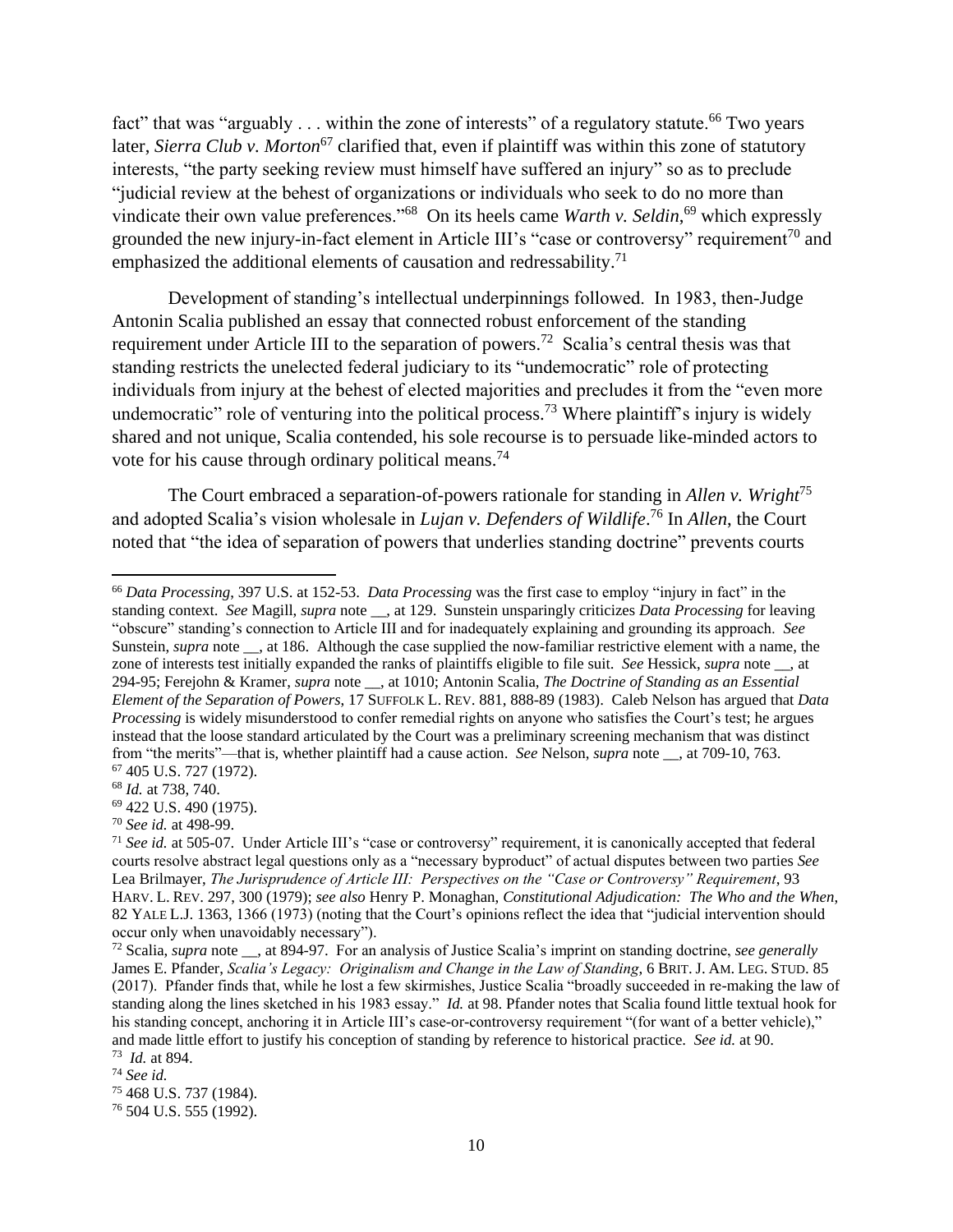from acting as "virtually continuing monitors of the wisdom and soundness of Executive action."<sup>77</sup> In *Lujan*, the Court denied standing to environmental groups suing under the Endangered Species Act's citizen suit provision, again announcing that the courts would not litigate "the undifferentiated public interest in executive officers' compliance with the law."<sup>78</sup> The Court reminded that, notwithstanding congressional authorization, the Constitution required that plaintiffs' claimed injury be "concrete and particularized" and "actual or imminent, not 'conjectural' or 'hypothetical."<sup>79</sup>

Individual cases over the next decades revealed great rifts in the Justices' approaches to standing, particularly where widely shared grievances are concerned. In *FEC v. Akins*,<sup>80</sup> the Court held that a group of voters had standing to challenge the FEC's determination that the American Israel Public Affairs Committee (AIPAC) is not a "political committee" required to make membership and financial disclosures.<sup>81</sup> Justice Breyer, writing for the Court, found that "the fact that a political forum may be more readily available where an injury is widely shared . . does not, by itself, automatically disqualify an interest for Article III purposes."<sup>82</sup> Justice Scalia dissented bitterly, complaining that Akins' injury was undifferentiated from that of any other voter. <sup>83</sup> In *Massachusetts v. EPA*, a 5-4 Court approved standing for Massachusetts as owner of coastal property to challenge the EPA's "abdication" of enforcement authority under the Clean Air Act.<sup>84</sup> Chief Justice Roberts, in dissent, argued that the threatened injury, global warming, "may ultimately affect nearly everyone on the planet," and its very concept "seems inconsistent with [the] particularization requirement."<sup>85</sup>

<sup>79</sup> *Id.* at 560 (citations omitted).

<sup>82</sup> *Id.* at 24.

 $\overline{a}$ 

<sup>84</sup> 549 U.S. 497, 504 (2007).

<sup>77</sup> 468 U.S. at 759-60; *see also id.* at 752 (stating that standing "is built on a single basic idea – the idea of separation of powers"). As subsequent cases would reflect, the "single basic idea" of separation of powers proved elusive as the Justices appeared to embrace varying ideas about what it entailed. *See generally* Heather Elliott, *The Functions of Standing*, 61 STAN. L. REV. 459 (2008) (identifying three separate and distinct separation-of-powers rationales underlying standing and arguing that existing doctrine serves none of them well). Elliott recounts that standing is variously justified as [1] promoting concrete adversity between litigants with a personal stake in the case, [2] diverting from the courts cases involving generalized grievances better resolved through the political system, and [3] protecting the executive branch against incursions on its authority to enforce the law. *See id.* at 468. <sup>78</sup> *See Lujan*, 504 U.S. at 577.

<sup>80</sup> 524 U.S. 11 (1998).

<sup>81</sup> *See id.* at 13.

<sup>83</sup> *See id.* at 36 (Scalia, J., dissenting).

<sup>85</sup> *Id.* at 535, 541 (Roberts, C.J., dissenting). Professor Richard Fallon has noted standing's "accelerated fragmentation . . . into a multitude of varied, complexly related subdoctrines." Fallon, *supra* note \_\_, at 1061. Judge Fletcher has described standing as "a set of loosely linked proto-doctrines." William A. Fletcher, *Standing: Who Can Sue to Enforce a Legal Duty?*, 65 ALA. L. REV. 277, 278 (2013). Professor Richard Re has intriguingly argued that many of these disparate results can be rationalized under the construct of relative standing. *See generally* Re, *supra* note \_\_\_. Re notes that the Court frequently loosens the requirements of standing where no superior plaintiffs exist to the party before the court and raises the bar where the plaintiff, though injured, has an inferior claim to that of other parties. *See, e.g., id.* at 1224 (noting that the Court approved standing for a white defendant to challenge a prosecutor's use of peremptory challenges to remove black venirepersons because no other party was better situated to raise the claim).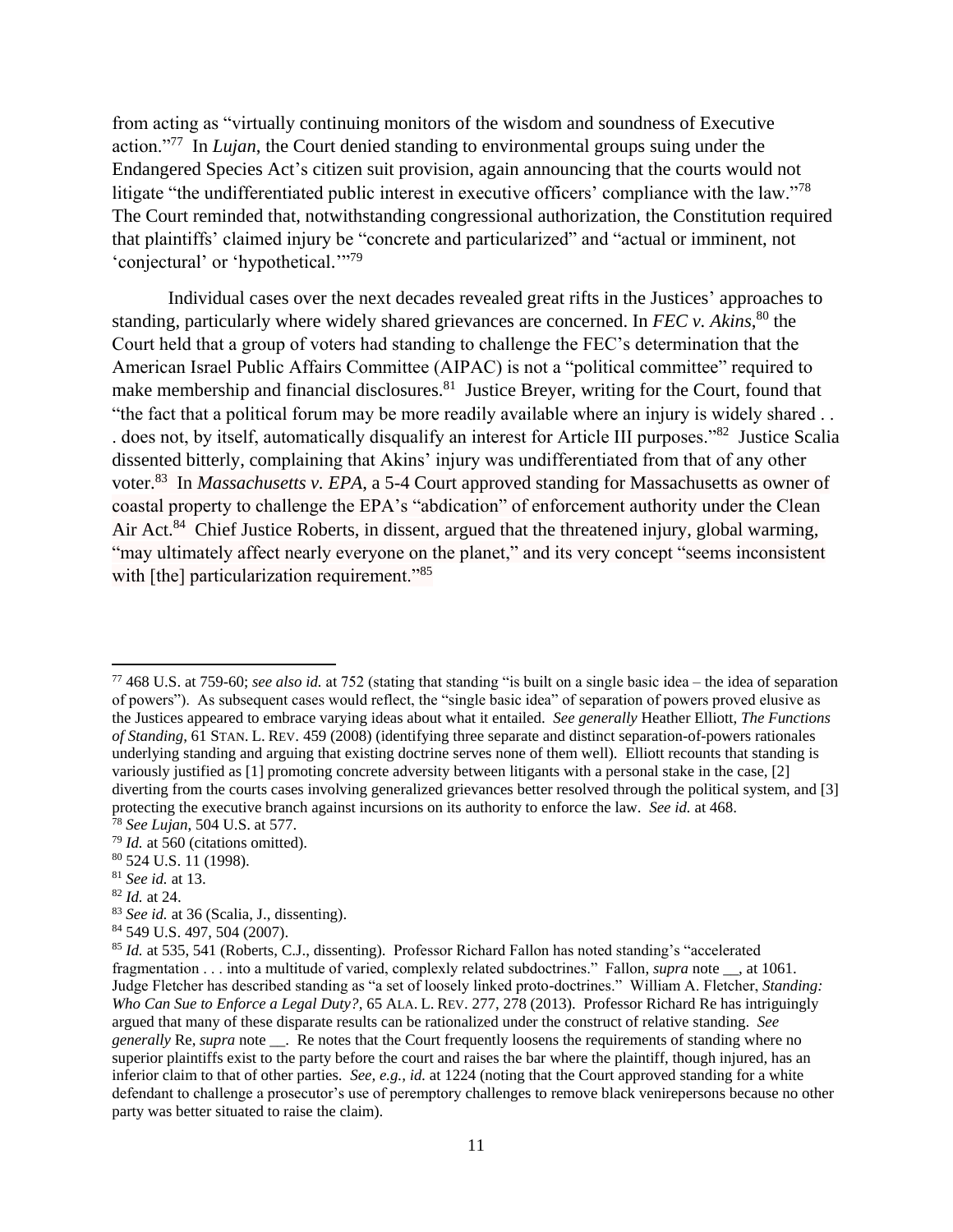Most recently, the Court has strengthened its supervision over Congress's ability to create rights, the violation of which gives rise to injury in fact. In *Spokeo, Inc. v. Robins*<sup>86</sup> and *TransUnion LLC v. Ramirez*, <sup>87</sup> the Court evaluated claimed violations of the Fair Credit Reporting Act of 1970, which requires consumer reporting agencies to employ "reasonable procedures to assure maximum possible accuracy" of consumer reports and authorizes liability for willful failure to comply. <sup>88</sup> *Spokeo* found that, despite the broad citizen suit provision, legally sufficient injury – either tangible or intangible – must "actually exist."<sup>89</sup> The Court remanded plaintiff's claim that an online information aggregator had published inaccurate information about him in violation of the Act so the Ninth Circuit could ponder whether his injury, concededly particularized, was also "concrete."<sup>90</sup> Not all errors, the Court reasoned, were "real" harm; a misprinted zip code, for example, was almost surely insufficient to support a federal lawsuit.<sup>91</sup> Spokeo reaffirmed that a plaintiff must come forward with a high likelihood of something that looks like harm-in-the-harmful sense, even where his injury is unique to him and even where Congress has broadly authorized the suit. *TransUnion* entrenched this judicial supervision. In *TransUnion*, the Court reaffirmed *Spokeo*'s holding and approach, holding that a class of litigants whom creditors had erroneously told third parties were on a terror watchlist had standing to sue, while those whose status had not been disclosed to third parties could not.<sup>92</sup>

*Spokeo* and *TransUnion* offer an approach to the identification of harm that places the judiciary in the driver's seat.<sup>93</sup> At issue were intangible injuries, not good, old-fashioned physical and economic harms.<sup>94</sup> To assess whether statutory violations give rise to concrete harm, the Court instructed that lower courts should first look to historical analogues, as harms that have traditionally been understood to supply a basis for a lawsuit at common law are likely concrete.<sup>95</sup> Second, the court should tip its hat, but not defer, to the judgment of Congress, for its views are "instructive and important."<sup>96</sup> Finally, the Court's *ipse dixit* about the harmlessness of

<sup>86</sup> 136 S. Ct. 1540 (2016).

<sup>87</sup> 141 S. Ct. 2190 (2021).

<sup>88</sup> 15 U.S.C. § 1681e(b), n(a).

<sup>89</sup> 136 S. Ct. at 1548.

<sup>90</sup> *Id.* at 1548-49.

<sup>91</sup> *See Spokeo*, 136 S. Ct. at 1550. Commentators have criticized the conclusion that a misprinted zip code inflicts no injury. *See, e.g.,* Lauren E. Willis, *Spokeo Misspeaks*, 50 LOY. OF L.A. L. REV. 233. 241-42 (2017) (citing studies that an erroneous zip code can affect job prospects, access to credit, insurance rates, and voter eligibility). <sup>92</sup> *See TransUnion*, 141 S. Ct. 2208-10 (2021).

<sup>93</sup> Elsewhere, I have heavily criticized this approach. *See generally* Elizabeth Earle Beske, *Charting a Course Past*  Spokeo *and* TransUnion, 29 GEO. MASON L. REV. \_\_ (forthcoming 2022).

<sup>94</sup> *See Spokeo*, 136 S. Ct. at 1549. *See also* Rachel Bayefsky, *Constitutional Injury and Tangibility*, 59 WM. & MARY L. REV. 2285, 2325 (2018) ("The tangible/intangible distinction, thus understood, creates two tiers of harm: one category of 'obvious' harm and one category of harm, the reality of which requires a more complex inquiry."). Bayefsky aptly criticizes this tidy dichotomy by noting that physical and economic harms have not invariably given rise to an actionable claim in the past. *See id.* at 2327-29. For an in-depth and critical discussion of *Spokeo*, *see* William Baude, *Standing in the Shadow of Congress*, 2016 SUP. CT. REV. 197, 226-27 (2017) (concluding that the Court's effort to "identify the subset of statutory rights that vaguely resemble the common law" is "a misstep"). <sup>95</sup> *See id.* The Court cited by way of example the *Vermont Agency* case approving of standing for *qui tam* plaintiffs, which relied in part on the device's 700-year-old pedigree. *See id.* (citing Vt. Agency of Nat. Res. v. United States ex rel. Stevens, 529 U.S. 765, 775-77 (2000)).

<sup>&</sup>lt;sup>96</sup> *Id.* The Court left the status of purely procedural rights in some doubt, reaffirming that Congress has the ability to create new rights, violations of which may give rise to standing, but qualifying that these must be connected to a risk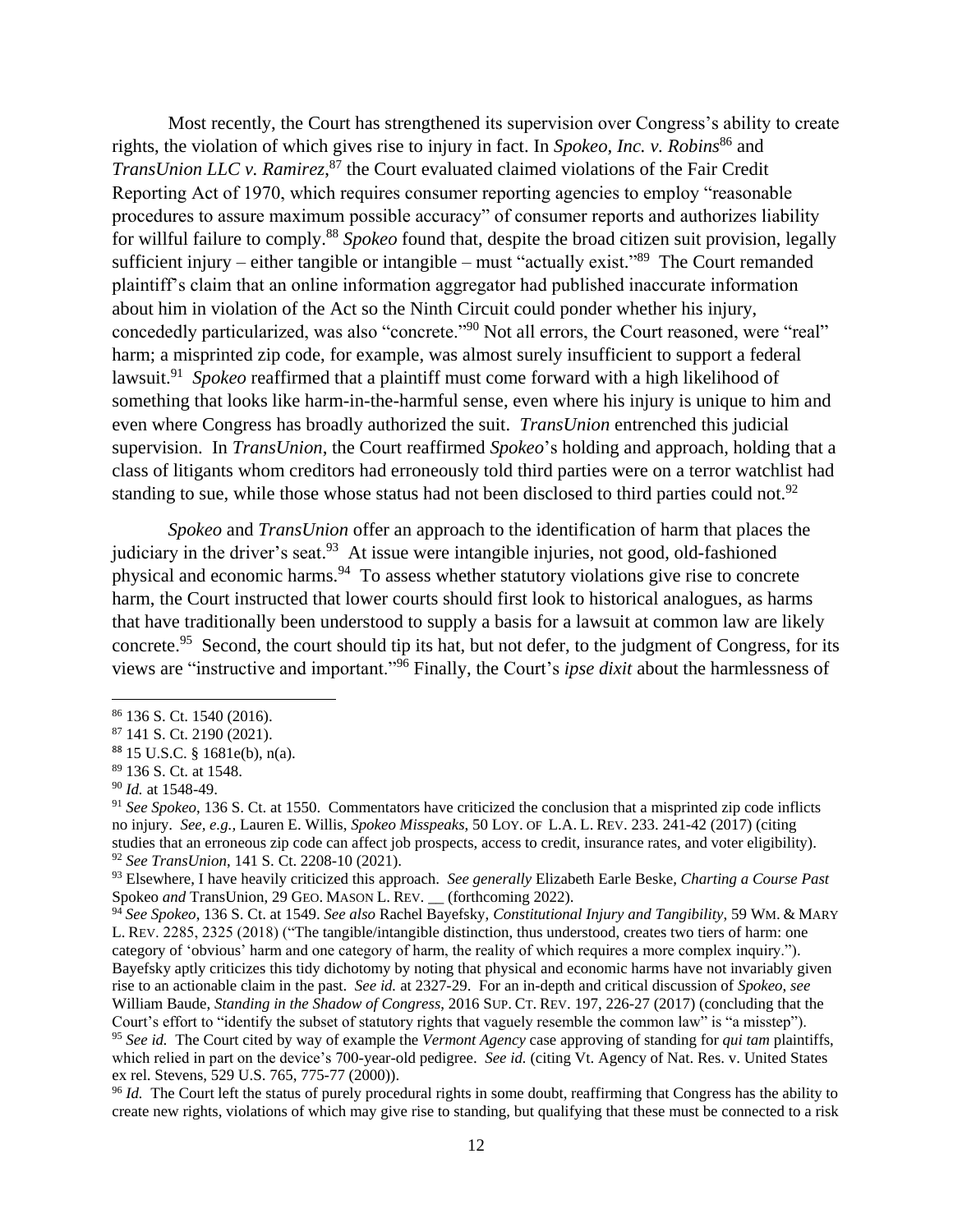zip code errors suggests a considerable role for common sense.<sup>97</sup> The *TransUnion* Court doubled down, again directing courts to compare novel assertions of intangible injury to common law analogues and, in its application, concluding that some deviations from the common law might give rise to actionable harm,<sup>98</sup> while others surely would not.<sup>99</sup> The Court offered no guiding principle by which to distinguish actionable from nonactionable harm, thus again vesting the lower courts with considerable judicial discretion in policing boundaries. Rather than rationalizing and clarifying a doctrine already subject to criticism, then, the Court's most recent moves have engendered more confusion, as several lower court judges lamented post-*Spokeo*. 100

## C. Justiciability, Separation of Powers, and the Rehnquist Court

 $\overline{\phantom{a}}$ 

We are left with two different doctrines, each of which is subject to criticism, each of which has over time enjoyed varying reception and diverse justifications, and each of which can be deployed to keep certain disputes out of the federal courts. Associate and then Chief Justice Rehnquist was very wary of a role for federal courts in the adjudication of disputes where coordinate branches were feature players, and he deployed, or attempted to deploy, both the political question doctrine and standing in order to circumscribe institutional players' authority to bring such cases. A product of the Watergate era,<sup>101</sup> Rehnquist embraced a prudential approach that focused on the unseemliness of federal courts jumping into the fray.<sup>102</sup> In the Burger Court, Rehnquist's view that the federal courts ought to stand down and let vying branches work it out

of *underlying* harm. That harm, presumably, is harm-in-the-traditional sense. *See id.* This now-required nexus between a prophylactic procedural right and the risk of more conventional harm it seeks to prevent will narrow the category of actionable procedural rights and may give rise to a more robust redressability inquiry in the procedural context going forward. *Cf.* Barnett, *supra* note \_\_, at 694-96 (arguing, pre-*Spokeo*, that individual standing to bring separation-of-powers claims is analogous to "procedural challenges for which Article III relaxes or ignores its otherwise mandatory desiderata").

<sup>97</sup> *See Spokeo*, 136 S. Ct. at 1550. *See also* Yeager v. Ocwen Loan Servicing, LLC, 237 F. Supp. 3d 1211, 1217 (M.D. Ala. 2017) (noting role of common sense in *Spokeo* inquiry and surmising "one should not be distracted by minnows when the aim of the statute is trout").

<sup>&</sup>lt;sup>98</sup> See TransUnion LLC v. Ramirez, 141 S. Ct. 2190, 2209 (2021) (rejecting TransUnion's argument that plaintiffs had not suffered actionable harm because the inclusion of their names on the terror watchlist was "not literally false," even though falsity was a key requirement of common-law defamation).

<sup>&</sup>lt;sup>99</sup> See id. at 2209-10 (concluding that plaintiffs who could not establish disclosure of their watchlist status to third parties could not establish actionable harm because "[p]ublication is essential to liability" in a common-law defamation suit).

<sup>100</sup> *See, e.g.*, Sierra v. City of Hallandale Beach, 996 F.3d 1110, 1121 (11th Cir. 2021) (Newsom, J., concurring) (arguing, after *Spokeo*, that "our current Article III standing doctrine can't be correct—as a matter of text, history, or logic"); Muransky v. Godiva Chocolatier, Inc., 979 F.3d 917, 957-58 (11th Cir. 2020) (*en banc*) (Jordan, J., dissenting) (noting "how far standing doctrine has drifted from its beginnings and from constitutional first principles").

<sup>&</sup>lt;sup>101</sup> Rehnquist served as head of the Justice Department's Office of Legal Counsel in the Nixon Administration from January 1969 to October 1971. Joan Biskupic described Rehnquist as a "political insider whose service in the Nixon White House helped shape his hard-right outlook." Joan Biskupic, THE CHIEF: THE LIFE AND TURBULENT TIMES OF CHIEF JUSTICE JOHN ROBERTS 46 (2019).

<sup>&</sup>lt;sup>102</sup> Judge Bybee and Tuan Samahon have likened Rehnquist's separation-of-powers jurisprudence to the riddle of the Sphinx, "a difficult creature to characterize, arguably evolving over time" and culminating in a late stage that lacked any unifying principle. Jay S. Bybee & Tuan N. Samahon, *William Rehnquist, the Separation of Powers, and the Riddle of the Sphinx*, 58 STAN. L. REV. 1735, 1736 (2006).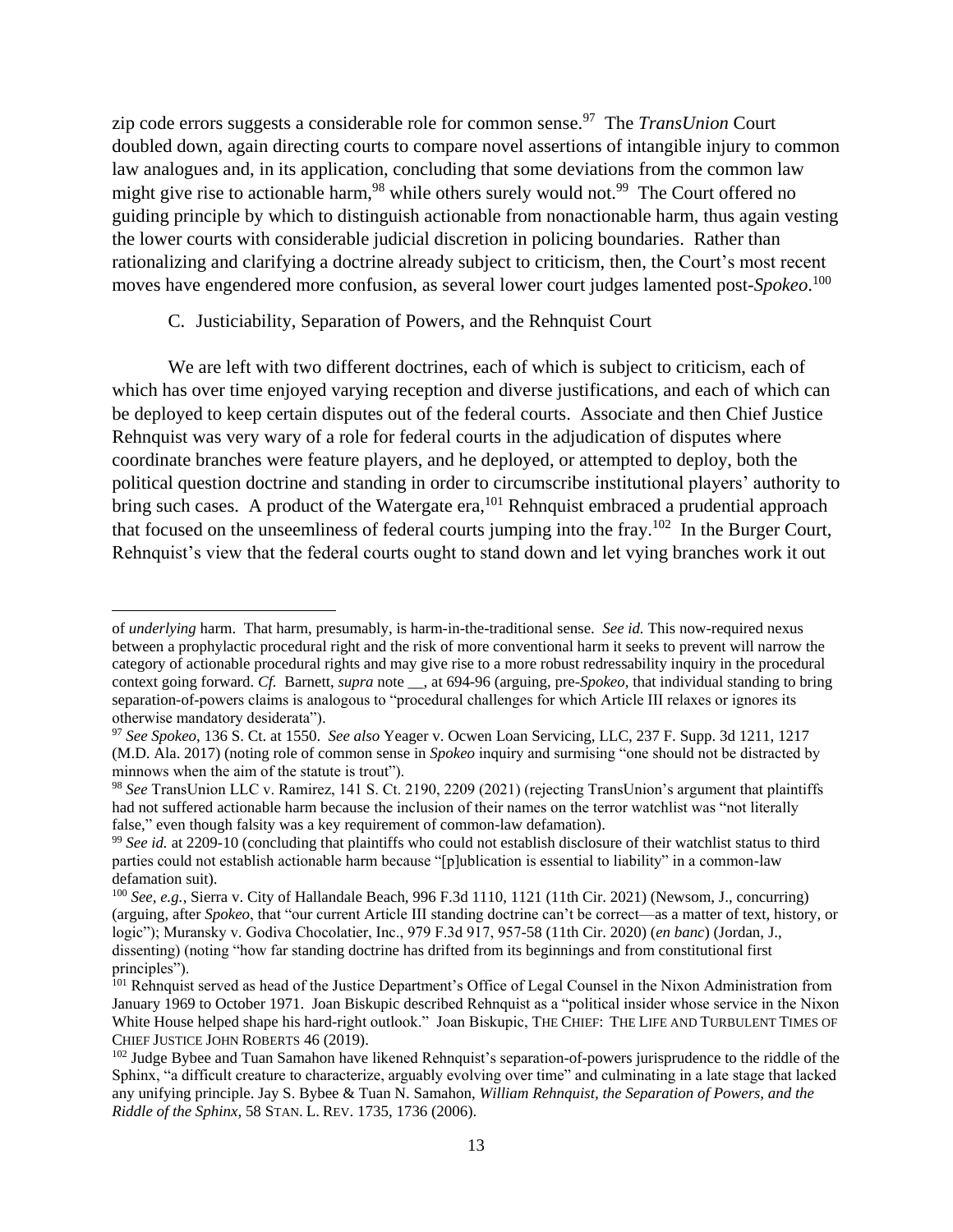through the political process initially failed to gain traction.<sup>103</sup> Over time, though, and as personnel changed, Rehnquist's views found a steady cohort.<sup>104</sup>

a. Political Question Cases in the Rehnquist Era

Associate Justice Rehnquist joined a Court in 1972 that was relatively comfortable navigating interbranch disputes. In the waning days of the Warren Court, before Rehnquist's tenure, the Court's first brush with the political question doctrine in a case involving the actions of a coordinate branch rejected application of the doctrine to preclude a judicial role*.* <sup>105</sup> Adam Clayton Powell, elected to Congress, challenged the House's refusal to allow him to take his seat due to alleged financial improprieties.<sup>106</sup> The House had asserted the authority of each house of Congress to "Judge the . . . Qualifications of its own Members."<sup>107</sup> The district court<sup>108</sup> and the court of appeals<sup>109</sup> invoked the political question doctrine to preclude the exercise of jurisdiction, and the Supreme Court reversed in a  $7-1$  decision.<sup>110</sup> Carefully examining English precedent, records of the convention, and post-ratification history, the Court concluded that the Constitution authorized the House to judge only those qualifications that it specifically enumerated in Article I, section 2 and did not confer on Congress discretion to exclude a member for any other reason.<sup>111</sup> While *Powell* took the six *Baker v. Carr* factors as its point of departure, the opinion devoted over thirty pages to analysis of whether the Constitution had committed the matter to congressional discretion<sup>112</sup> and relegated the more prudential, Bickelian factors to a scant two paragraphs under the subheading, "Other Considerations."<sup>113</sup> The Court firmly rejected the Speaker's contention that it ought to stay its hand because judicial resolution would "produce 'a potentially embarrassing confrontation between coordinate branches' of the Federal Government."<sup>114</sup> Its decision "require[d] no more than an interpretation of the Constitution."<sup>115</sup>

 $\overline{\phantom{a}}$ <sup>103</sup> *See* Goldwater v. Carter, 444 U.S. 996, 1002-06 (1979) (Rehnquist, J., concurring in the judgment). Then Associate-Justice Rehnquist commanded three votes in *Goldwater*, not the four additional votes he needed. *See infra* notes and accompanying text.

<sup>&</sup>lt;sup>104</sup> *See* Raines v. Byrd, 521 U.S. 811 (1997). *See infra* notes \_\_ and accompanying text.

<sup>105</sup> *See* Powell v. McCormack, 395 U.S. 486 (1969).

<sup>106</sup> *See id.* at 490.

<sup>107</sup> U.S. Const. art. I, § 5.

<sup>108</sup> Powell v. McCormack, 266 F. Supp. 354, 359-60 (D.D.C. 1967).

<sup>109</sup> Powell v. McCormack, 395 F.2d 577, 593-96 (D.C. Cir. 1968).

<sup>110</sup> *Powell*, 395 U.S. at 549-50. Justice Abe Fortas, himself embroiled in scandal, did not participate in the case and resigned the month before it issued. *See Justice's Resignation First Under Impeachment Threat*, *in* CQ ALMANAC 1969, at 136-37 (25th ed., 1970), http://library.cqpress.com/cqalmanac/cqal69-1247815.

<sup>111</sup> *See id.* at 550.

<sup>112</sup> *See id.* at 518-548.

<sup>113</sup> *Id.* at 548-49. This led some commentators to opine that the prudential factors had receded in importance. *See* Barkow, *supra* note \_\_, at 269 (observing that "[p]rudential factors had no bearing on the Court's decision," which left "some to question whether that strand of the doctrine had died completely"); Tushnet, *supra* note \_\_, at 1213 n.51 (noting that "it would not have been difficult to say that deciding the merits of the question presented in *Powell v. McCormack* would express a lack of respect for the House of Representatives, and yet the Court did not do so"). <sup>114</sup> *Powell*, 396 U.S. at 548.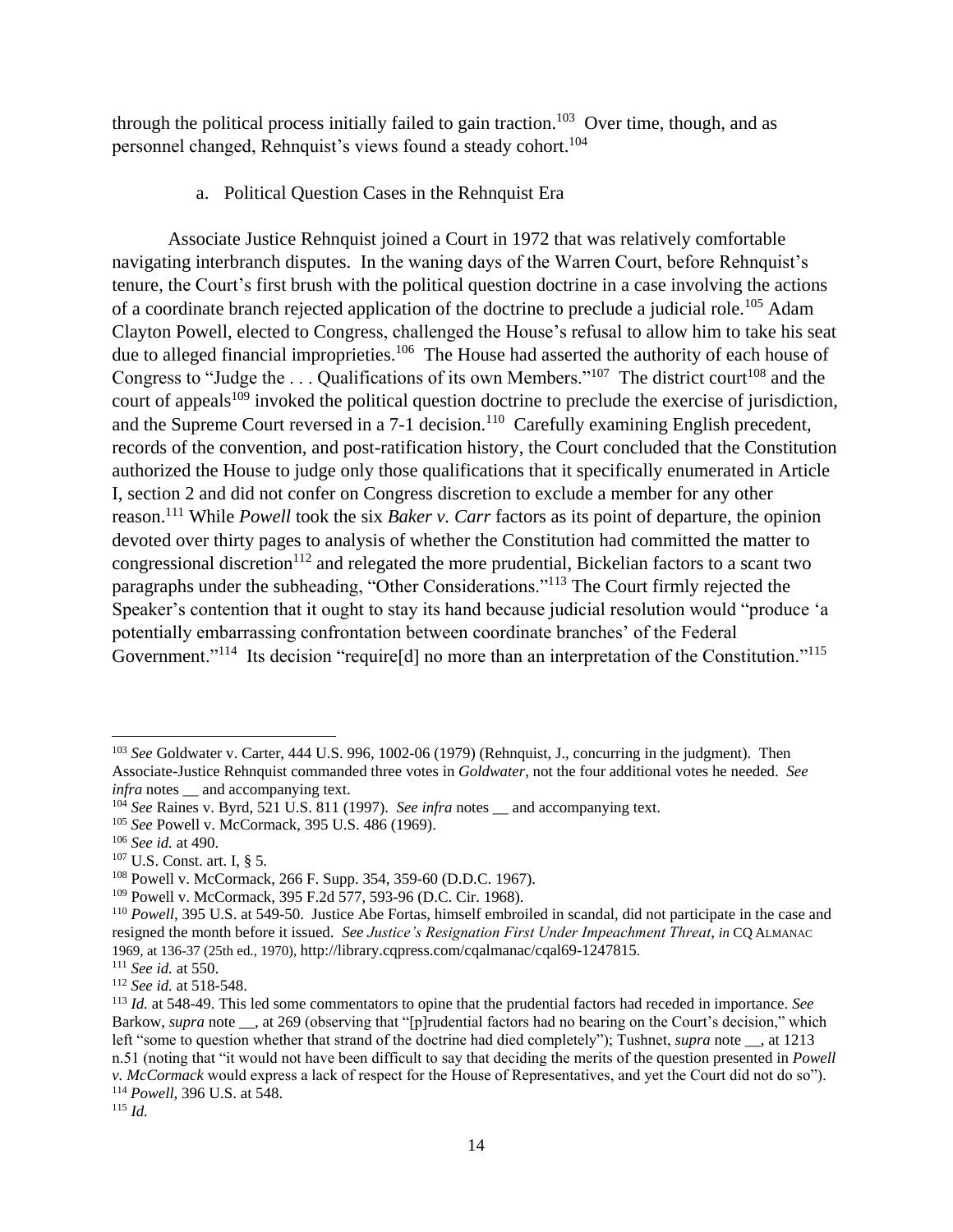A divided Burger Court muddied these waters in *Goldwater v. Carter*, <sup>116</sup> in which then-Associate Justice Rehnquist articulated a starkly different view of the judicial function. In 1978, President Carter announced that the United States would recognize the People's Republic of China as the sole government of China and withdraw from its Mutual Defense Treaty with Taiwan.<sup>117</sup> Senator Barry Goldwater and fourteen other members of Congress filed suit in district court seeking declaratory and injunctive relief to prevent the President from terminating the treaty without congressional consent.<sup>118</sup> The district court ruled that the President could not unilaterally terminate a treaty without the advice and consent of the Senate or the approval of both houses of Congress.<sup>119</sup> The D.C. Circuit, sitting *en banc*, reversed.<sup>120</sup> Like the district court, the *en banc* majority found the matter justiciable, but it concluded that the Constitution did not require the President to involve Congress in the withdrawal from a treaty.<sup>121</sup> The Supreme Court vacated the D.C. Circuit's opinion in a terse, two-sentence order and remanded to the district court with instructions to dismiss the complaint.<sup>122</sup> In the accompanying separate opinions, the Court split 4-4 on whether the case presented a political question.<sup>123</sup>

Then-Associate Justice Rehnquist wrote an opinion for himself and three colleagues expressing the view that the case was "political," and thus "nonjusticiable, because it involve[d] the authority of the President in the conduct of our country's foreign relations and the extent to which the Senate or the Congress is authorized to negate the action of the President."<sup>124</sup> He made much of the Constitution's silence regarding treaty abrogation and found that, where the Constitution did not spell the answer out, the judiciary lacked manageable standards.<sup>125</sup> He saw no special role for the Court to "settle a dispute between coequal branches of our Government, each of which has resources available to protect and assert its interests."<sup>126</sup> Although Rehnquist found no fifth vote, his vision of the political question doctrine and the judicial role deviated sharply from the confident approach taken in *Powell*. Two coordinate branches had squared off over whether the Constitution permitted one of them to act without involving the other, and

<sup>116</sup> 444 U.S. 996 (1979).

<sup>117</sup> *See* Goldwater v. Carter, 617 F.2d 697, 700 (D.C. Cir. 1979) (en banc).

<sup>118</sup> *See* Complaint for Declaratory and Injunctive Relief at 1-2, Goldwater v. Carter, 481 F. Supp. 949 (D.D.C. 1979) (Civ. A. No. 78-2412). Although the Supreme Court did not appear to question the Senators' standing to bring the suit, there was contemporaneous discomfort with the courts having a role in resolving the dispute. *See, e.g.*, 125 CONG. REC. 32527 (1979) (statement of Sen. Javits) (stating that he was "very unhappy . . . to see the procedures of the Senate and the relationships between the Senate and the President under the Constitution determined by a court"). *See generally* Carl McGowan, *Congressmen in Court: The New Plaintiffs*, 15 GA. L. REV. 241, 242-43 (1981) (describing judges' "acute[]" awareness of the "the problems inherent in these suits.").

<sup>119</sup> Goldwater v. Carter, 481 F. Supp. 949, 965 (D.D.C. 1979).

<sup>120</sup> *See Goldwater*, 617 F.2d at 709.

<sup>121</sup> *See id.*

<sup>122</sup> 444 U.S. 996, 996 (1979).

<sup>&</sup>lt;sup>123</sup> *See id.* Justice Marshall simply concurred in the result, joining no other opinions, and thus did not show his hand.  $124$  *Id.* at 1002 (Rehnquist, J., concurring in the judgment).

<sup>&</sup>lt;sup>125</sup> *See id.* at 1003 (Rehnquist, J., concurring in the judgment).

<sup>&</sup>lt;sup>126</sup> *Id.* at 1004 (Rehnquist, J., concurring in the judgment).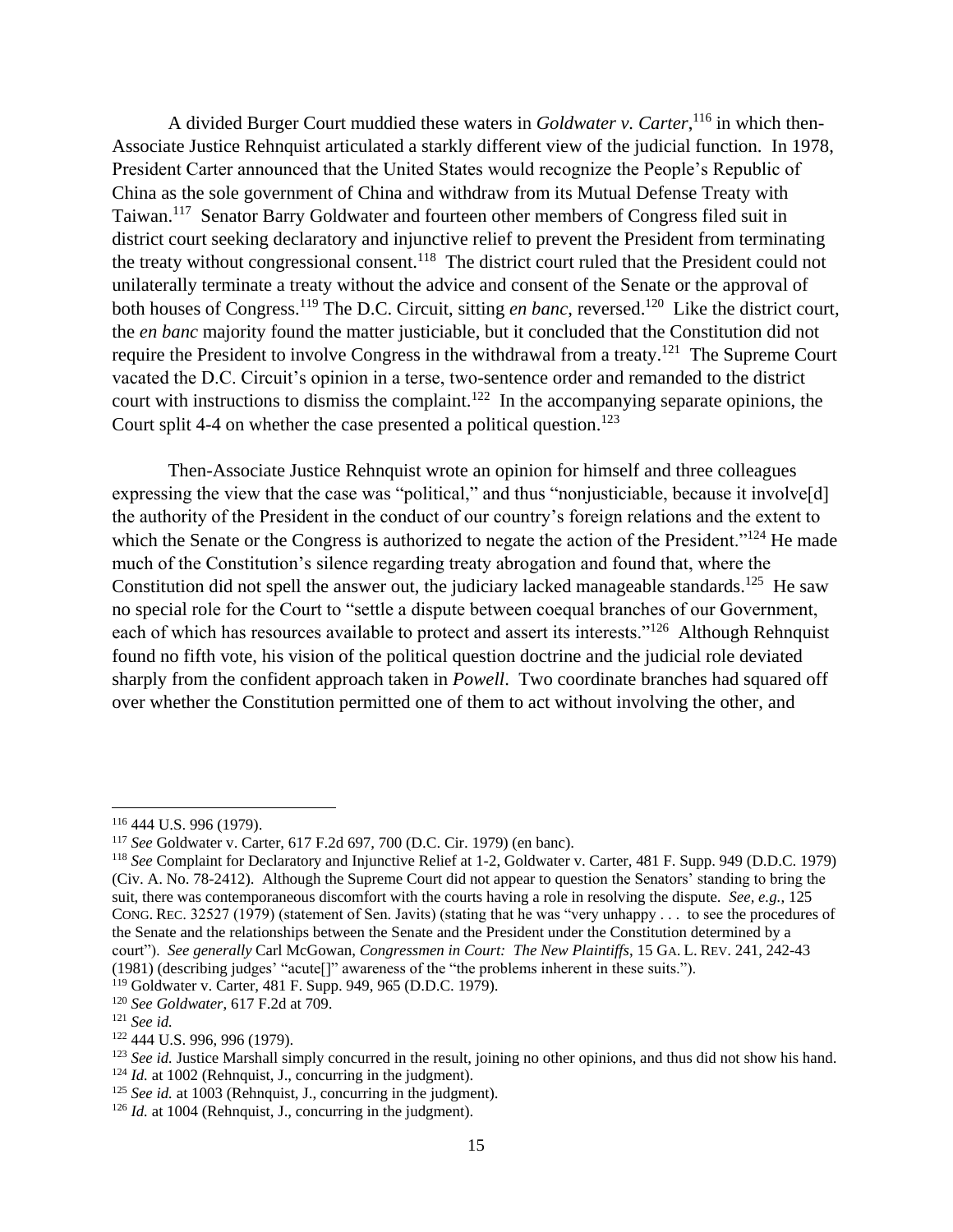Rehnquist, with three colleagues, was prepared to throw up his hands and declare the federal judiciary powerless to resolve the dispute. $127$ 

He faced formidable counterargument. On the other side, Justice Powell<sup>128</sup> sharply denied the case involved a nonjusticiable political question.<sup>129</sup> Powell argued that the case "concern[ed] only the constitutional division of power between Congress and the President" and "only requires us to apply normal principles of interpretation."<sup>130</sup> He pointed to other separation-ofpowers cases, like *Powell*, in which the Court had manifested "willingness . . . to decide whether one branch of our Government has impinged upon the power of another" and saw no reason to deviate from that course.<sup>131</sup> That the Constitution's text did not clearly resolve the matter was of no moment; it was the Court's role to engage in "interstitial" analysis, an ordinary method of constitutional interpretation.<sup>132</sup> Justice Blackmun, joined by Justice White, dissented on the grounds that he wanted to hear the case, thus agreeing that the case was justiciable.<sup>133</sup> Justice Brennan, in dissent, charged Justice Rehnquist with "profoundly misapprehend[ing]" the political question doctrine, which had no application to "the antecedent question whether a particular branch has been constitutionally designated as the repository of political decisionmaking power."<sup>134</sup>

Although Rehnquist's *Goldwater* rallying cry lost traction over the next couple of cases, <sup>135</sup> he was able to set aside this role of boundary cop, writing as Chief, in *Nixon v. United* 

<sup>127</sup> Professor Harlan Cohen colorfully noted that Rehnquist "scrunch[ed] all six [of the *Baker* factors] into a ball, finding that the issue was left to the other branches of government in part because there was no clear constitutional answer and in part because foreign relations and national security raised particular concerns about policy space, embarrassment, finality, and speaking with one voice." Harlan Grant Cohen, *A Politics-Reinforcing Political Question Doctrine*, 49 ARIZ. ST. L.J. 1, 13 (2017).

<sup>&</sup>lt;sup>128</sup>Justice Powell had supplied the fifth vote to vacate on the basis that the matter was unripe before the Senate voted on a resolution disapproving the President's actions. *See Goldwater*, 444 U.S. at 996, 998 (Powell, J., concurring). <sup>129</sup> *See id.* at 999 (Powell, J., concurring).

<sup>&</sup>lt;sup>130</sup> *Id.* (Powell, J., concurring).

<sup>&</sup>lt;sup>131</sup> *Id.* at 1001 (Powell, J., concurring).

 $132$  *Id.* at 1000 (Powell, J., concurring).

<sup>&</sup>lt;sup>133</sup> *Id.* at 1006 (Blackmun, J., dissenting in part).

<sup>134</sup> *Id.* at 1006-07 (Brennan, J., dissenting).

<sup>&</sup>lt;sup>135</sup> The next litigants to cry "political question" in the separation-of-powers sphere garnered not a single vote for nonjusticiability. In the Immigration and Nationality Act, 8 U.S.C. § 1254(a)(1), Congress had authorized the Immigration and Naturalization Services (INS) to suspend deportation proceedings upon a showing of "extreme hardship" but required the attorney general to submit a report of the suspension to Congress, which either house had the power to override. *See id.* § 1254(c)(2). Jagdish Rai Chadha obtained such a suspension, and the House passed a resolution vetoing it and ordering his deportation. He appealed the order to the Ninth Circuit, which found the legislative veto provision unconstitutional and suspended Chadha's deportation, 634 F.2d 408, 418-19 (9th Cir. 1980), and the Supreme Court affirmed. 462 U.S. 919 (1983). The 7-2 majority acknowledged that the Constitution confers plenary authority on Congress over naturalization in Article I but firmly claimed its role in keeping Congress within its constitutional boundaries. *See id.* at 941-43. "[T]he presence of constitutional issues with significant political overtones," the Court reasoned, neither triggers the political question doctrine nor permits a court to evade its responsibility to ascertain whether a coordinate branch has overstepped its authority. *Id.* at 942-43. Justice White and then-Associate Justice Rehnquist dissented on the merits but had no quibble with the Court's determination that the matter was justiciable. *See id.* at 1002 (White, J., dissenting), 1013-16 (Rehnquist, J., dissenting). *See also* Unnited States v. Munoz-Flores, 495 U.S. 385 (1990) ("[T]he fact that one institution of Government has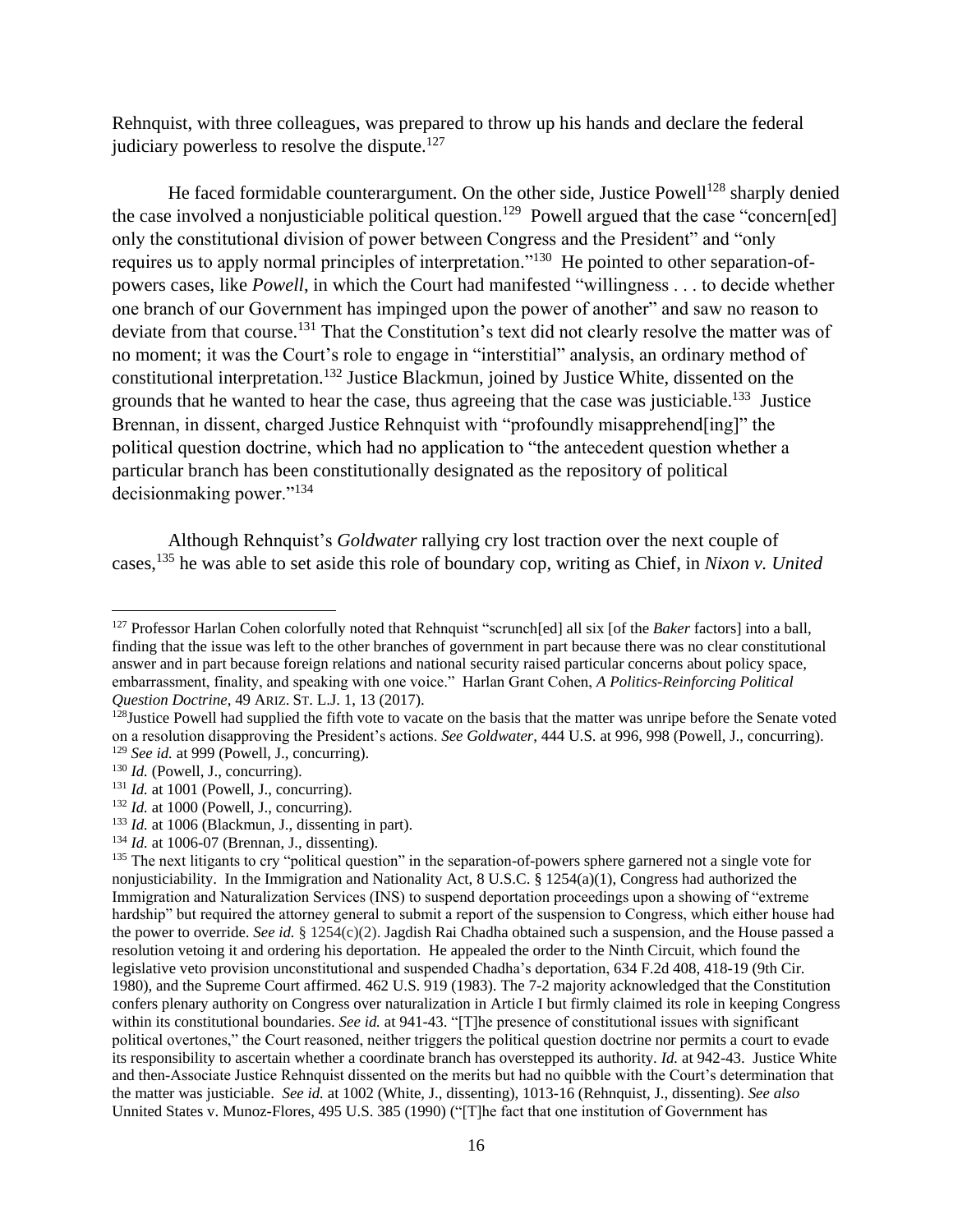*States*.<sup>136</sup> In *Nixon*, the Court held that the political question doctrine precluded jurisdiction over a challenge to the Senate's impeachment proceedings of a federal judge.<sup>137</sup> Admittedly, *Nixon*  was "perhaps the most powerful case" for application of the doctrine given the involvement of a federal judge,<sup>138</sup> and the result was unanimous. Walter Nixon, convicted of bribery, filed suit in federal court challenging a Senate rule that permitted a Senate committee, rather than the full Senate, to hold evidentiary hearings in his impeachment trial.<sup>139</sup> Nixon argued that the Senate rule violated the Senate's obligation under Article I, section 3 to "try" all impeachments.<sup>140</sup> The Court's various opinions reflected sharp divisions on the approach to the political question doctrine, but significantly, the Chief again favored the most limited-to-nonexistent role for federal courts. He concluded that the Constitution had given the Senate "sole" power to try impeachments, the word "try" was too vague to give rise to judicially manageable standards, and judicial involvement of any kind in impeachment proceedings was inconsistent with the constitutional scheme.<sup>141</sup> Justice Souter, concurring in the judgment, sought to reserve a role for the judiciary in the event the Senate exceeded its discretion, for example by adjudicating impeachments via coin toss.<sup>142</sup> The Chief's opinion removed the topic completely from the judicial purview, rejecting even that outer boundary patrol role. *Nixon* was the Rehnquist Court's last pronouncement on the political question doctrine.

The political question doctrine under the Rehnquist Court reflects a steady push and pull amongst its members between the belief in a Court singularly suited to patrol the outer boundaries of coordinate branch power and the far more reticent view, championed by Rehnquist himself, that coordinate branches are best left to their own devices. Rehnquist's proffered *Goldwater* approach signaled his belief that, where the Constitution itself provides no clear answer, the judiciary is ill-suited to step into the fray. That view commanded insufficient votes in 1979, but by 1993, the idea that, at least in certain cases, the judiciary ought to have no role in delineating the outermost boundaries of congressional authority – even in the face of Justice Souter's hypothesized dereliction of constitutional duty – found an additional five. The Court's enthusiasm for playing the role as arbiter-in-chief, delineator of lines, left the nineties in some doubt, and lower courts took heed. After *Nixon*, the Supreme Court avoided the political question doctrine altogether for nearly two decades, rejecting petitions for certiorari even as lower courts increasingly invoked it.<sup>143</sup>

 $\overline{\phantom{a}}$ 

<sup>142</sup> *See id.* at 253-54 (Souter, J., concurring in the judgment).

mechanisms available to guard against incursions into its power by other governmental institutions does not require that the Judiciary remove itself from the controversy.  $\dots$ ")

<sup>136</sup> 506 U.S. 224 (1993).

<sup>137</sup> *See id.* at 237-38.

<sup>&</sup>lt;sup>138</sup> Barkow, *supra* note \_\_, at 273.

<sup>139</sup> *See Nixon*, 506 U.S. at 227-28.

<sup>140</sup> *See id.* at 228.

<sup>&</sup>lt;sup>141</sup> *See id.* at 229-35. Justice White, joined by Justice Blackmun, wrote an opinion reminiscent of the Henkin approach. He would have reached the merits but concluded that the Senate had not exceeded its constitutionallyconferred discretion in trying Nixon. *See id.* at 239 (White, J., concurring in the judgment).

<sup>143</sup> *See, e.g.*, Taylor v. Kellogg, Brown & Root Servs., Inc., 658 F.3d 402, 407, 411-12 (4th Cir. 2011) (holding that political question doctrine precluded a serviceman's suit against a private business for injuries sustained on base); El-Shifa Pharm. Indus. Co. v. United States, 607 F.3d 836, 844 (D.C. Cir. 2010), *cert. denied*, 562 U.S. 1178 (2011)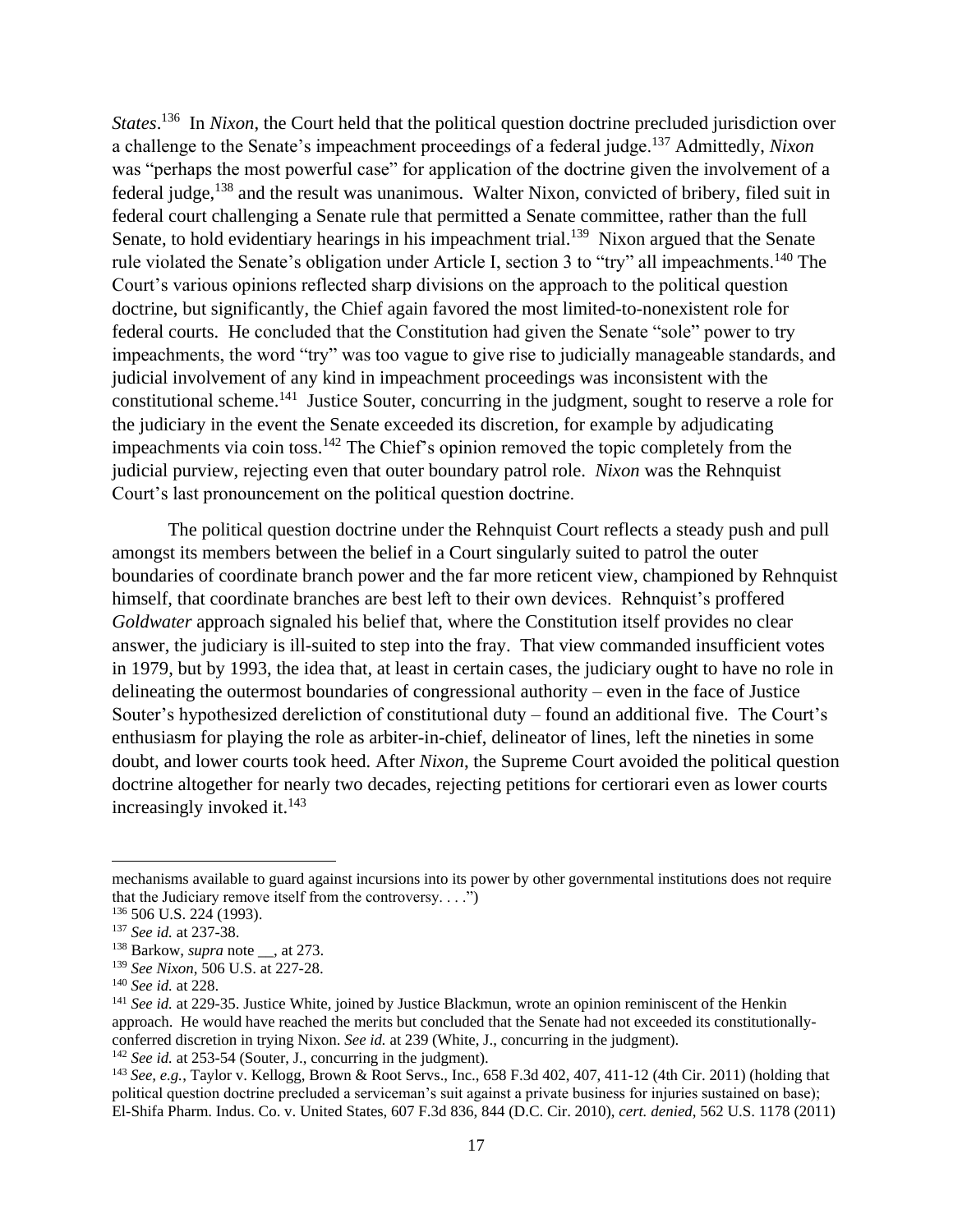### b. Standing in Separation-of-Powers Cases

The Rehnquist Court's one and only direct pronouncement on institutional standing, Raines v. Byrd,<sup>144</sup> was a doozy, and it continues to reverberate and shape the landscape today. Understanding *Raines* requires some context.

The Court first encountered legislative standing in 1939 in *Coleman v. Miller*. <sup>145</sup> *Raines*  begrudgingly preserved *Coleman*, <sup>146</sup> so it is an important first piece of the puzzle. In *Coleman*, the Kansas senate had split 20-20 on a vote to ratify the Child Labor Amendment to the U.S. Constitution.<sup>147</sup> The lieutenant governor had provided a tie-breaking vote to ratify the amendment, and the twenty senators who had voted against ratification filed suit in state court challenging the lieutenant governor's right to participate.<sup>148</sup> The state supreme court upheld the tie-breaking vote, and the U.S. Supreme Court granted certiorari.<sup>149</sup> The Court found the senators had standing because their votes "would have been sufficient to defeat ratification," and, having not led to that defeat, thus had been "held for naught."<sup>150</sup> The Court determined that the

<sup>(</sup>invoking political question doctrine to avoid resolving Federal Tort Claims case after bombing of Sudanese factory); Gonzalez-Vera v. Kissinger, 449 F.3d 1260, 1262-1264 (D.C. Cir. 2006), *cert. denied*, 549 U.S. 1206 (2007) (holding that political question doctrine precludes claims against United States for support of 1970 Chilean coup); Bancoult v. McNamara, 445 F.3d 427, 436 (D.C. Cir. 2006), *cert. denied*, 549 U.S. 1166 (2007) (using political question doctrine to avoid resolving claim relating to depopulation of island to create Diego Garcia military base); Custer Cty. Action Ass'n v. Garvey, 256 F.3d 1024, 1031 (10th Cir. 2001), *cert. denied*, 534 U.S. 1127 (2002) (applying political question doctrine to preclude plaintiffs' challenge to the Colorado Airspace Initiative); Made in the USA Found. v. United States, 242 F.3d 1300, 1302 (11th Cir.), *cert. denied*, 534 U.S. 1039 (2001) (invoking political question doctrine to avoid deciding what is a "treaty" requiring Senate ratification); New Jersey v. United States, 91 F.3d 463, 469-70 (3d Cir. 1996) (using political question doctrine to avoid resolving state to recover costs incurred in educating and incarcerating illegal immigrants). *See generally* Ganesh Sitaraman & Ingrid Wuerth, *The Normalization of Foreign Relations Law*, 128 HARV. L. REV. 1897, 1925 (2015) (observing that lower courts "have applied this doctrine especially generously, even in the context of statutory interpretation and international law"); Mulhern, *supra* note \_\_, at 106-07 (noting that lower courts have invoked the doctrine to avoid resolving divisive issues and that the Supreme Court avoided entering the fray by denying certiorari). <sup>144</sup> 521 U.S. 811 (1997).

<sup>145 307</sup> U.S. 433 (1939).

<sup>146</sup> *See Raines*, 521 U.S. at 823-24.

<sup>147</sup> *See id.* at 436.

<sup>148</sup> *See id.*

<sup>&</sup>lt;sup>149</sup> See id. at 437. The "Opinion of the Court" of Chief Justice Hughes commanded only two votes and rejected the state senators' lawsuit on other grounds. Justice Frankfurter wrote a separate opinion concurring in the judgment in which he, joined by three justices, contended that the state legislators lacked standing. *See id.* at 469-70 (Opinion of Frankfurter, J.). Because the portion of *Coleman* addressing standing did not command a majority, one commentator opined that "*Coleman*'s authority as precedent for modern congressional standing cases is problematic." R. Lawrence Dessem, *Congressional Standing to Sue: Whose Vote is This, Anyway?* 62 NOTRE DAME L. REV. 1, 4 (1986). Subsequent to Dessem's article, the Supreme Court put Chief Justice Hughes' opinion on more solid footing in *Raines v. Byrd*, 521 U.S. 811, 822 (1997), and again in *Arizona State Legislature v. Arizona Independent Redistricting Commission*, 135 S. Ct. 2652, 2665 n.13 (2015).

<sup>150</sup> *Id.* at 438. Tara Leigh Grove has argued a different interpretation of *Coleman. See* Tara Leigh Grove, *Government Standing, supra* note . Noting that the institutional plaintiffs filed their case in state court, she says "*Coleman* should be understood as a case in which the Supreme Court applied a now-outdated rule of appellate standing to hear a federal constitutional challenge from a state court." *Id.* at 651. Grove cites Frankfurter's concurring opinion, in which he contends that the state legislators would not have had Article III standing in state court and thus should not have had standing on appeal and claims that he articulated what would become the modern rule. *See id.* at 654-55; *see also* William A. Fletcher, *The "Case or Controversy" Requirement in State Court*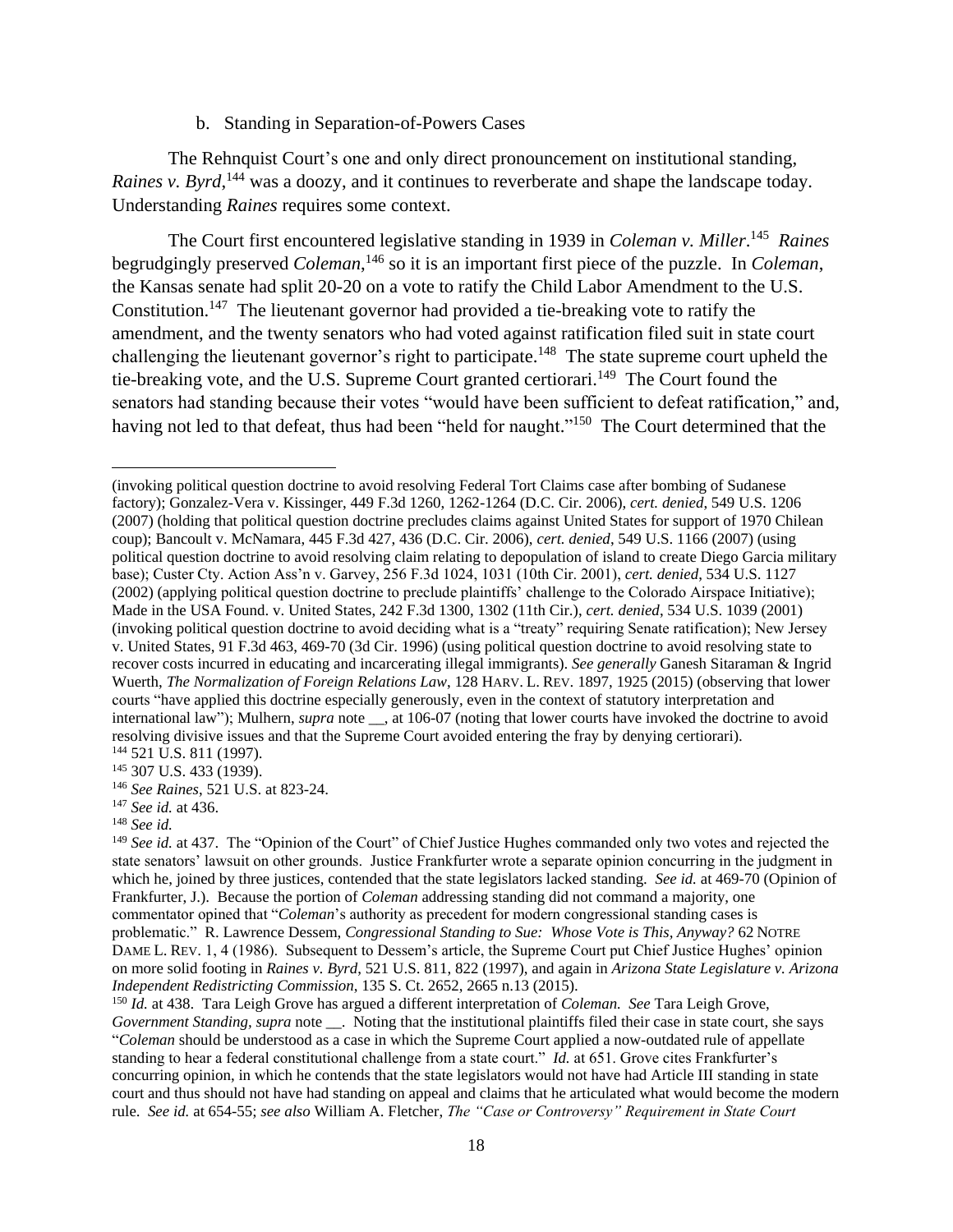senators' interest in "maintaining the effectiveness of their votes" was "plain, direct and adequate<sup> $151$ </sup> and that the case was no "mere intra-parliamentary controversy."<sup>152</sup> Subsequent courts have invoked aspects of *Coleman* to various ends, so there are several features worth noting. First, the votes at issue actually had been cast and the lieutenant governor's vote voided them entirely.<sup>153</sup> Second, the senate itself did not sue in an institutional capacity. Third, all twenty affected senators sued, and their collected votes, if counted and not subject to the tie break, would have changed the outcome.<sup>154</sup> Finally, the twenty senators' dispute was not with fellow legislators but with the action of an executive actor.<sup>155</sup> The case thus was not an effort to export an intra-senate dispute into the judicial branch.

The Supreme Court's initial encounters with congressional standing after *Coleman*  generally found legislator standing unproblematic. The Court saw no justiciability impediment in Adam Clayton Powell, Jr.'s challenge to the House resolution denying him a seat, which is unsurprising given Powell's obvious claim to individual, not institutional, harm.<sup>156</sup> In *Buckley v. Valeo*, <sup>157</sup> plaintiffs challenging the Federal Election Campaign Act of 1971 included a presidential candidate, a sitting U.S. Senator, a potential contributor, and several state parties.<sup>158</sup> Without elaboration, the Court satisfied itself that "at least some of" them had standing, citing *Coleman* amongst other cases.<sup>159</sup> As focused as it was on the justiciability question in *Goldwater* 

 $\overline{\phantom{a}}$ 

<sup>158</sup> *See id.* at 7-8.

*Adjudication of Federal Questions*, 78 CALIF. L. REV. 263, 275-76 (1990) (claiming that Frankfurter's *Coleman* concurrence established the principle that the Supreme Court is bound by Article III even when it fields appeals from state courts that are not). There is definitely room for Grove's argument given the Hughes majority's contrast between *Leser v. Garnett*, 258 U.S. 130 (1922), where the Court reviewed on appeal from state court a challenge to the ratification of an amendment, and *Fairchild v. Hughes*, 258 U.S. 126 (1922), where the Court refused to review a New York voter's federal challenge to ratification of an amendment on the basis that he asserted only a generalized grievance. *Coleman*, 307 U.S. at 440-41. However, Hughes also was at pains to note that the senators had a "plain, direct, and adequate interest in maintaining the effectiveness of their votes," *id.* at 438, and he observed that this interest was more "impressive" than the interests of the litigants in *Leser*. *Id.* at 441. Whether or not *Leser* meant ability to sue in state court automatically conferred standing on appeal to the Supreme Court, then, the Hughes majority arguably found an interest sufficient to satisfy Article III in the invalidation of the senators' votes. *See generally* John Harrison, *Legislative Power, Executive Duty, and Legislative Lawsuits*, 31 J. L. & POL. 103, 122 n. 73 (2015) (noting that at time of *Coleman*, "as now, the Court was not always rigorous in distinguishing between constitutional limits on jurisdiction, statutory limits on jurisdiction, and causes of action"). <sup>151</sup> *Id.*

<sup>152</sup> *Id.* at 441.

<sup>153</sup> *See id.* at 438.

<sup>154</sup> *See id.* Matthew Hall has argued that, any *one* of these senators was deprived of the right to have his vote counted and thus even a single senator should have had standing. *See* Matthew I. Hall, *Making Sense of Legislative Standing*, 90 S. CAL. L. REV. 1, 30 (2016). As explained *infra*, requiring an outcome-determinative number of participants minimizes the risk of interference in the political process.

<sup>155</sup> *See id.* at 436.

<sup>156</sup> 395 U.S. 486, 517, 547-48 (1969) (concluding that Powell had sought appropriate relief and that the political question doctrine did not preclude review). *See also* Hall, *supra* note \_\_, at 24-25 (characterizing *Powell* as a conventional individual standing case).

<sup>157</sup> 424 U.S. 1 (1976).

<sup>159</sup> *Id.* at 12 & n.10. That the Court cited *Coleman* at least *suggests* that the presence of legislators reinforced the claim to standing, but it does not prove it outright.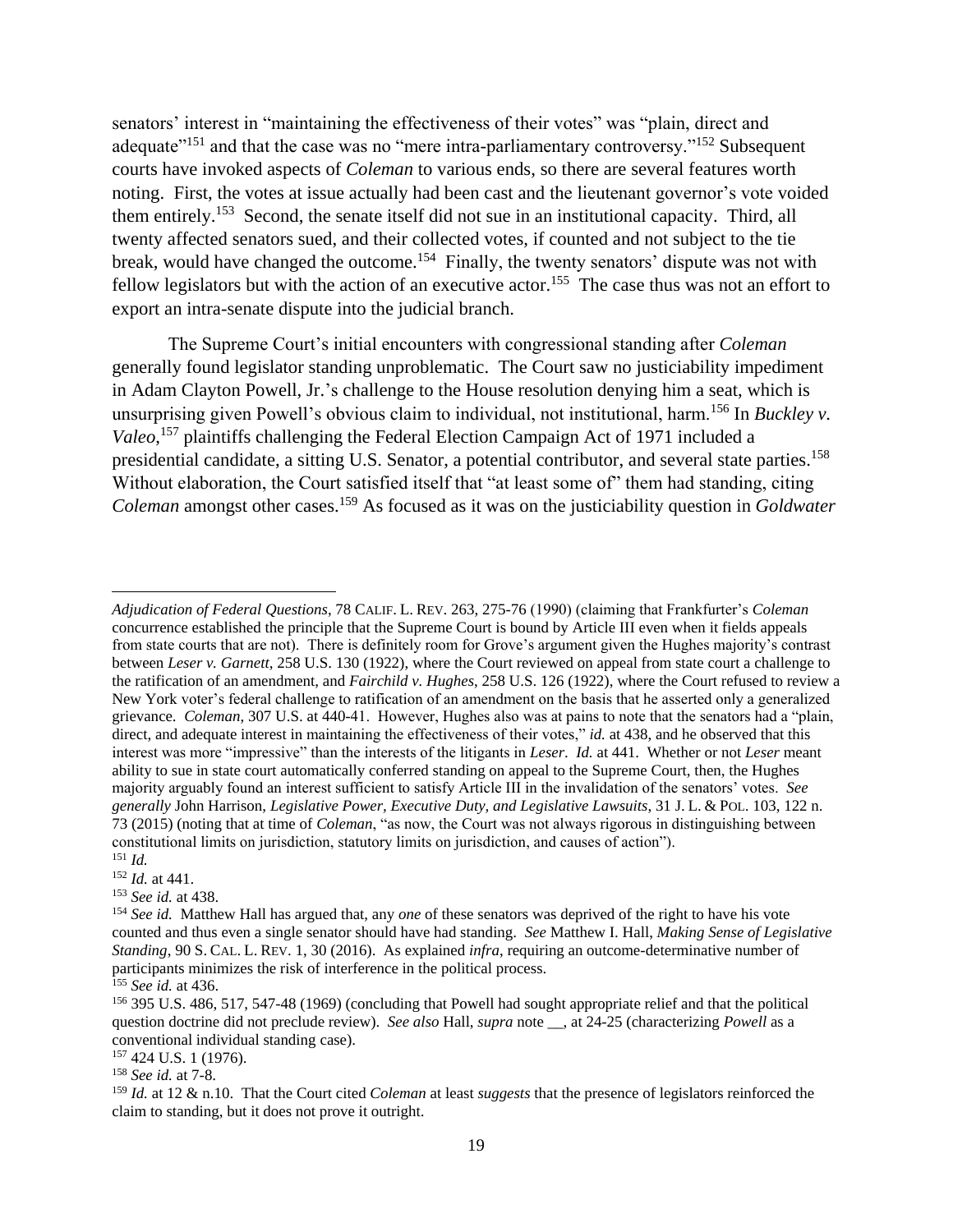*v. Carter*, the Court did not consider standing.<sup>160</sup> In *INS v. Chadha*,<sup>161</sup> the Court found that the intervention of the two Houses of Congress as "adverse parties" helped render the dispute justiciable given the INS's agreement with Mr. Chadha that the legislative veto provision was unconstitutional.<sup>162</sup> In *Bowsher v. Synar*,<sup>163</sup> the presence of the National Treasury Employees Union, whose standing on behalf of its members was uncontroversial, allowed the Court to bypass the question whether members of Congress also had standing to challenge the Balanced Budget and Emergency Deficit Control Act of 1985.<sup>164</sup>

*Raines v. Byrd*<sup>165</sup> represented the Supreme Court's first direct reencounter with legislative standing since 1939. *Raines* involved a challenge by six members of Congress to the Line Item Veto Act,<sup>166</sup> which enabled the President to "cancel" a spending and tax benefit measure after signing it into law if the President determined that doing so would reduce the federal budget deficit without impairing the national interest.<sup>167</sup> Plaintiffs, four Senators and two members of the House who had voted against the bill, filed suit the day after its passage in district court seeking declaratory and injunctive relief that the line-item veto violated Article I of the Constitution.<sup>168</sup> The district court found their claim of diluted voting power sufficient to confer

l

<sup>168</sup> *See Raines*, 521 U.S. at 814.

<sup>&</sup>lt;sup>160</sup> See McGowan, *supra* note , at 256 (observing that the Supreme Court "made no use of the term" standing in its decision, which the author thought suggested that use of standing as a mechanism for judicial restraint "may have passed insofar as these lawsuits are concerned").

<sup>&</sup>lt;sup>161</sup> 462 U.S. 919 (1983).

<sup>162</sup> *See id.* at 930-31 & n.6.

<sup>163</sup> 478 U.S. 714 (1986).

<sup>164</sup> *See id.* at 721. The D.C. Circuit faced the lion's share of suits by members of Congress in the 1970s and 1980s and spent two decades shaping an approach without intervention from on high. The court extended the definition of injury beyond the vote cancellation recognized in *Coleman* to process-based defects and initially held even that *individual* legislators could have standing to raise institutional claims. In *Kennedy v. Sampson*, Senator Kennedy filed suit against the Administrator of the General Services Administration seeking a declaration that President Nixon's attempted pocket veto of a bill had not been effective. 511 F.2d 430, 432 (D.C. Cir. 1974). The court rejected the claim that only Congress as a whole, or one of its houses, had standing to challenge the President's action. *See id.* at 435. The court found sufficient interest to confer standing in the fact that, if the pocket veto was valid, the Senator's prior vote for the bill had lost its effect without giving him the opportunity to override a conventional veto. *See id.* The D.C. Circuit struggled where the congressional claimant's issue was primarily with his legislative colleagues, initially denying standing and over time finding standing but invoking equitable discretion to withhold declaratory relief. In *Riegle v. Federal Open Market Committee*, 656 F.2d 873 (D.C. Cir. 1981), the court found that a senator had alleged injury-in-fact in his inability to provide advice and consent in an appointment where the methods for appointment were creatures of statute. *See id.* at 878-79. After finding standing, though, the court invoked equitable discretion to withhold relief because the plaintiff had ample means of legislative redress. *See id.* at 882. The D.C. Circuit's inquiry thus conferred standing on individual members of Congress for injuries to their institutional prerogatives but actually allowed suit to proceed only where plaintiff's problem had its origins outside of Congress. *See, e.g.*, Bliley v. Kelly, 23 F.3d 507, 510 (D.C. Cir. 1994) (upholding standing and refusing to exercise equitable discretion to dismiss where members of Congress challenged actions of the D.C. Council that deprived them of the right to review an act before it took effect, in alleged contravention of the Home Rule Act). The D.C. Circuit reaffirmed the *Kennedy* holding, and refused to exercise equitable discretion, in *Barnes v. Kline*. *See* 795 F.2d 21, 26-30 (D.C. Cir. 1985).

<sup>165</sup> 521 U.S. 811 (1997).

<sup>166</sup> *See id.* at 814.

<sup>167</sup> *See* 2 U.S.C. § 691(a).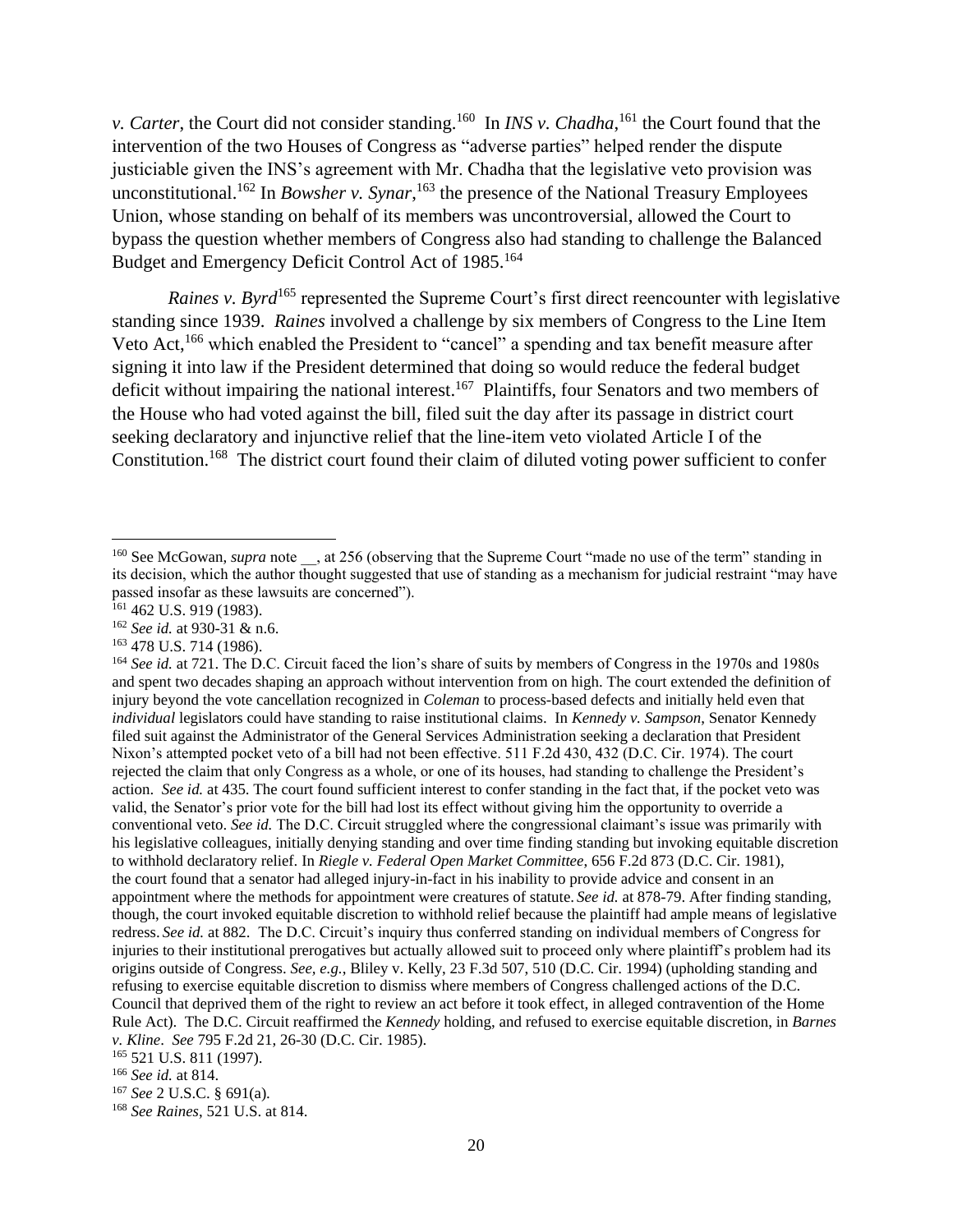standing and held that the act violated Article I.<sup>169</sup> The Supreme Court took the direct, expedited appeal prescribed by the Act and issued an opinion within thirty days. $170$ 

In an opinion authored by Chief Justice Rehnquist, the Court rejected standing in the broadest possible strokes. The Court distinguished *Powell v. McCormack* as a case involving a representative personally "singled out for specially unfavorable treatment."<sup>171</sup> In *Raines*, instead, the plaintiffs raised a claim that "runs (in a sense) with the Member's seat,"<sup>172</sup> involved no private rights, and was "wholly abstract and widely dispersed."<sup>173</sup> The Court conceded it had recognized an "institutional injury" in *Coleman* but found that case readily distinguishable.<sup>174</sup> *Coleman* applied to situations where "legislators whose votes would have been sufficient to defeat (or enact) a specific legislative act . . . sue if that legislative action goes into effect (or does not go into effect), on the ground that their votes have been completely nullified."<sup>175</sup> The *Raines* plaintiffs had simply voted and lost the battle, and the Court was unwilling to extend Coleman to encompass abstract claims of diluted legislative power.<sup>176</sup> The Court buttressed its decision not to extend *Coleman* with history, noting that major separation-of-powers battles in the late 1860s had taken place outside the judicial arena.<sup>177</sup> Without further explanation, the Court cryptically "attach[ed] some importance to the fact that appellees have not been authorized to represent their respective Houses of Congress in this action."<sup>178</sup> Finally, the Court noted that the plaintiffs had political remedies and that its decision did not foreclose challenge by an individual who suffered particularized injury by operation of the  $act.179$ 

Commentators received *Raines* as a near-shutdown of congressional standing, except in situations that mirrored the *Coleman* or *Powell* facts or, perhaps, in cases where the entire House

<sup>&</sup>lt;sup>169</sup> *See id.* at 817. Inasmuch as the injury was inflicted by a statute, the district court's holding violated the thenprevailing D.C. Circuit approach.

<sup>170</sup> *See id.* at 817-18.

<sup>171</sup> *Id.* at 821.

<sup>172</sup> *Id.*

<sup>173</sup> *Id.* at 829. <sup>174</sup> *See id.* at 824.

<sup>175</sup> *Id.* at 823.

<sup>176</sup> *See id.* at 826.

<sup>&</sup>lt;sup>177</sup> *See id.* at 826-27. That President Andrew Johnson did not resort to federal court to challenge the Tenure of Office Act, of course, was quite possibly a function of the absence of general federal question jurisdiction in 1868. Aside from a brief and quickly-retracted dalliance with federal question jurisdiction in the Midnight Judges Act, enacted after the contentious election of 1800, Congress did not confer general federal question jurisdiction on the federal courts until 1875. *See* Act of Mar. 3, 1875, § 1, 18 Stat. 470. *See also* Steffel v. Thompson, 415 U.S. 452, 463-64 & n.14 (1974) (observing that the Act of 1875 conferred federal question jurisdiction upon lower federal courts "for but the second time in their nearly century-old history").

<sup>178</sup> *Raines*, 521 U.S. at 829.

<sup>&</sup>lt;sup>179</sup> *See id.* at 829-30. The near-certainty that a beneficiary of a spending provision "vetoed" by the President would be forthcoming undoubtedly affected the Court's analysis. The opportunity to resolve the issue arrived the next year with *Clinton v. City of New York*, 524 U.S. 417 (1998). *Raines* thus is a nice example of what Richard Re has called "relative standing": given the likelihood that a better plaintiff would emerge, the Court had no need to dignify the asserted institutional injury. *See* Re, *supra* note \_\_, at 1214-15 (suggesting that, instead of disclaiming injury, the courts ought to view the right to sue as a "scarce resource" and ought to turn away some putative plaintiffs where others, with "weightier" interests, would likely emerge).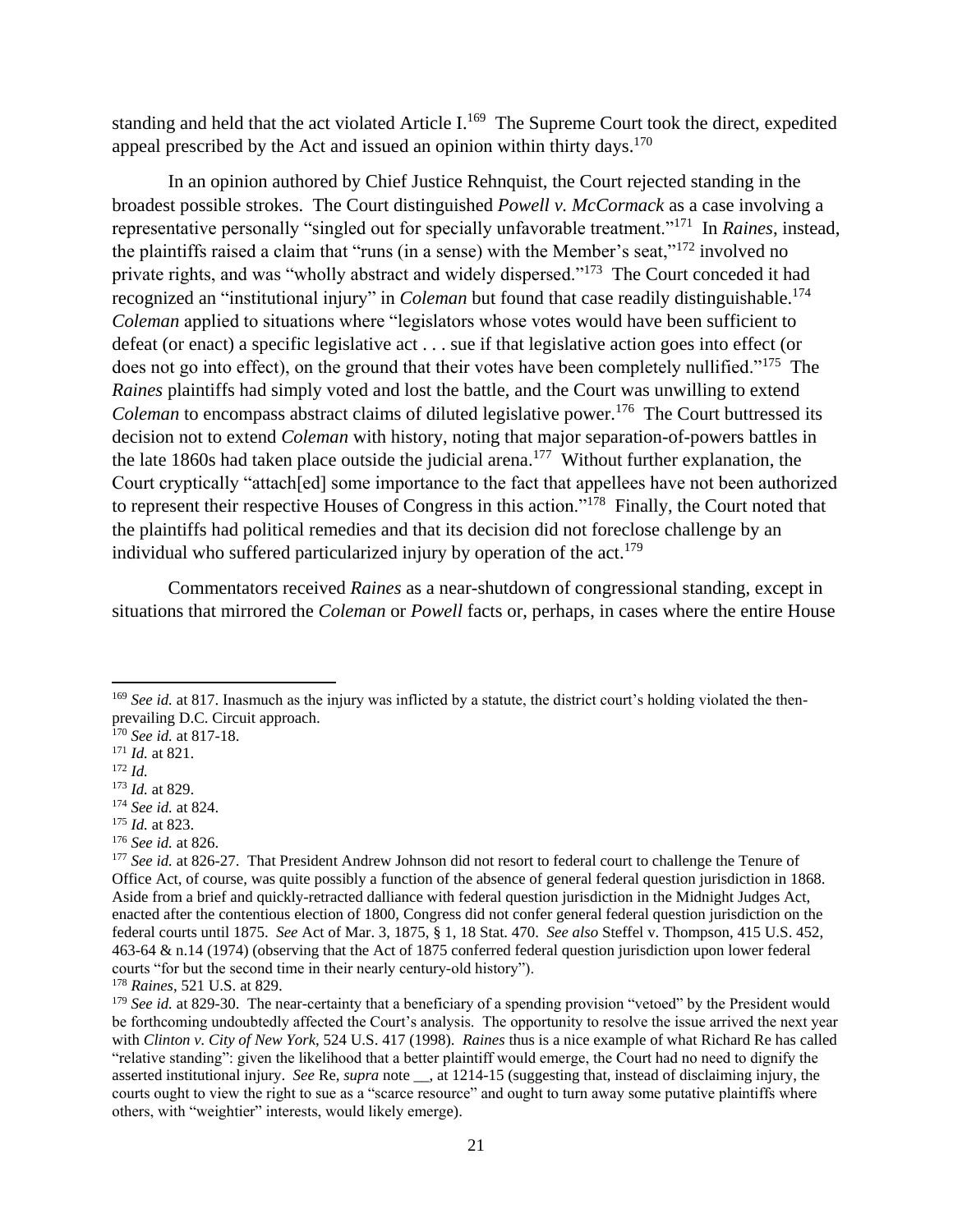or Senate had authorized suit.<sup>180</sup> That *Raines* achieved by different means precisely what Rehnquist had intended in *Goldwater* was no accident; *Raines* was "informed – and indeed virtually controlled – by political question concerns."<sup>181</sup> The D.C. Circuit took heed.<sup>182</sup> In its first post-*Raines* case, *Chenoweth v. Clinton*, <sup>183</sup> the court confronted a suit filed by several members of Congress challenging the President's implementation of an environmental program by executive order on the basis that it deprived them of their right to debate and vote on the initiative by legislation.<sup>184</sup> Because the plaintiffs' primary gripe was with the actions of the President, not their colleagues, the case would have proceeded pre-*Raines.*<sup>185</sup> The post-*Raines*  panel found that the case did not mirror *Coleman* facts, and the D.C. Circuit dismissed for want of standing.<sup>186</sup>

In *Goldwater*, in the political question doctrine context, and *Raines*, in the standing context, it is possible to find lines of commonality and consistency in the approach of William Rehnquist to disputes amongst coordinate branches. While individually harmed actors, like Powell and Chadha, could find their way into federal court, the institutional actors themselves were relegated to their political remedies. Then-Associate Justice Rehnquist fell short of persuading the necessary number of colleagues in *Goldwater*, and thereafter set the political question doctrine aside until *Nixon*, when he articulated a conception of the doctrine that disclaimed a role for the judiciary even in the outlandish case. In *Raines*, he found his move, and

<sup>180</sup> *See, e.g.*, 13B Charles Alan Wright *et al.*, FEDERAL PRACTICE AND PROCEDURE § 3531.11.2 (3d ed. 2008) (stating that limits imposed by *Raines*, "drawn from separation-of-powers concerns that mimic political-question doctrine, may well preclude such standing entirely"); Jonathan Remy Nash, *A Functional Theory of Congressional Standing*, 114 MICH. L. REV. 339, 342 (2015) (noting that *Raines* broadly suggested "that congressional standing may be quite constrained"); Curtis A. Bradley & Trevor W. Morrison, *Presidential Power, Historical Practice, and Legal Restraint*, 113 COLUM. L. REV. 1097, 1110 (2013) (observing that, since *Raines*, courts "typically find individual members lack standing"); Note, *Standing in the Way of Separation of Powers: The Consequences of*  Raines v. Byrd, 112 HARV. L. REV. 1741, 1752 (1999) (stating that *Raines* would at most allow standing on *Coleman* facts or if either or both houses of Congress sued as an institution or specifically authorized members to sue); *see also* Neal Devins & Michael A. Fitts, *The Triumph of Timing:* Raines v. Byrd *and the Modern Supreme Court's Attempt to Control Constitutional Confrontations*, 86 GEO. L.J. 351, 354 (1997) (describing "the Court's characterization of congressional standing as an invitation to interbranch Armageddon").

 $\overline{\phantom{a}}$ 

<sup>186</sup> *See id.* at 117.

<sup>181</sup> Wright *et al.*, *supra* note \_, at § 3531.11.2; *see also* James A. Turner, Comment, *The Post-Medellin Case for Legislative Standing*, 59 AM. U. L. REV. 731, 753 (2010) (observing that, while *Raines* did not address the political question doctrine, "part of the reason the Court rejected standing for the legislators was because of the political nature of their claim"); Nat Stern, *The Indefinite Deflection of Congressional Standing*, 43 PEPPERDINE L. REV. 1, 49 (2016) (noting that the *Raines* Court borrowed heavily from political question jurisprudence and that the opinion shows that "denial of standing can perform political question's function of diverting plaintiffs to the legislative arena"). Lower courts have linked *Raines* and *Goldwater* in denying legislative suits. *See, e.g.,* Kucinich v. Bush, 236 F. Supp. 2d 1, 2, 10-11 (D.D.C. 2002) (rejecting legislators' challenge to President Bush's unilateral withdrawal from the Anti-Ballistic Missile Treaty because they lacked standing under *Raines* and the issue presented a political question under Rehnquist's plurality opinion in *Goldwater*).

<sup>182</sup> Some commentators assumed that the Supreme Court used *Raines* to "send a message to the D.C. Circuit." *See* Devins & Fitts, *supra* note \_, at 361.

<sup>183</sup> 181 F.3d 112 (D.C. Cir. 1999).

<sup>184</sup> *See id.* at 113.

<sup>&</sup>lt;sup>185</sup> The court noted that Congress had the power prospectively to terminate the program if it was so inclined and thus concluded that the issue was susceptible of political resolution. *See id.* at 116. Pre-*Raines*, the D.C. Circuit would probably have fielded *Chenoweth* on the merits.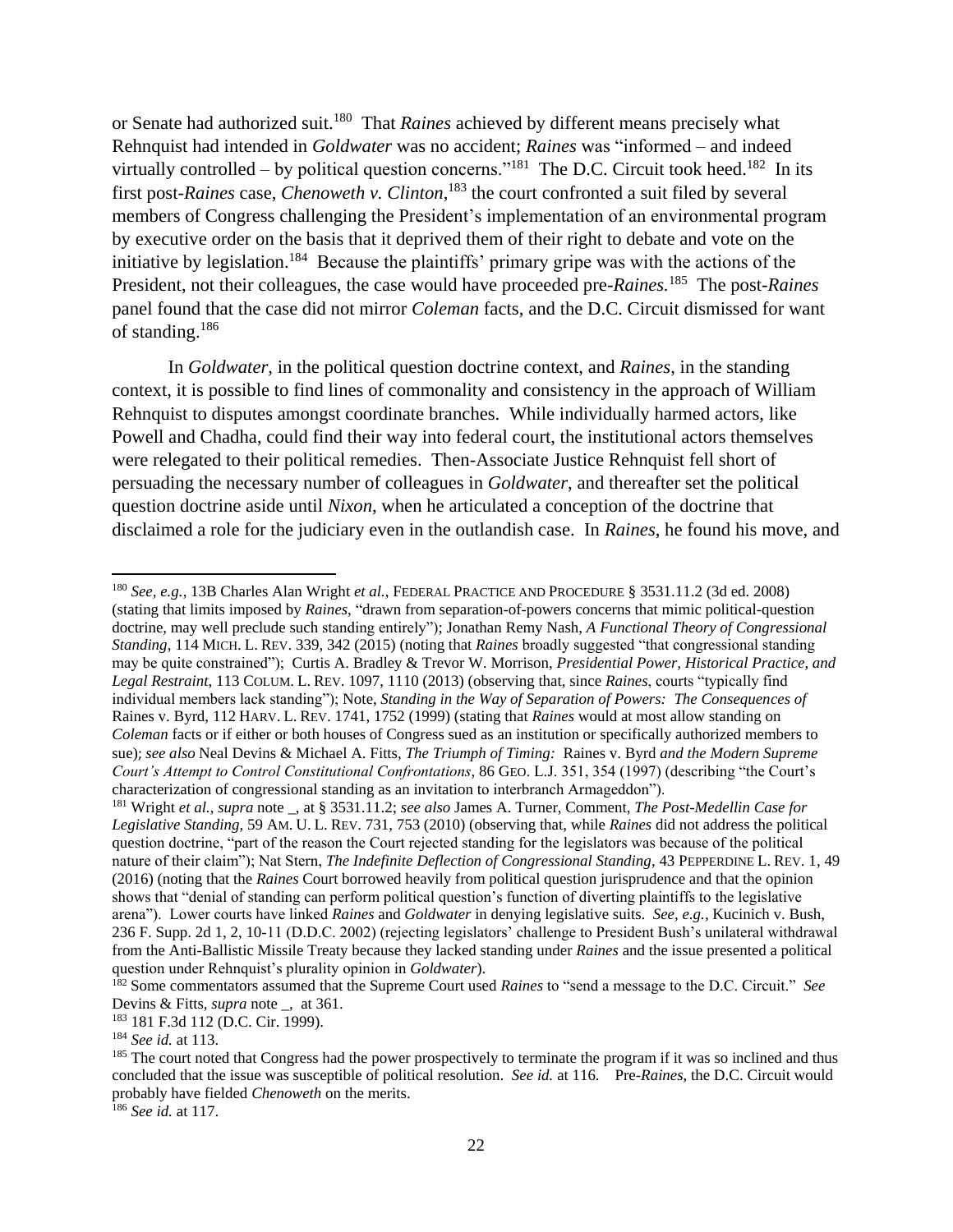in broad strokes, borrowing heavily from his own political question jurisprudence, sought to eliminate institutional actors as party plaintiffs almost entirely.

D. Justiciability, Separation of Powers, and the Roberts Court

Chief Justice Roberts clerked for then-Associate Justice Rehnquist in the 1980-1981 term, <sup>187</sup> a year after *Goldwater v. Carter*, and though he assuredly was steeped in Rehnquist's views of the judiciary and its proper role in navigating inter-branch disputes, Roberts' own views since assuming his position in September 2005 – at least in the political question context – have charted a different course, somewhat defiantly reclaiming a role for the federal judiciary.

a. The Political Question Doctrine: Reembracing the Boundary Cop

In the years between *Nixon v. United States*<sup>188</sup> and 2012, the lower courts routinely invoked the political question doctrine, particularly in the foreign policy context, to avoid separation-of-powers disputes between coordinate branches, while the Supreme Court stayed out of the fray.<sup>189</sup> In 2012, in the absence of a circuit split, the Supreme Court changed course.<sup>190</sup> In Zivotofsky  $I$ <sup>, 191</sup>, the Court confronted a clash between Congress and the executive branch over the recognition of Jerusalem. Congress had passed a statute requiring the State Department, upon request, to record the place of birth of a baby born in Jerusalem as "Israel."<sup>192</sup> This requirement flatly contravened the State Department's manual, which ordered that the birthplace be recorded as Jerusalem, specifically instructing that passport officials "not write Israel or Jordan."<sup>193</sup> In signing the statute into law, President George W. Bush claimed that it unconstitutionally interfered with the executive branch's recognition power and indicated he would not enforce it.<sup>194</sup> Menachem Zivotofsky, born in Jerusalem after the act's passage, challenged the State Department's refusal to designate his birthplace as Israel.<sup>195</sup> The district court deemed the case a nonjusticiable political question,  $196$  and the D.C. Circuit affirmed.<sup>197</sup> The panel majority concluded that Zivotofsky had asked the court to "call into question the President's exercise of the recognition power."<sup>198</sup>

 $\overline{\phantom{a}}$ <sup>187</sup> *See* Biskupic, *supra* note \_\_, at 52.

<sup>188</sup> 506 U.S. 224 (1993).

<sup>&</sup>lt;sup>189</sup> *See supra* note and accompanying text.

<sup>&</sup>lt;sup>190</sup> Without a circuit split, and with Zivotofsky losing – and thus the executive prerogative prevailing – in both the panel majority and in Judge Edwards' concurrence, the Court's grant of certiorari was extremely surprising, leading Professor Harlan Cohen to surmise that "a large majority of the Justices (only Justice Breyer dissented) wanted to discipline the lower courts in their use of the political question doctrine." Cohen, *supra* note \_\_, at 433. <sup>191</sup> 566 U.S. 189 (2012).

<sup>&</sup>lt;sup>192</sup> Foreign Relations Authorization Act, Fiscal Year 2003, Pub. L. No. 107-228, § 214(d), 116 Stat. 1350, 1366 (2002).

<sup>193</sup> 566 U.S. at 191-92.

<sup>194</sup> *See* Statement on Signing the Foreign Relations Authorization Act, Fiscal Year 2003, 38 Weekly Comp. Pres. Doc. 1658, 1659 (Sept. 30, 2002). This is an example of the executive branch exercising self-help to counter a perceived incursion on its authority.

 $195$  566 U.S. at 192-93.

<sup>196</sup> Zivotofsky v. Sec. of State, 511 F. Supp. 2d 97, 103 (D.D.C. 2007).

<sup>197</sup> Zivotofsky v. Sec. of State, 571 F.3d 1227, 1232-33 (D.C. Cir. 2009).

<sup>198</sup> *Id.* at 1232.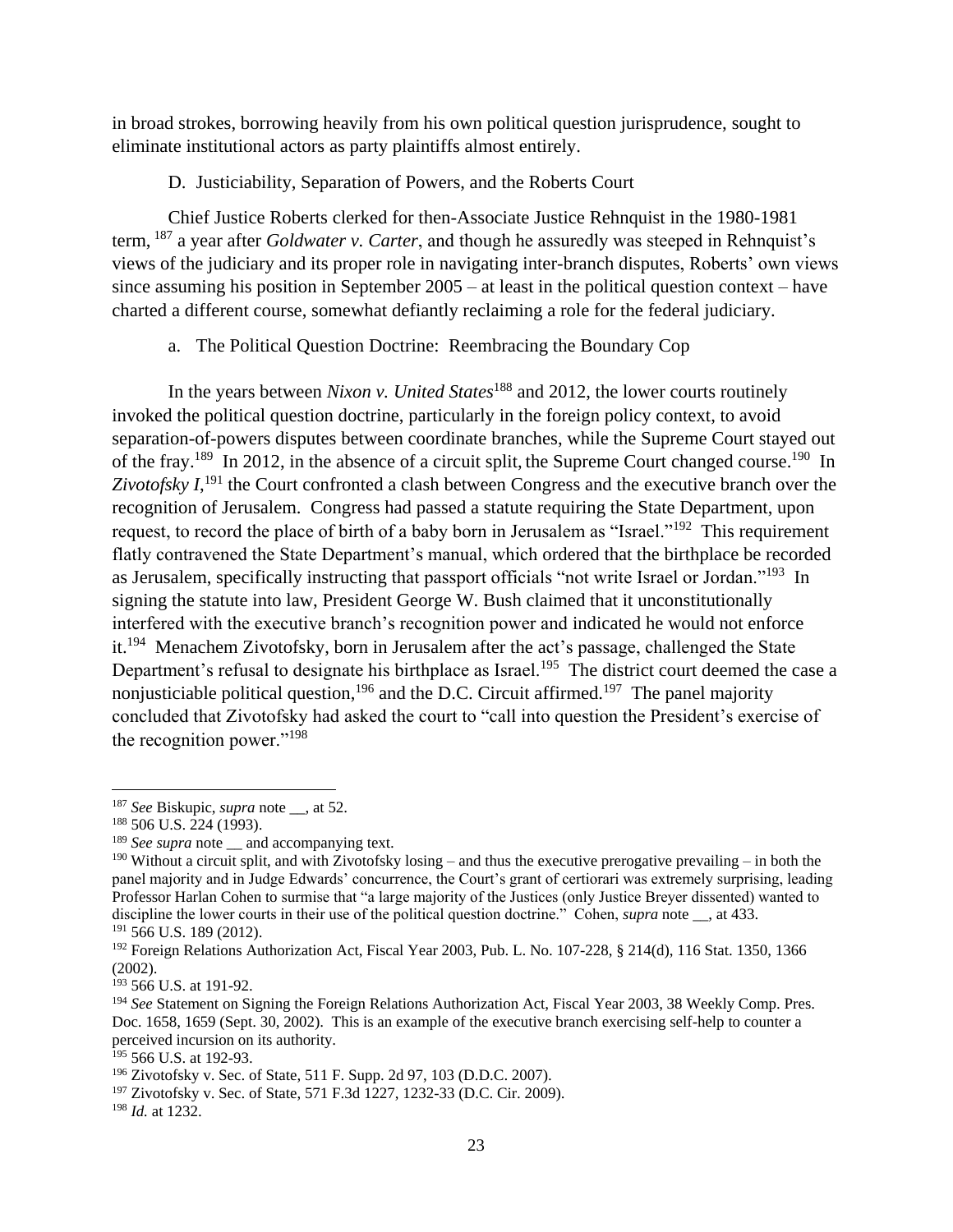In "broad and sweeping terms,"<sup>199</sup> the Supreme Court reversed in an opinion authored by Chief Justice Roberts.<sup>200</sup> The Court saw the issue as whether the statute was a constitutional exercise of legislative authority or whether it "impermissibly intrude[d] upon Presidential powers under the Constitution<sup>"201</sup> – a classic question of boundary-drawing. Examining the constitutionality of a statute and determining whether one coordinate branch of government "is aggrandizing its power at the expense of another branch," the Court announced, is an appropriate exercise of judicial authority that dates back to *Marbury*.<sup>202</sup> The Court found that the parties' arguments in the case "sound[ed] in familiar principles of constitutional interpretation," requiring "careful examination of textual, structural, and historical evidence"; this exercise, the Court confirmed, is precisely "what courts do."<sup>203</sup>

A case of "far-reaching significance,"<sup>204</sup> *Zivotofsky I* firmly defended the Court's role in situations of inter-branch conflict, taking us back to first principles and to Chief Justice Marshall's vision in *Marbury*. It set to rest the confusing undercurrents exposed in *Goldwater*  and the various opinions in *Nixon*. Significantly, the Court found jurisdiction in a case even though it was decidedly not simple,  $205$  even though it involved no clear-cut constitutional rule,  $206$ and even though it touched on a "delicate subject."<sup>207</sup> Unlike Rehnquist and his cohort in *Goldwater*, the Court was unfazed by the fact that the Constitution was silent on the subject of recognition power.<sup>208</sup> Remarkably, the Court did not even cite *Goldwater*. Instead, it manifested comfort making "interstitial" inferences and bringing to bear traditional methods of interpretation.<sup>209</sup> The case required the Court to draw difficult lines between the various foreign affairs powers meted out by the Constitution in somewhat overlapping fashion to two different institutional actors. The Court was unmoved by the dominant argument in *Nixon v. United States*  that the Constitution, in conferring power on the President to receive ambassadors and foreign ministers, had made an unreviewable textual commitment of authority to another branch.<sup>210</sup> Finally, the Court cited only two of the *Baker v. Carr* factors – textual commitment of authority

<sup>199</sup> Sitaraman & Wuerth, *supra* note \_\_, at 1925.

<sup>200</sup> 566 U.S. 189, 201 (2012).

<sup>201</sup> *Id.* at 196.

<sup>202</sup> *Id.* at 197 (quoting Freytag v. Comm'r, 501 U.S. 868, 878 (1991)).

<sup>203</sup> *Id.* at 201.

<sup>204</sup> Sitaraman & Wuerth, *supra* note \_\_, at 1925.

<sup>&</sup>lt;sup>205</sup> *See Zivotofsky I*, 566 U.S. at 201 ("To say that Zivotofsky's claim presents issues the Judiciary is competent to resolve is not to say that reaching a decision in this case is simple.").

<sup>&</sup>lt;sup>206</sup> "A constitutional rule is a constitutional norm whose scope of application is not *expected* to be subject to reasonable disagreement." Jamal Greene, *Rule Originalism*, 116 COLUM. L. REV. 1639, 1652 (2016). Greene characterized *Zivotofsky* as a case involving "constitutional standards." *Id.* at 1699. The relative roles of Congress and the President in foreign affairs, he reasoned, "become easier rather than harder to answer on contact with subsequent political and social practices." *Id.*

<sup>207</sup> Zivotofsky v. Kerry (*Zivotofsky II*), 135 S. Ct. 2076, 2081 (2015).

<sup>208</sup> *See id.* at 2084-85 ("Despite the importance of the recognition power in foreign relations, the Constitution does not use the term "recognition," either in Article II or elsewhere.").

<sup>209</sup> *Cf.* Goldwater v. Carter, 444 U.S. 996, 1000 (1979) (Powell, J., concurring) (parting company with Justice Rehnquist, who believed that constitutional silence meant a lack of judicially manageable standards, because the Court could engage in "interstitial analysis").

<sup>210</sup> *See Zivotofsky I*, 566 U.S. at 197.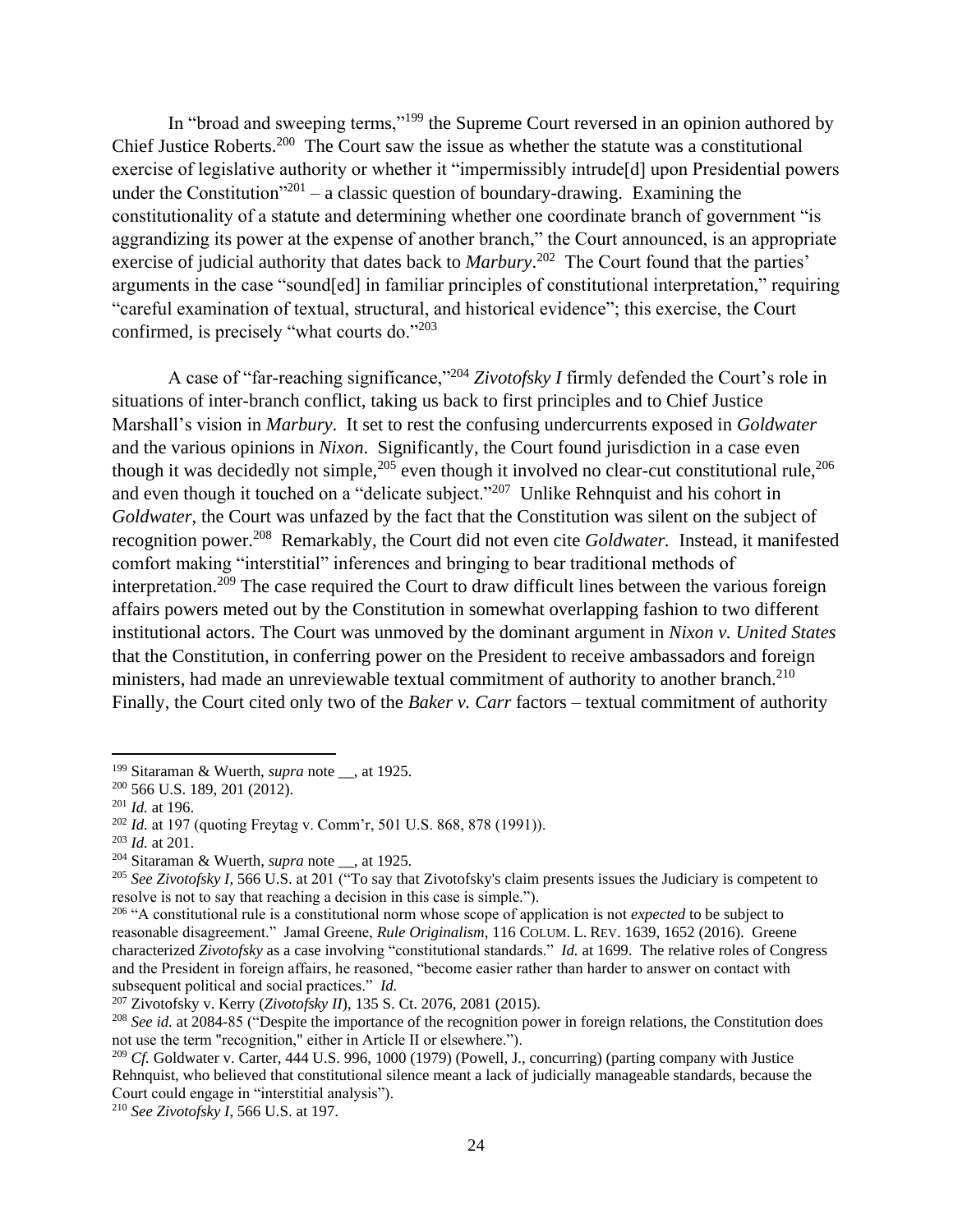to another branch and the presence or absence of judicially manageable standards<sup>211</sup> -- thus signaling that more prudential reasons for staying its hand, such as concern for institutional legitimacy or reticence to intrude on other branches, held little force.<sup>212</sup>

The Court dramatically reaffirmed its comfort policing boundaries in *Trump v. Mazars* USA, LLP.<sup>213</sup> Writing for the Court to resolve a dispute between Congress and the President over the issuance of congressional subpoenas, Chief Justice Roberts noted that Presidents and Congress had spent two centuries working out such disputes themselves, hashing them out "in the 'hurly-burly, the give-and-take of the political process."<sup>214</sup> Though Rehnquist had cited similar history in *Raines* to justify the conclusion that the federal judiciary should play a limited role in the event of breakdown,<sup>215</sup> the Roberts opinion chastised the parties a bit for their recalcitrance, noted that the controversy "is the first of its kind to reach the Court," and then proceeded to resolve it, rejecting both sides' proffered standards and laying out a series of principles circumscribing congressional authority that specifically contemplated a role for the federal courts.<sup>216</sup> Once again, the Court seemed unfazed by the imprecise constitutional underpinnings of the subpoena power and the absence of a precedential lodestar; recognizing a breakdown in the political process, the Court dove in and provided roadmapping principles for sorting it out. $217$ 

Reaching out in the absence of a circuit split to take *Zivotofsky I*, after nineteen years in which the Court had looked the other way, Chief Justice Roberts wrote for a unanimous Court and announced the arrival of a new sheriff in town. *Mazars* makes the distinct approaches of the Rehnquist and Roberts Courts obvious. Hearkening back to first principles, Roberts has reclaimed an "emphatic" role for the federal judiciary in resolving litigation concerning the constitutional authority of the other branches, the "political implications" that troubled his forebear seemingly be damned.<sup>218</sup>

 $\overline{a}$ 

<sup>211</sup> *See id.* at 195.

<sup>212</sup> *See* Ryan C. Williams, *The Guarantee Clause*, 132 HARV. L. REV. 602, 604 (2018) (observing that *Zivotofsky I*, in looking only to the first two *Baker v. Carr* factors, "continued the trend of diminishing [the political question doctrine's] scope"); Sitaraman & Wuerth, *supra* note \_\_, at 1925-26 (characterizing *Zivotofsky I* as "abandon[ing] the multi-factor *Baker v. Carr* test"). *See also* Note, *Political Questions, Public Rights, and Sovereign Immunity*, 30 HARV. L. REV. 723, 725 (2016) (observing that the Court "conspicuously" omitted "those categories most identified with prudence").

<sup>213</sup> *See* 140 S. Ct. 2019, 2031 (2020).

<sup>&</sup>lt;sup>214</sup> *Id.* at 2029. The Court had called for supplemental briefing on the justiciability question, and the parties had all agreed the case did not present a political question. *See* [https://www.scotusblog.com/case-files/cases/trump-v](https://www.scotusblog.com/case-files/cases/trump-v-mazars/)[mazars/.](https://www.scotusblog.com/case-files/cases/trump-v-mazars/)

<sup>215</sup> *See* Raines v. Byrd*,* 521 U.S. 811, 826-27 (1997).

<sup>216</sup> *See Mazars*, 140 S. Ct. at 2031, 2035-36.

<sup>217</sup> *See id.* at 2035-36.

<sup>218</sup> *Zivotofsky I*, 566 U.S. at 196 ("At least since *Marbury v. Madison,* . . . we have recognized that when an Act of Congress is alleged to conflict with the Constitution, '[i]t is emphatically the province and duty of the judicial department to say what the law is.' That duty will sometimes involve the '[r]esolution of litigation challenging the constitutional authority of one of the three branches,' but courts cannot avoid their responsibility merely 'because the issues have political implications.'") (citations omitted).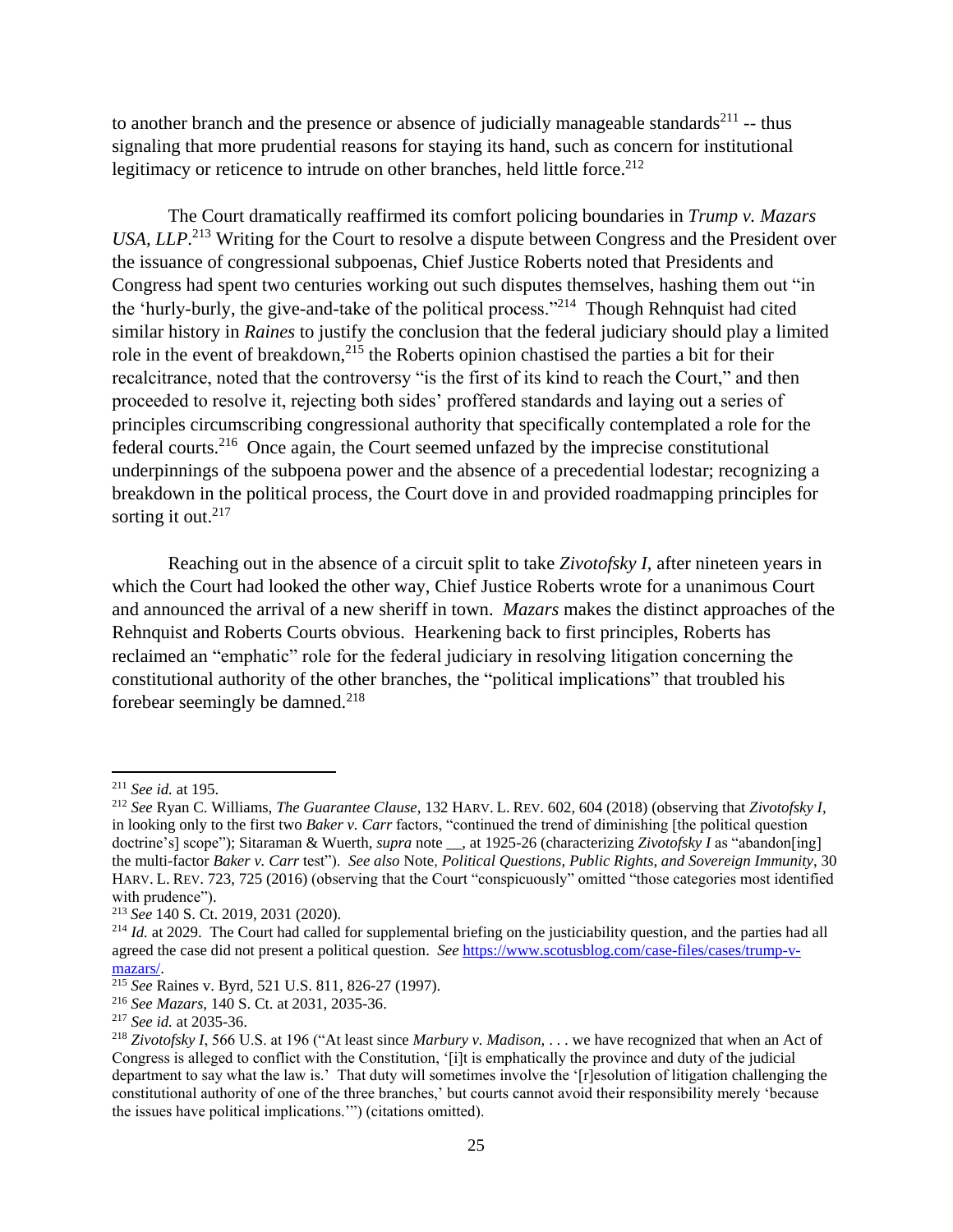### b. Standing to Assert Separation-of-Powers Challenges

Despite announcing a bolder conception of its own role in *Zivotofsky I*, one with which Chief Justice Rehnquist would not have agreed, the Roberts Court has largely contented itself with Rehnquist's handiwork in *Raines*, tap-dancing around it in a couple of cases and bending over backwards to incentivize individual litigants to tee up separation-of-powers issues instead.

In a series of indirect confrontations with congressional standing, the Roberts Court has consistently worked within the *Raines* construct. In *Arizona State Legislature v. Arizona Independent Redistricting Commission* ("*AIRC*"),<sup>219</sup> the Court found that a state legislature had standing to make an Elections Clause challenge to the redistricting plan of an independent state commission created by popular referendum.<sup>220</sup> The case distinguished *Raines* in three ways. First, the entire legislature was suing as institutional plaintiff to vindicate an institutional interest<sup>221</sup> – a fact to which the Delphic *Raines* Court had attached "some importance."<sup>222</sup> Second, conferring the task of redistricting on an independent commission necessitated wresting it from the state legislature altogether and thus rendered the legislature's putative votes on redistricting "a complete nullity," as in *Coleman*. 223 Third, the case did not involve Congress and thus did not implicate the separation-of-powers concerns that may have undergirded Raines.<sup>224</sup> The opinion did not link these three points of distinction or suggest that all were necessary components to its conclusion.

A litigation role for Congress also emerged in *United States v. Windsor*. <sup>225</sup> The Obama administration's refusal to defend the Defense of Marriage Act  $(DOMA)^{226}$  on appeal prompted the Bipartisan Legal Advisory Group (BLAG) of the House to intervene and defend the constitutionality of DOMA before the Supreme Court.<sup>227</sup> In considering DOMA's constitutionality, the Court requested argument on the question whether BLAG had standing to appeal the case.<sup>228</sup> The Court ultimately sidestepped the question because it concluded that the government's obligation to pay a tax refund in the event the challengers prevailed gave it the requisite stake in the proceedings.<sup>229</sup> Invoking *INS v. Chadha*,<sup>230</sup> the Court noted that BLAG's presence in the case ensured "sharp adversarial presentation" and found it unnecessary to decide

 $\overline{a}$ 

<sup>221</sup> *See id.* at 2664.

<sup>219</sup> 135 S. Ct. 2652 (2015).

<sup>220</sup> *See id.* at 2659.

<sup>222</sup> Raines v. Byrd, 521 U.S. 811, 829 (1997).

<sup>223</sup> *AIRC*, 135 S. Ct. at 2665.

<sup>224</sup> *See id.* n.12.

<sup>225</sup> 570 U.S. 744 (2013).

<sup>226</sup> 110 Stat. 2419 (1996).

<sup>&</sup>lt;sup>227</sup> See id. at 753-54. BLAG is a standing body of the House of Representatives charged with directing the House Office of General Counsel. At the time of *Windsor*, House rules gave BLAG a consultant/advisory role but did not authorize it to act on behalf of the House. *See* H.R. Rule II.8, 112th Cong. (2011). In response to *Windsor*, the House amended its rules to make clear that BLAG "speaks for, and articulates the institutional position of, the House in all litigation matters." H.R. Rule II.8, 114th Cong. (2015).

<sup>228</sup> *See id.* at 755.

<sup>229</sup> *See id.* at 757-58.

<sup>230</sup> 462 U.S. 919, 939 (1983).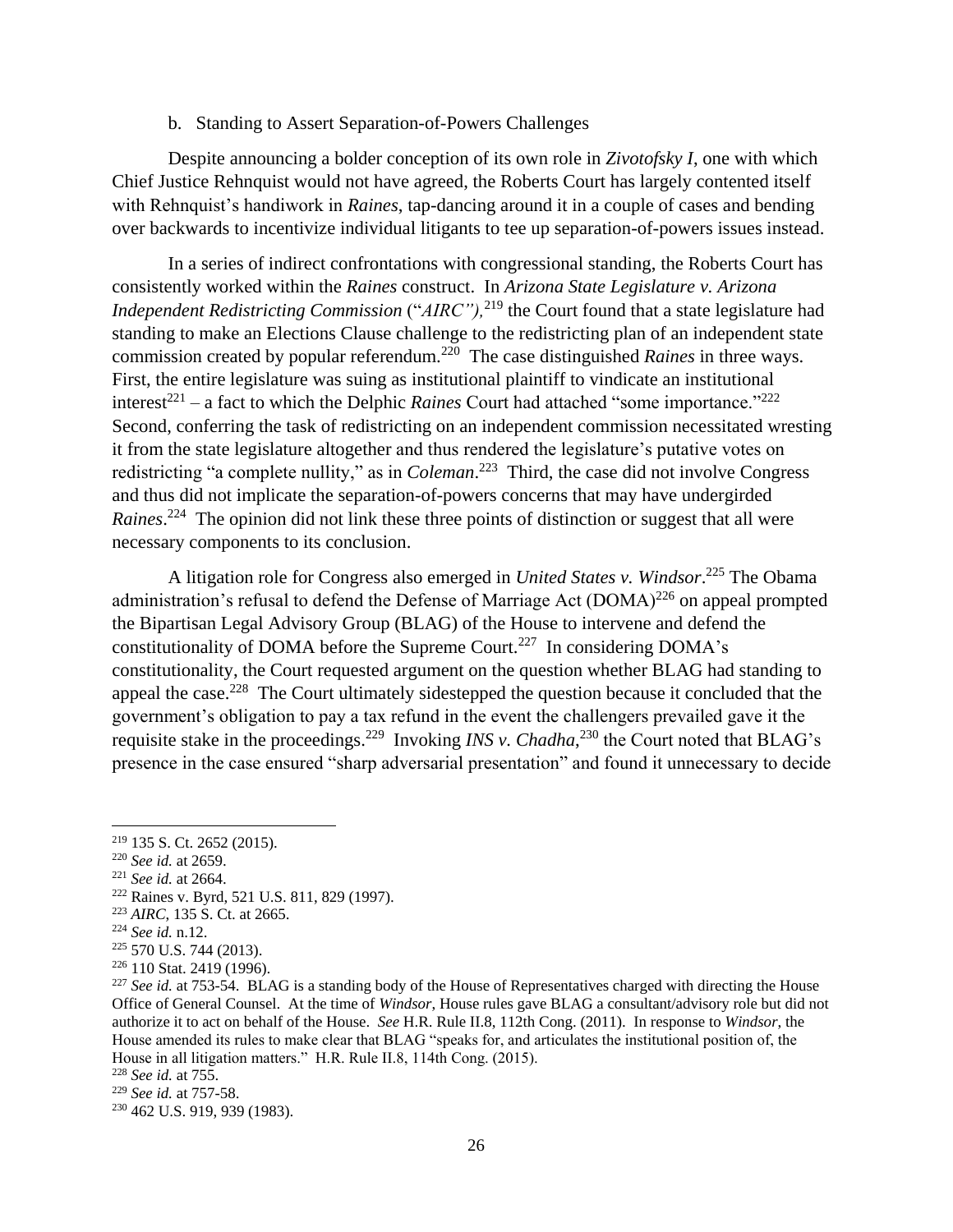whether BLAG had standing on its own behalf. $231$  Justice Alito, joined by Justice Thomas, argued in dissent that BLAG had standing in its own right.<sup>232</sup> He saw BLAG as the authorized representative of the House, unlike the six individual legislators in *Raines*, and wrote that, in refusing to defend the statute, the government was holding a majority of the House's pro-DOMA votes "for naught."<sup>233</sup>

Most recently, the Supreme Court addressed legislative standing in *Virginia House of Delegates v. Bethune-Hill*,<sup>234</sup> which asked whether the Virginia House of Delegates, one half of the Virginia General Assembly, could intervene to appeal a decision invalidating a legislative districting plan as an impermissible racial gerrymander.<sup>235</sup> The Court noted that the case did not present *Coleman* vote-nullification issues but rather "the constitutionality of a concededly enacted redistricting plan."<sup>236</sup> Without *Coleman* facts, the key asserted distinction from *Raines* was that the Virginia House itself, an official body, was seeking to litigate. Because the Virginia House represented only a *part* of the General Assembly charged with redistricting authority, the Court found the situation distinguishable from that in *AIRC*, in which both the Arizona House and Senate had filed suit.<sup>237</sup> The Court determined that this "mismatch" between the body seeking to litigate and the body whose votes were purportedly undermined made this case more like the six individual members suing in *Raines*.<sup>238</sup> The Court concluded that "[o]ne House of [a] bicameral legislature cannot alone continue the litigation against the will of its partners in the legislative process."<sup>239</sup> Justice Alito, joined this time by three, again dissented and would have found standing.<sup>240</sup> He argued that *Raines* "rested heavily on federal separation-of-powers concerns, which are notably absent here."<sup>241</sup>

To date, the Roberts Court has paid lip service to *Raines* on multiple occasions, frequently finding points of distinction, but has not confronted congressional standing head-on. Perhaps because of existing obstacles to suits by institutional actors, the Court has instead preferred individual litigants in fielding separation-of-powers questions. The Court has entertained several kinds of claims that Congress has infringed on the power of the judicial branch. Individual litigants have repeatedly pressed claims that Congress has unconstitutionally conferred Article III business on Article I actors.<sup>242</sup> The Court has fielded claims that Congress

 $\overline{a}$ 

<sup>241</sup> *Id.* at 1958 (Alito, J., dissenting).

<sup>242</sup> *See, e.g.*, Wellness Int'l Network v. Sharif, 135 S. Ct. 1932, 1942 (2015) (holding that non-Article III bankruptcy courts may hear private rights claim if parties consent); Stern v. Marshall, 564 U.S. 462, 487-88 (2011) (holding that non-Article III bankruptcy court may not hear traditional private rights claim where it is not acting as an adjunct).

<sup>231</sup> *Windsor*, 570 U.S. at 761-62.

<sup>232</sup> *See id.* at 807 (Alito, J., dissenting).

<sup>233</sup> *Id.* at 806-07 (Alito, J., dissenting).

<sup>234</sup> 139 S. Ct. 1945 (2019).

<sup>235</sup> *See id.* at 1949-50.

<sup>236</sup> *Id.* at 1954. The Court did not purport to limit *Coleman* in *Virginia House*; it simply found the case inapplicable given the absence of vote nullification.

<sup>237</sup> *See id.*

<sup>238</sup> *Id.* at 1953-54.

<sup>239</sup> *Id.* at 1956.

<sup>240</sup> *See id.* (Alito, J., dissenting). Justice Alito was joined by Chief Justice Roberts, Justice Breyer, and Justice Kavanaugh.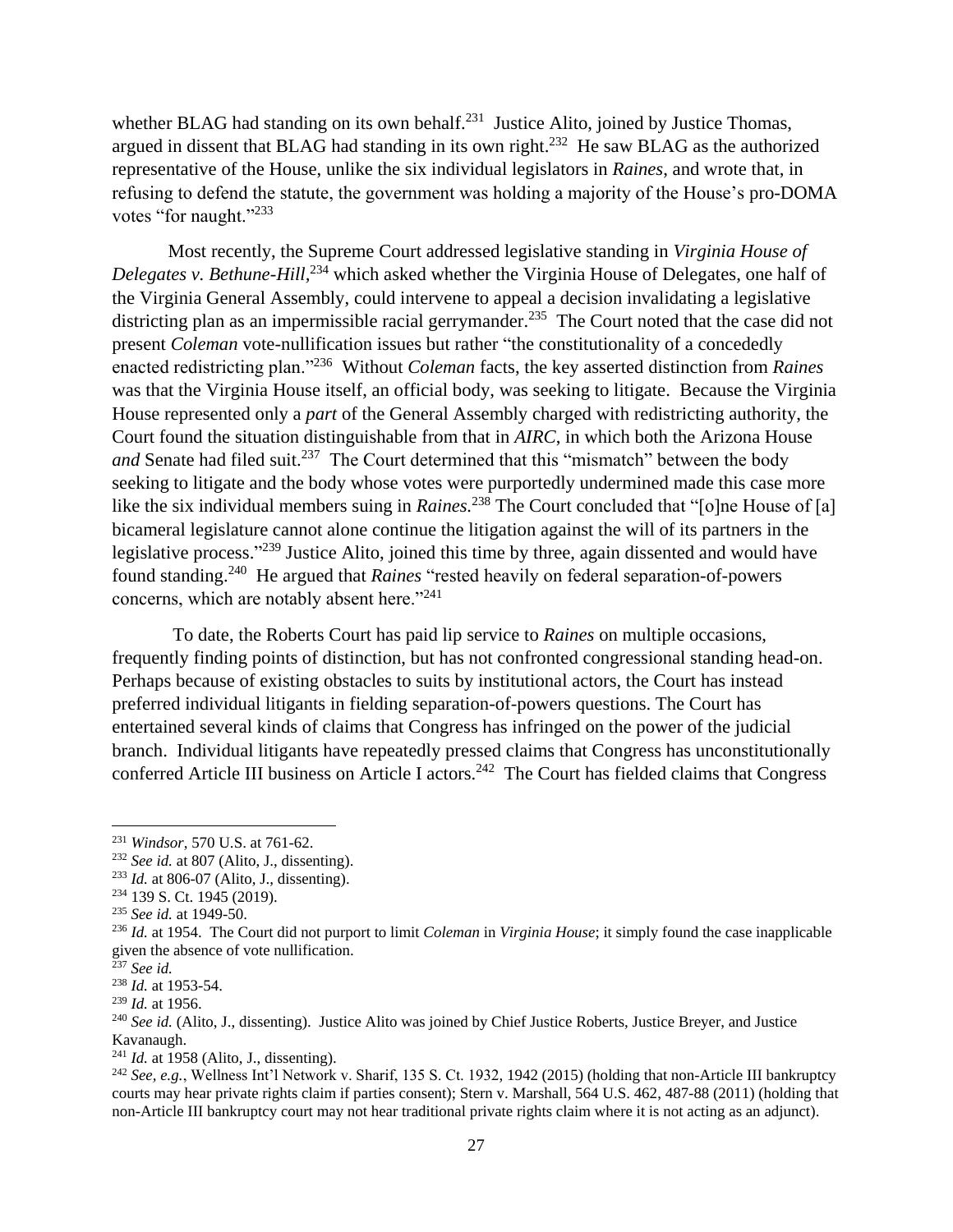has impermissibly dictated the rules of decision in a pending case.<sup>243</sup> Finally, the Court has encountered challenges to congressional efforts to strip the federal courts of jurisdiction.<sup>244</sup> In each of these cases, the issues were raised by individual litigants, who grounded their claims in individual assertions that Congress was interfering with their right to have an Article III judge adjudicate their dispute.

With increasing alacrity, the Roberts Court has also decided cases involving claims that Congress has infringed on the discretion or power of the executive branch or that the executive branch has infringed upon an authority of Congress. The Court has entertained claims that a decision maker in a coercive proceeding was not appointed in a manner consistent with the Appointments Clause.<sup>245</sup> Relatedly, the Court has also heard a challenge to congressional restriction on the President's removal power.<sup>246</sup> As *Zivotofsky II*<sup>247</sup> itself reflects, the Court has entertained claims that Congress has interfered with executive authority over foreign affairs.<sup>248</sup> The Court has heard challenges that the President has acted in derogation of or without adequate legislative authority.<sup>249</sup> Finally, the Court has fielded challenges to the President's use of recess appointments.<sup>250</sup> In each of these cases, the Roberts Court has relied on individual litigants to bring the claims within its purview.

*Lucia v. Securities and Exchange Commission*<sup>251</sup> reflects the lengths to which the Court has gone to ensure that separation-of-powers claims come to the federal courts.<sup>252</sup> After agreeing with Raymond Lucia that the administrative law judge who presided over his hearing on

l

<sup>251</sup> 138 S. Ct. 2044 (2018).

<sup>243</sup> *See, e.g.,* Patchak v. Zinke, 138 S. Ct. 897, 902-03 (2018) (upholding provision of Gun Lake Trust Land Reaffirmation Act that directed court to dismiss pending action); Bank Markazi v. Peterson, 136 S. Ct. 1310, 1317, 1326 (2016) (upholding congressional authority to amend law that applies to pending cases, even when it is outcome determinative, so long as Congress does not say, in Smith v. Jones, "Smith wins").

<sup>244</sup> *See, e.g.*, Boumediene v. Bush, 553 U.S. 723, 771 (2008) (holding that provision of Military Commission Act barring federal court jurisdiction to hear habeas corpus actions of Guantanamo detainees violated Suspension Clause).

<sup>245</sup> *See, e.g.*, Fin. Oversight & Mgmt. Bd. for Puerto Rico v. Aurelius Inv., LLC, Nos. 18–1334, 18–1475, 18–1496, 18–1514 and 18–1521, 2020 WL 2814298, \*3 (June 1, 2020) (holding that members of board authorized to file bankruptcy proceedings on behalf of Puerto Rico were not "officers of the United States"); Lucia v. Sec. & Exchange Comm'n, 138 S. Ct. 2044, 2049 (2018) (holding that SEC administrative law judges are "inferior officers" within the meaning of the Appointments Clause) Professor Gillian Metzger has noted that, under the Roberts Court, "[t]he federal appointments process is having its proverbial day in the sun." *See* Gillian E. Metzger, *Appointments, Innovation, and the Judicial-Political Divide*, 64 DUKE L.J. 1607, 1608 (2015). <sup>246</sup> *See, e.g.*, Seila Law LLC v. Consumer Finance Protection Bureau, No. 19-7,

[https://www.supremecourt.gov/opinions/19pdf/19-7\\_n6io.pdf](https://www.supremecourt.gov/opinions/19pdf/19-7_n6io.pdf) (June 29, 2020) (striking down restrictions on removal of CFPB director); Free Enterprise Fund v. Pub. Co. Accounting Oversight Bd., 561 U.S. 477, 492 (2010) (holding that Sarbanes-Oxley Act's dual for-cause restrictions on removal of members of the Public Company Accounting Oversight Board violate the Constitution).

<sup>247</sup> 135 S. Ct. 2076 (2015).

<sup>248</sup> *See id.* at 2086 (holding that President exercises exclusive power of recognition).

<sup>249</sup> *See*, *e.g.*, Medellin v. Texas, 552 U.S. 491, 525-26 (2008) (holding that President lacks power to convert nonself-executing treaty into self-executing one absent authority from Congress).

<sup>250</sup> *See* NLRB v. Noel Canning, 573 U.S. 513, 550 (2014) (invalidating the President's appointments during *pro forma* sessions as inconsistent with the Recess Appointments Clause).

<sup>252</sup> In *Ryder v. United States*, the Court had allowed that individual litigants making timely separation-of-powers challenges are entitled to a judgment on the merits and "whatever relief may be appropriate," as "any other rule would create a disincentive to raise Appointments Clause challenges." 515 U.S. 177, 182-83 (1995)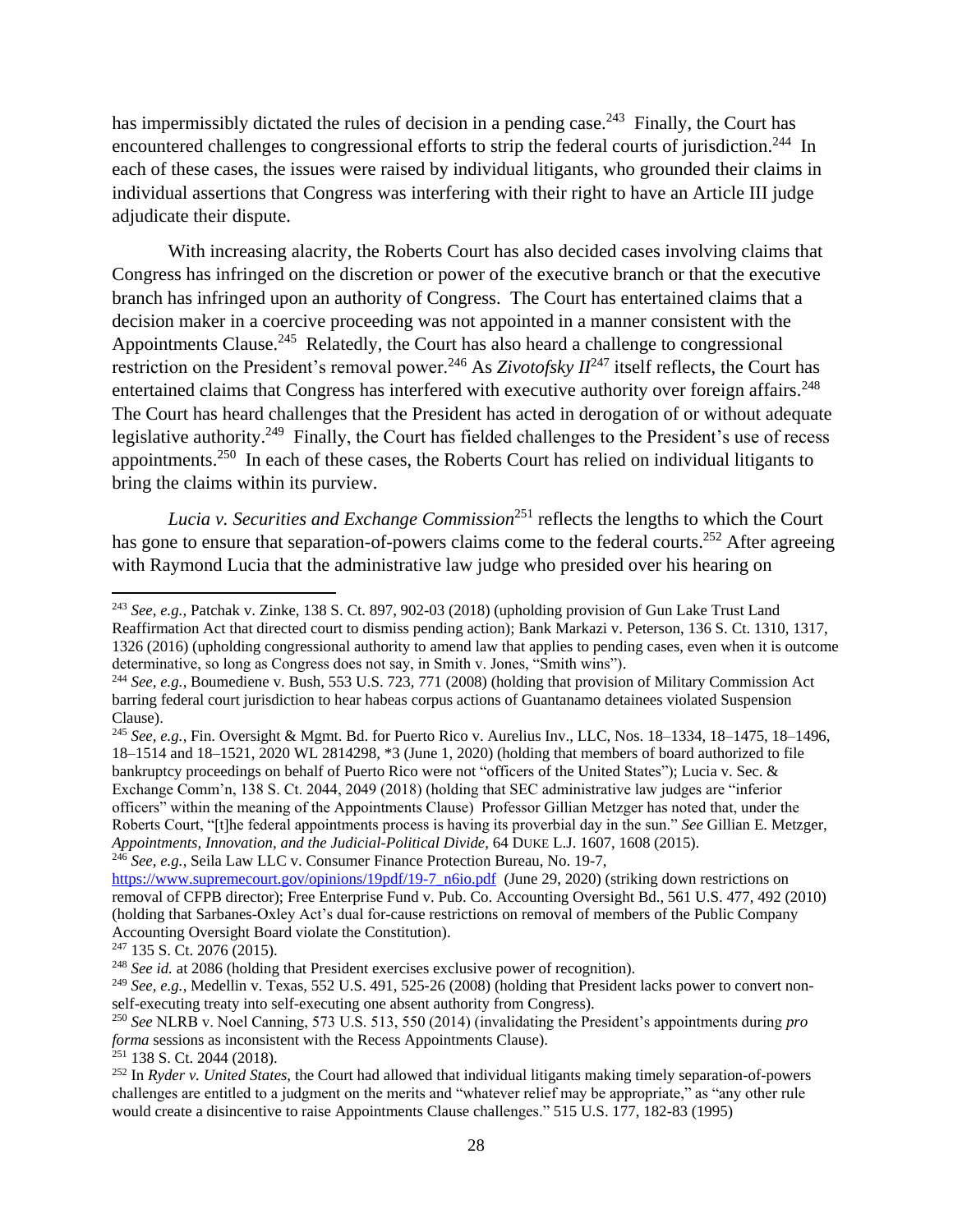securities violations was an inferior officer whose appointment violated the Appointments Clause,<sup>253</sup> the *Lucia* Court clarified what appropriate relief might look like. Recognizing the ease with which the underlying defect in a particular administrative law judge's appointment could be cured and the fact that the properly appointed administrative law judge would almost certainly render the same decision, the Court held that Lucia needed a new hearing before a different administrative law judge.<sup>254</sup> In so doing, the Court forthrightly admitted both its goal of creating "incentives" to raise Appointments Clause challenges and the fact that the defect had had no impact whatsoever on Lucia's initial hearing.<sup>255</sup> The next section will criticize this reliance; for present purposes, the important point is descriptive, not normative: the Court has had to engage in some contortion in order to slake its appetite for cases, even going so far as to incentivize litigants it could not otherwise count on to care.

II. The Myriad Problems of Relying Exclusively on Individual Litigants

The Roberts Court has embraced the role of federal courts as boundary cops, disdaining the approach taken by Chief Justice Rehnquist, without reexamining the role of institutional players. This approach would make good sense if the Court could *defensibly* rely exclusively on individual litigants. However, reliance on individual litigants as opposed to institutional actors to bring separation-of-powers claims into the federal courts occasionally gives rise to doctrinal incoherence. This section flags several ways in which the Court is doing something in this separation-of-powers context that is hard to square with what it has said in others.

A. Individuals Frequently Lack Litigable Interests<sup>256</sup> in the Structural Constitution

Reliance on individual litigants to raise separation-of-powers violations is often problematic because their claims to individual harm due to the separation-of-powers violations they assert are difficult to justify. Here, it is important to distinguish claims of entitlement to an Article III decision-maker from other separation-of-powers claims, like the claim to a validly-

<sup>253</sup> *See Lucia*, 138 S. Ct. at 2053-54.

<sup>254</sup> *Id.* at 2055.

<sup>255</sup> *Id.* at 2055 & n.5.

<sup>256</sup> Ann Woolhandler and Caleb Nelson introduced this term, *see* Woolhandler & Nelson, *supra* note \_\_, at 709, 717- 19. James Pfander described "litigable interest" as the "requir[ement] that plaintiffs who wish to invoke the judicial power set up a claim of right (an 'interest') in accordance with the forms prescribed by law ('litigable')." S*ee*  Pfander, *supra* note \_\_, at 224. Commentators have lamented the Court's frequent confusion of the question whether plaintiff has standing with the question whether plaintiff has a right of action. *See* Henry P. Monaghan, *A Cause of Action, Anyone? Federal Equity and the Preemption of State Law*, 91 NOTRE DAME L. REV. 1807, 1817 (2016); Nelson, *supra* note \_\_, at 777-83. For my purposes, it is a useful proxy for injury-in-fact because many individual assertions of separation-of-powers claims arise as defenses to enforcement proceedings, rather than as initial actions where the individuals are party plaintiffs. *See* Seila Law LLC v. Consumer Finance Protection Bureau, No. 19-7 [https://www.supremecourt.gov/opinions/19pdf/19-7\\_n6io.pdf,](https://www.supremecourt.gov/opinions/19pdf/19-7_n6io.pdf) slip op. at 9; As others have noted, the terms "standing" and "cause of action" are very much related in this context and frequently used interchangeably. *See* Ann Woolhandler, *Governmental Sovereignty Actions*, 23 WM. & MARY BILL OF RIGHTS J. 209, 211 (2014); Huq, *supra* note \_\_, at 1515 n. 321.. The concepts are obviously interrelated; a defendant who unsuccessfully asserts a separation-of-powers claim in defense will need to establish the requisites of standing in order to appeal. *See* Camreta v. Greene, 563 U.S. 692, 701 (2011) ("To ensure a case remains 'fit for federal-court adjudication,' the parties must have the necessary stake not only at the outset of litigation, but throughout its course."). Where an individual lacks a legally protectable interest, she suffers no harm from an adverse judgment and should lack Article III standing to pursue that appeal.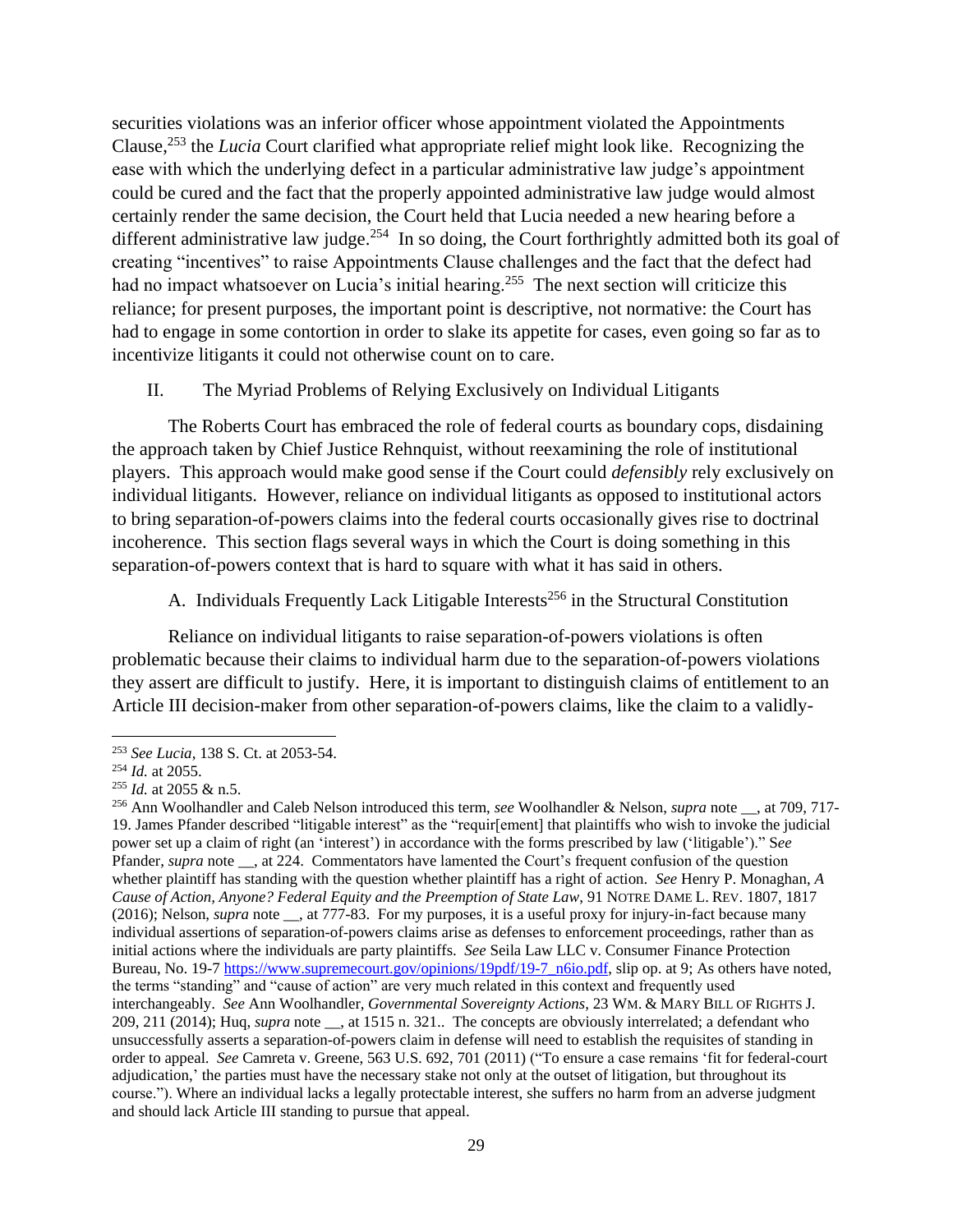appointed regulatory enforcement body. In the former situation, the individual's interest has a longstanding pedigree, and in the latter, it does not.

Where Congress encroaches on the power of the federal judiciary in violation of Article III, individuals subject to non-Article III decision makers have a straightforward claim to legally cognizable harm. <sup>257</sup> Litigants maintaining that they are entitled to Article III adjudication of their claims raise a particularized claim about the identity of the decision maker in their case because the special features of Article III judges – the salary protection and life tenure guaranteed by Article III – are vital to the substantive legitimacy of the outcome and have consistently been described in individual-protective terms. In the Federalist 78, Alexander Hamilton argued that the independence of the federal judiciary was an "essential safeguard" to protect individuals against judges "unwilling to hazard the displeasure" of the political branches.<sup>258</sup> Cases have repeatedly reflected this core value. *Wellness International Network, Ltd. v. Sharif*<sup>259</sup> stated outright that "[t]he entitlement to an Article III adjudicator is 'a personal right.<sup>'"260</sup> In *Stern v*. *Marshall*, Pierce Marshall objected to adjudication of a tortious interference counterclaim in non-Article III bankruptcy proceedings.<sup>261</sup> The Court, per Chief Justice Roberts, agreed, finding that structural protections inherent in the separation of powers "protect the individual" as well as each respective branch.<sup>262</sup> The Court explained that the federal courts' insulation from the political process was designed "to ensure that each judicial decision would be rendered, not with an eye toward currying favor with Congress or the Executive, but rather with the '[c]lear heads . . . and honest hearts' deemed 'essential to good judges.'"<sup>263</sup> The key features differentiating Article III judges from non-Article III judges are indispensable to a fair, impartial determination of the litigant's own claim, and common sense and tradition both buttress the idea that the

 $\overline{a}$ 

<sup>257</sup> The federal judiciary is also singularly ill-suited for self-help. *See* Huq, *supra* note \_\_, at 1443-44 (claiming that "the only constitutionally salient institution that lacks the capacity to lodge objections in court on structural constitutional grounds is the Article III judiciary itself"); Pozen, *supra* note \_\_, at 21-22 (noting that "judicial selfhelp plays only a modest role in our constitutional system"). As Huq noted, "[j]udges, simply stated, do not often sue." *Id.* at 1521. *But cf.* Beer v. United States, 696 F.3d 1172, 1177-78, 1186 (Fed. Cir. 2012) (invalidating acts of Congress that diminished federal judicial compensation as violative of Article III's Compensation Clause in class action filed by federal judges).

<sup>258</sup> Federalist 78, at 465-66 (A. Hamilton) (Clinton Rossiter ed., 1961). Chief Justice Marshall, addressing the Virginia Convention, stated, "[t]he Judicial Department comes home in its effects to every man's fireside: it passes on his property, his reputation, his life, his all. Is it not, to the last degree important, that he [the judge] should be rendered perfectly and completely independent, with nothing to influence or controul him but God and his conscience?" PROCEEDINGS AND DEBATES OF THE VIRGINIA STATE CONVENTION OF 1829-30 616 (statement of Chief Justice Marshall); *see also* O'Donoghue v. United States, 298 U.S. 516, 532 (1933) (quoting Marshall). <sup>259</sup> 135 S. Ct. 1932 (2015).

<sup>260</sup> *Id.* at 1944. *See also* Peretz v. United States, 501 U.S. 923, 929 n.6 (1991) (noting the importance of the "personal right to an Article III adjudicator"); Commodity Futures Trading Comm'n v. Schor, 478 U.S. 833, 848 (1986) (characterizing "Article III's guarantee of an impartial and independent federal adjudication" as "a personal right"); Glidden v. Zdanok, 370 U.S. 530, 536 (1962) (finding that requirement of an Article III adjudicator "relates to basic constitutional protections designed in part for the benefit of litigants").

<sup>261</sup> *See* 564 U.S*.* 462, 471-72 (2011).

<sup>262</sup> *Id.* at 483.

<sup>263</sup> *Id.* at 484 (quoting 1 Works of James Wilson 363 (J. Andrews ed.1896)).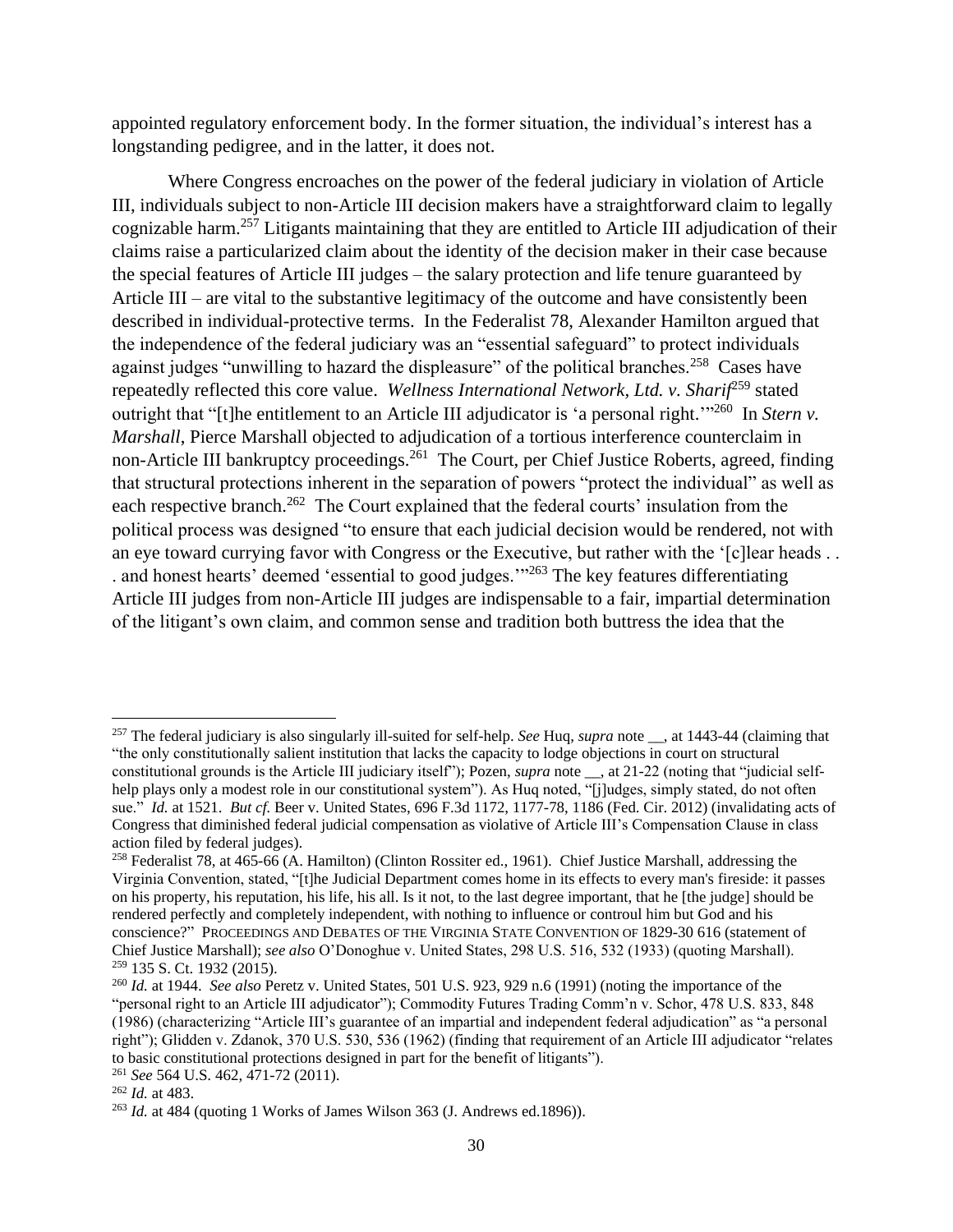individual litigant suffers an individualized injury by its threatened deprivation that is redressable by a decision in his favor.  $264$ 

Reliance on individual litigants is more problematic in other separation-of-powers cases, where individuals' claims of right, and claims to harm, can be more attenuated.<sup>265</sup> Where the individual's claim is that a regulatory body is acting against her in a way that the Constitution *does not permit*, the claim of harm is straightforward, and the individual has a privilege against the regulatory action in question.<sup>266</sup> But the claimed separation-of-powers violation in cases challenging incursions on the executive and legislative branches frequently has no such obvious or pedigreed link to a personal interest, and it is widely understood that litigants asserting many claims as defenses in coercive non-judicial proceedings cannot show, indeed do not even attempt to show, that the claimed defect actually tainted the proceeding's substantive outcome.<sup>267</sup>

Outside of the Article III context, for example, the right to a properly appointed regulatory actor or decision maker has not historically been seen as an entrenched personal freedom. The traditional method of challenging an office holder's appointment was through a statutory *quo warranto* action, an action undertaken by the state or a designated representative in which the validity of an office holder's title was the only issue. <sup>268</sup> Courts employed the *de facto*

<sup>264</sup> *See* Daniel J. Meltzer, *Legislative Courts, Legislative Power, and the Constitution*, 65 IND. L.J. 291, 302 (1990) (contending that "Article III protects the rights of litigants precisely through its creation of judicial independence"). The same pattern holds in the judicial finality context. For example, in *Plaut v. Spendthrift Farm*, 514 U.S. 211 (1995), defendant Spendthrift Farm, had prevailed when the plaintiff's securities action was dismissed as timebarred. *See id.* at 214. Plaintiff opted not to appeal, and the judgment became final. *See id.* The act of Congress purporting to reopen plaintiff's suit impermissibly interfered with the finality of this decision and brought Spendthrift Farm back into the cross-hairs. *See id.* at 225-26. To the extent that final resolution by an Article III decision maker is an individual right, Spendthrift Farm suffered individualized, concrete harm when it could not rely on the finality of a decision by the apolitical judicial branch. Other contexts in which the Court has fielded questions about incursions on its own prerogative give rise to similar analysis.

<sup>265</sup> *See* Henry Paul Monaghan, *Third Party* Standing, 84 COLUM. L. REV. 277, 312 (1984) ("Even if the litigant has 'standing' to raise these claims because his 'interests' are implicated, many of these structural challenges have been thought by some commentators not to involve the litigant's rights in any straightforward sense."). To be sure, the framers described the Constitution's commitment to enumerated powers as protective of individual rights. *See* The Federalist No. 84, at 515 (Alexander Hamilton) (Clinton Rossiter ed., 1961) (describing "the Constitution . . . itself, in every rational sense, and to every purpose" as a Bill of Rights); *see also* Rebecca L. Brown, *Separated Powers and Ordered Liberty*, 139 U. PENN. L. REV. 1513, 1516 (arguing that the Constitution's separation of powers scheme protects individual rights against tyrannical majorities) (1991). However, the structural Constitution protects individual rights writ large, not the rights of any particular individual.

<sup>266</sup> *See, e.g.*, Clinton v. City of New York, 524 U.S. at 423 (President's unconstitutional line-item veto canceled a specific spending item that would have benefited plaintiff); INS v. Chadha, 462 U.S. 919, 926-28 (1983) (Congress's unconstitutional legislative veto revoked the Attorney General's decision to allow an immigrant to remain in the United States). In that case, the individual has a privilege against punishment or sanction for her conduct, and the injury to the individual is more readily cast in terms of individual harm.

<sup>&</sup>lt;sup>267</sup> The *Lucia* Court forthrightly admitted that the administrative law judge, once properly appointed, "could be expected to reach all the same judgments." 138 S. Ct. at 2055 n.5. Most recently, the Court acknowledged in *Sela LLC v. Consumer Finance Protection Bureau*. *See* 591 U.S. \_\_ (2020) (slip op. at 9-10) ("We have held that a litigant challenging governmental action as void on the basis of the separation of powers is not required to prove that the Government's course of conduct would have been different in a 'counterfactual world' in which the Government had acted with constitutional authority.").

<sup>268</sup> *See* Kathryn A. Clokey, Note, *The De Facto Officer Doctrine: The Case for Continued Application*, 85 COLUM. L. REV. 1121, 1124 (1985). A *quo warranto* action against a wrongly-appointed federal officer traditionally was initiated by the U.S. Attorney General or a rival claimant, proceeding by leave of the court. *See id.* The D.C. Circuit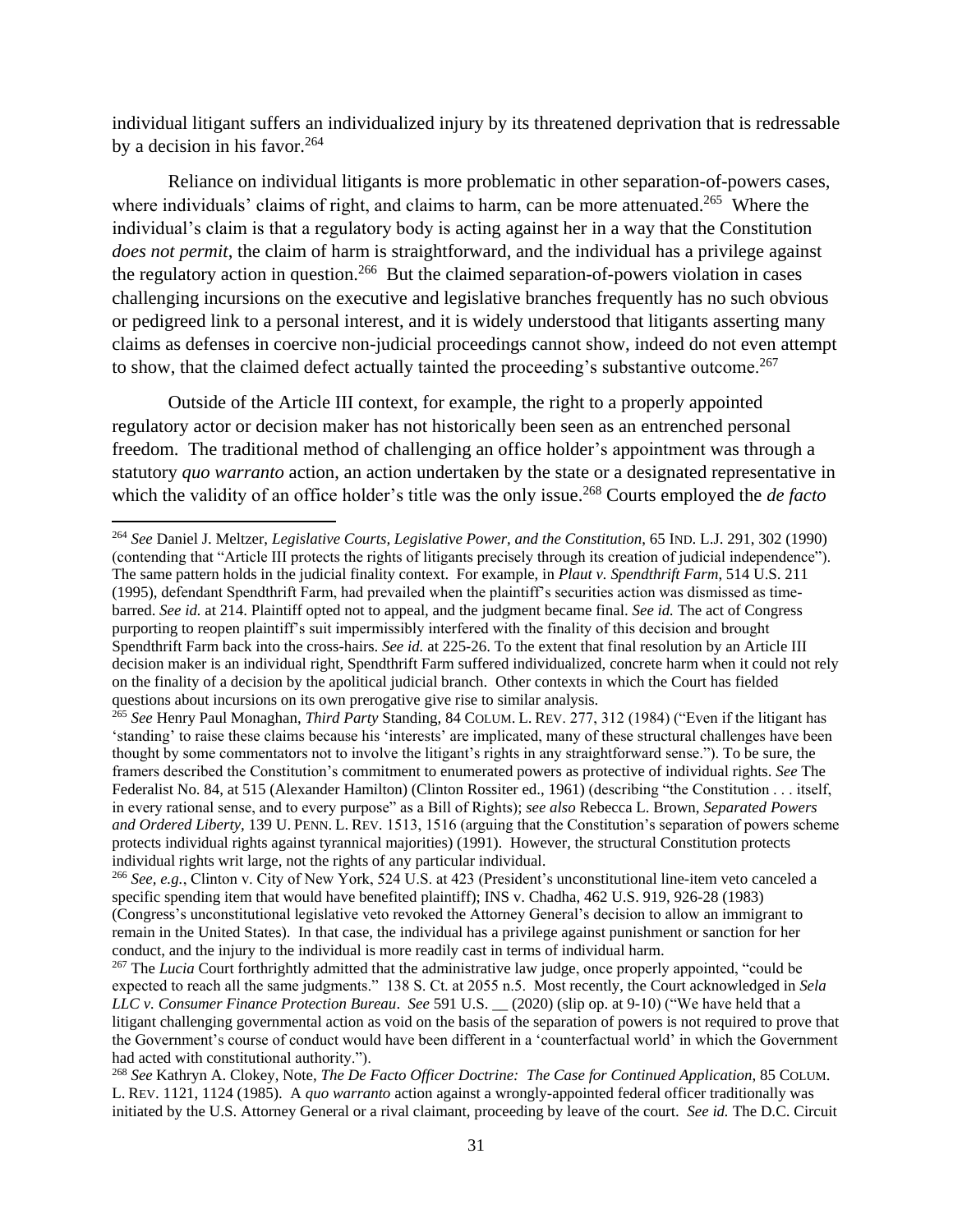officer doctrine to exempt defects in title and appointment from collateral attack by people displeased with their actions "[f]or over five hundred years."<sup>269</sup> In 1886, the Court based the doctrine in "policy and necessity," indicated that "[o]ffices are created for the benefit of the public," and stated that "endless confusion" would result if private parties were permitted in every proceeding to call their title into question.<sup>270</sup> Admittedly, the Supreme Court (per Chief Justice Rehnquist), declined to invoke the *de facto* officer doctrine in *Ryder v. United States* and accorded a court martial defendant a new hearing before a properly constituted military appellate tribunal in 1995.<sup>271</sup> In doing so, the Court was likely influenced by the nature of the proceedings; while military courts have always operated outside the purview of Article III, $^{272}$ Professor Stephen I. Vladeck has noted that "the U.S. military justice system has increasingly come to resemble ordinary civilian courts in recent years, at least in criminal cases."<sup>273</sup> So, too, Chief Justice Rehnquist's disaffection with institutional standing may have played a role; the *Ryder* Court openly admitted its concern was with incentivizing litigants to raise such claims (as the Roberts Court later did in *Lucia*).<sup>274</sup> The Court did not suggest that its reasoning was grounded in due process or systemic legitimacy, and it left prior cases that had relied on the *de*  facto officer doctrine in the Appointments Clause context intact.<sup>275</sup> The point here is not to

criticized the *quo warranto* mechanism as "an extremely difficult and uncertain remedy" in *Andrade v. Lauer*, 729 F.2d 1475, 1498 (D.C. Cir. 1984). Federal Rule of Civil Procedure 81 replaces the traditional *quo warranto* writ with complaint and motion practice. Fed. R. Civ. P. 81.

<sup>269</sup> Note, *The "De Facto" Officer Doctrine*, 63 COLUM. L. REV. 909, 909 (1963) (hereinafter, "*Columbia Note*"); *see also* Clokey, *supra* note \_\_, at 1125 (recounting origin of doctrine as early as 1431). The Supreme Court even relied on the doctrine to reject collateral claims by incarcerated inmates that their Article III judges had technical defects in their appointments. *See, e.g.*, Ex parte Ward, 173 U.S. 452, 454 (1899) (characterizing the *de facto* officer doctrine as a "well-settled rule" that precluded a habeas petitioner's challenge to the appointment of the federal judge presiding over his trial); McDowell v. United States, 159 U.S. 596, 601-02 (1895) (stating "the rule is well settled that where there is an office to be filled and one acting under color of authority fills the office and discharges its duties, his actions are those of an officer *de facto* and binding upon the public"). In *Nguyen v. United States*, 539 U.S. 69 (2003), however, the Court characterized these as merely technical defects and affirmed that deprivation of an Article III judge is different. *See id.* at 77-80. The *Nguyen* Court declined to invoke the *de facto* officer doctrine when a Ninth Circuit panel reviewing an appeal from the District Court of Guam concededly included a non-Article III judge, again underscoring the importance of an Article III decision maker to the legitimacy of the underlying result. *See id.* at 77.

<sup>270</sup> Norton v. Shelby County, 118 U.S. 425, 441-42 (1886). *See also* Albert Constantineau, A TREATISE ON THE DE FACTO DOCTRINE 6 (1910) (indicating that permitting individuals to challenge the authority of officers on the basis of defective titles would encourage "insubordination and disorder of the worst kind" that "might at any time culminate in anarchy").

<sup>271</sup> 515 U.S. 177, 183-84 (1995).

<sup>272</sup> *See* Stephen I. Vladeck, *Military Courts and Article III*, 103 GEO. L.J. 933, 935 (2015).

<sup>273</sup> *Id.* at 941. *Ryder* came eight years after *Solorio v. United States*, 483 U.S. 435 (1987), a case Vladeck terms "the most significant U.S. military justice development of the past half-century." Vladeck, *supra*, at 962. *Solorio* held that a member of the armed forces could be tried by court martial even for offenses that were not connected to service. *See* 483 U.S. at 436. By 1995, then, criminal justice in military courts was looking ever-more like regular justice, and the *Ryder* Court thus may have seen petitioner's injury in individual terms and found an implicit analogy to the Article III cases.

<sup>274</sup> *See id.* at 183 ("Any other rule would create a disincentive to raise Appointments Clause challenges with respect to questionable judicial appointments.").

<sup>275</sup> *See id.* at 184. In the October 2019 term, the Supreme Court took up the *de facto* officer doctrine in *Aurelius Investment, LLC v. Puerto Rico* (No. 18-1475), but ultimately sidestepped the question by concluding that there was no underlying Appointments Clause violation. *See* Fin. Oversight & Mgmt. Bd. for Puerto Rico v. Aurelius Inv., LLC, Nos. 18–1334, 18–1475, 18–1496, 18–1514 and 18–1521, 2020 WL 2814298, \*12 (June 1, 2020)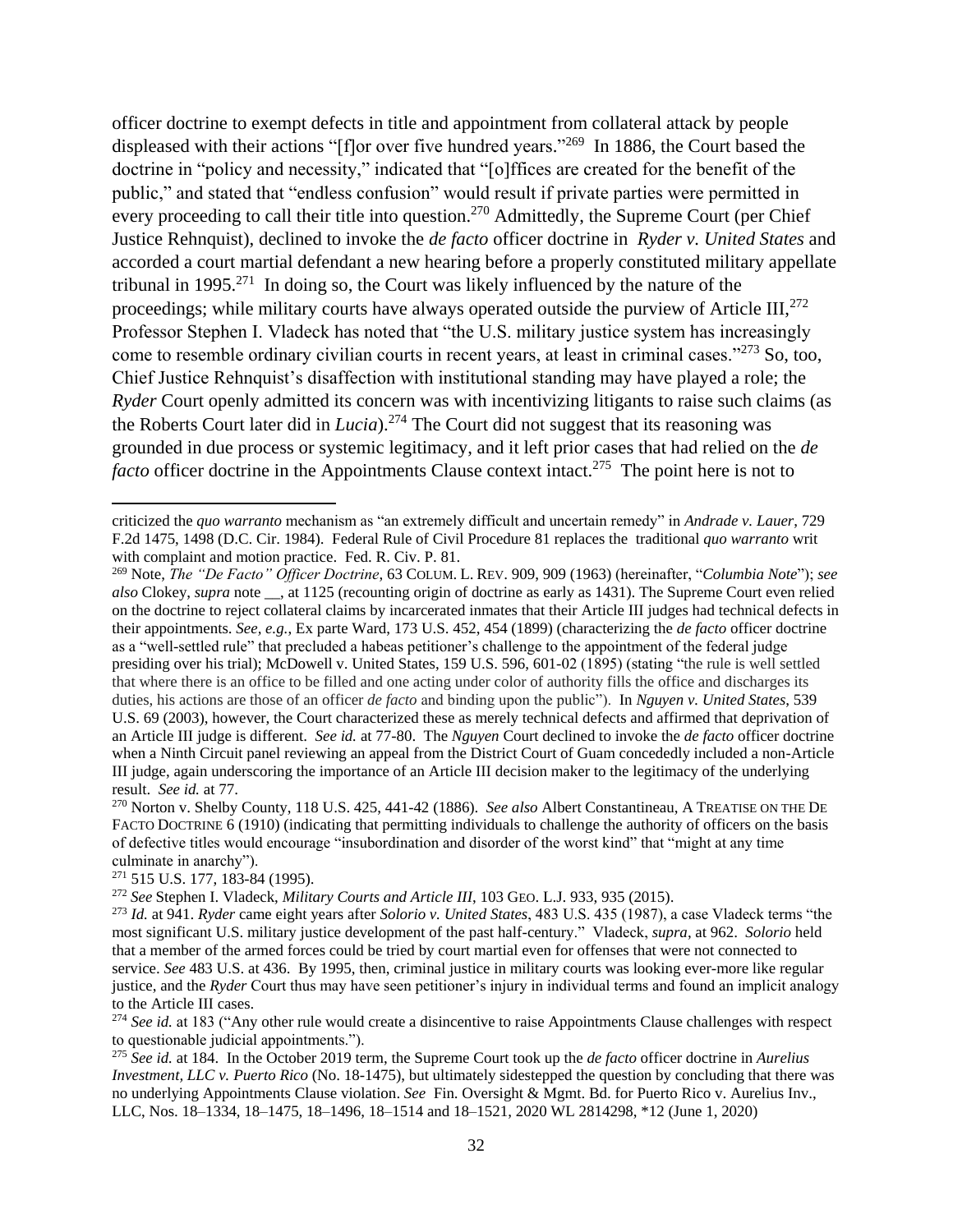debate the *de facto* officer doctrine but to state, more modestly, that if *Spokeo v. Robins*<sup>276</sup> and *TransUnion LLC v. Ramirez*<sup>277</sup> instruct us to look to historical practice as a guide in recognizing the concreteness of claims, finding an individual litigable interest in many separation-of-powers cases runs into the distinct problem that until quite recently, the actions of defectively appointed non-Article III entities who exercised *de facto* authority were unassailable at law.

While these litigants conceivably could frame their litigable interest as a right to a validly-constituted regulatory body, that argument is not particularly persuasive. It is a secondcousin of the "valid rule" requirement, famously described by Professor Henry Paul Monaghan.<sup>278</sup> Per Monaghan, the rule of law, grounded in due process, requires "that the Constitution forbid[] the imposition of sanctions except in accordance with a constitutionally valid rule, whether or not the defendant's conduct is itself constitutionally privileged."<sup>279</sup> The argument would have to be that no one can be sanctioned for violating a perfectly constitutional statute by someone who appears to be, but actually is not, constitutionally entitled to say so. It wrenches Monaghan's formulation out of context to apply this principle not to the substantive rule by which a litigant is judged but to a defect in the appointment of the decision maker. This "defective messenger" argument seems less obviously to offend the rule of law – after all, the claimant has by all accounts violated the rule, and the rule by all accounts validly proscribes the claimant's conduct. The difference between the regulatory arrangement claimants seek and the regulatory arrangement claimants were provided lacks implications for the legitimacy or outcome of the substantive result.<sup>280</sup> Our system has never aspired to such perfection, particularly given age-old reliance on the *de facto* officer doctrine, and Huq has criticized invocation of the valid rule doctrine in this context as a "post hoc classification of outcomes." 281

Individuals might alternatively press these claims without showing individual injury if we can classify them as "structural errors" requiring automatic reversal even in the absence of

<sup>276</sup> 136 S. Ct. 1540 (2016). *See supra* notes \_\_ and accompanying text.

<sup>277</sup> 141 S. Ct. 2190 (2021).

<sup>278</sup> *See* Monaghan, *supra* note \_\_, at 285; *see also* Henry P. Monaghan, *Overbreadth*, 1981 SUP. CT. REV. 1, 3 (1981) ("Under 'conventional' standing principles, a litigant has always had the right to be judged in accordance with a constitutionally valid rule of law.").

<sup>279</sup> Henry P. Monaghan, *Harmless Error and the Valid Rule Requirement*, 1989 SUP. CT. REV. 195, 196 (1989).

Justice Ginsburg, joined by Justice Breyer, endorsed this principle in her concurrence in *Bond v. United States*. 564 U.S. 211, 226 (2011) (Ginsburg, J., concurring). Professor Richard Fallon has argued that the valid rule principle is "fundamental" and that its "roots lie in the history and structure of the Constitution and in the deeper values that the Constitution serves." Richard H. Fallon, Jr., *As-Applied and Facial Challenges and Third Party Standing*, 113 HARV. L. REV. 1321, 1331 (2000).

<sup>280</sup> *See* Huq, *supra* note \_\_, at 1451.

<sup>281</sup> *See id.* at 1454. We accept harmless error doctrine to overlook non-structural constitutional defects in criminal trials; our tolerance for imperfection in that context certainly suggests aspiration to perfection in the less weighty administrative context may be questionable. *See* Monaghan, *Harmless Error*, 1989 SUP. CT. REV. at 200 (observing, in criminal context, that "the Court's animating principle is that error free proceedings cannot be an inexorable demand").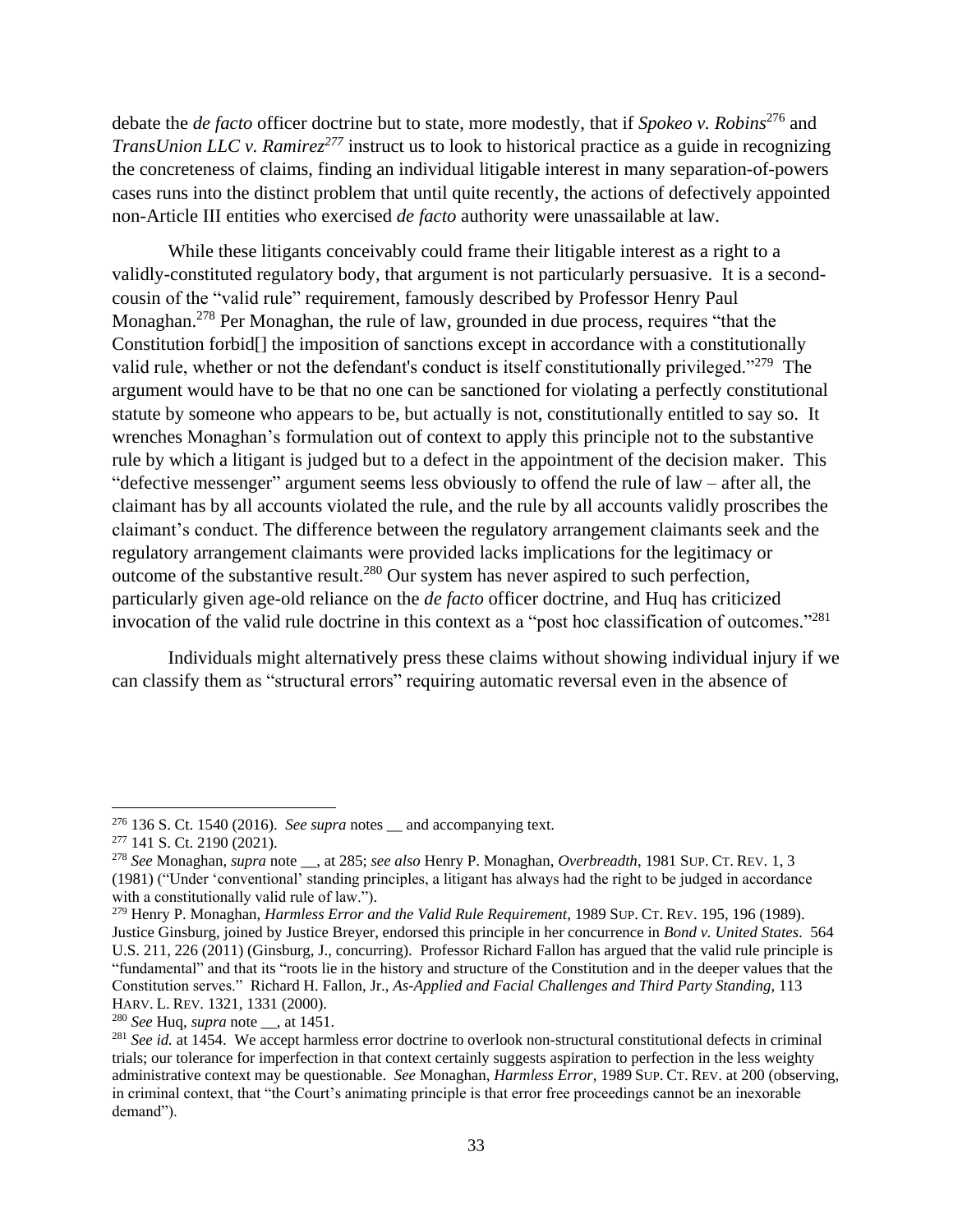demonstrable harm.<sup>282</sup> But this approach, too, is hard to justify. In *Landry v. FDIC*, <sup>283</sup> the D.C. Circuit wrestled with the absence of provable harm in an Appointments Clause case and concluded that such challenges, termed "structural" at times by the Supreme Court,<sup>284</sup> might in fact represent "structural errors."<sup>285</sup> The *Landry* court took the Supreme Court's use of the term "structural" to describe the *nature* of the claim, arising as it does as an inference from the Constitution's structure, and borrowed it to explain the absence of any traditionally-understood injury or individual interest. The key to the *Landry* court's analysis was that litigants in these kinds of cases might never be able to demonstrate harm, and there is a built-in circularity to the court's conclusion.<sup>286</sup> The Supreme Court itself has never found structural error in the civil context.<sup>287</sup> Certainly, calling these kinds of errors "structural" would be a marriage of convenience that would allow the Court to dodge the absence of real injury; on the other hand, these claims do not fit naturally or logically with other structural errors like total deprivation of counsel in a criminal case,  $288$  systematic exclusion of people of a certain race from petit $289$  or grand juries,<sup>290</sup> or a biased trial judge,<sup>291</sup> all of which present questions of "grave constitutional trespass"<sup>292</sup> that "seriously affect[] the fairness, integrity, or public reputation" of criminal proceedings.<sup>293</sup> Again, the five hundred years during which the *de facto* officer doctrine routinely permitted courts to overlook defects in the appointment or title of office holders and insulate them from collateral attack tend to undercut the argument that these kinds of defects represent structural error, at least as we have previously understood the term.<sup>294</sup>

The first difficulty with relying on individuals to raise separation-of-powers challenges, then, is that only sometimes do they have what we have traditionally recognized as a litigable

<sup>282</sup> *See, e.g.*, Weaver v. Massachusetts, 137 S. Ct. 1899, 1907 (2017) (citing Chapman v. California, 386 U.S. 18, 24 (1967)). The term "structural error" has its origins in *Arizona v. Fulminante*, 499 U.S. 279, 309-10 (1991). In the portion of his opinion that was for the Court, Chief Justice Rehnquist differentiated "trial error[s]," which are subject to harmless error analysis, from "structural defects in the constitution of the trial mechanism," like deprivation of the right to counsel, a biased judge, and exclusion of black jurors from the grand jury pool. *Id.* <sup>283</sup> 204 F.3d 1125 (D.C. Cir. 2000).

<sup>284</sup> *See, e.g.*, Plaut v. Spendthrift Farm, Inc., 514 U.S. 211, 239 (1995) (describing doctrine of separation of powers as a "structural safeguard").

<sup>285</sup> *Landry*, 204 F.3d at 1131. *See also* Intercollegiate Broad. Sys. v. Copyright Royalty Bd., 793 F.3d 111, 123 (D.C. Cir. 2015) (citing *Landry* for the proposition that "an Appointments Clause violation is a structural error that warrants reversal regardless of whether prejudice can be shown").

<sup>286</sup> *See Landry*, 204 F.3d at 1131. In *Weaver v. Massachusetts*, the Court did say that it occasionally finds structural error when "the effects of the error are simply too hard to measure." 137 S. Ct. 1899, 1908 (2017). The Court cited for this principle *Vasquez v. Hillery*, 474 U.S. 254 (1986), in which the Court found structural error in the systematic exclusion of prospective grand jurors of defendant's race from the grand jury pool because such errors struck at

<sup>&</sup>quot;fundamental values of our system and our society as a whole" and constituted "grave constitutional trespass." *Id.* at 262. Given the *Vasquez* citation, it is difficult to read *Weaver* for the proposition that the mere immeasurability of impact of any error makes it structural.

<sup>287</sup> *See* Al Haramain Islamic Found. v. U.S. Dept. of Treasury, 660 F.3d 1019, 1041 (9th Cir. 2011).

<sup>288</sup> Gideon v. Wainwright, 372 U.S. 335, 342-43 (1963).

<sup>289</sup> Batson v. Kentucky, 476 U.S. 79, 100 (1986).

<sup>290</sup> *Vasquez*, 474 U.S. at 260-64.

<sup>291</sup> Tumey v. Ohio, 273 U.S. 510, 535 (1927).

<sup>292</sup> *Vasquez*, 474 U.S. at 262.

<sup>293</sup> Johnson v. United States, 520 U.S. 461, 469-70 (1997).

<sup>294</sup> *See Columbia Note*, *supra* note \_\_, at 909.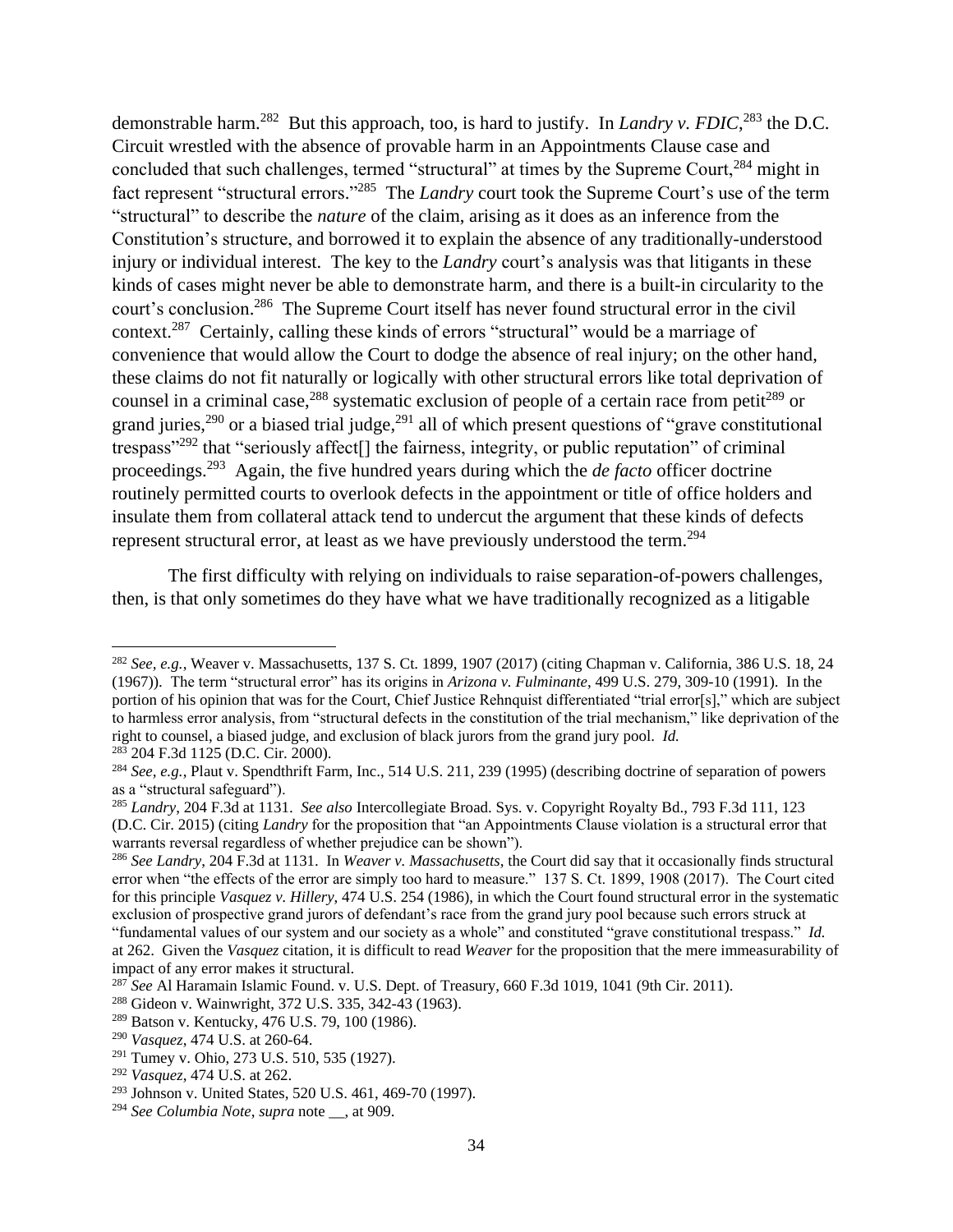personal right. The special features of an Article III judge have long been conceptualized as protective of the individual and give rise to litigable rights and interests, while the harm suffered by individuals subject to defectively appointed regulatory decision makers traditionally has not. Efforts to analogize to the "valid rule" concept or to label these errors "structural" and vindicable absent any showing of harm require great leaps. The Court has assumed litigants' ability to raise separation-of-powers claims in a defensive posture but has spent little effort to explain why this is so. If concrete individual interests are a function of history or common sense, as *Spokeo* and *TransUnion* instruct, the Court's practice of relying on individuals to raise these claims is difficult to square with existing jurisprudence.

B. The Court's (*Sub Silentio*) Creation of a Private Attorney General Mechanism Is Inconsistent with Case Law

The Supreme Court's efforts to generate incentives for these litigants, too, are problematic and out of step with what the Court has said in other contexts. In *Ryder v. United States*, <sup>295</sup> the Court allowed that individual litigants making timely separation-of-powers challenges are entitled to a judgment on the merits and "whatever relief may be appropriate," as "any other rule would create a disincentive to raise Appointments Clause challenges."<sup>296</sup> The *Lucia* Court, recognizing the ease with which the underlying defect in a particular administrative law judge's appointment could be cured and the fact that the properly appointed administrative law judge would almost certainly render the same decision, afforded Lucia a new hearing before a different administrative law judge.<sup>297</sup> The *Lucia* Court did not mention the valid rule doctrine, harmless error, structural error, or standing in its analysis. *Lucia* evinces the Court's desire to provide a lane for certain separation-of-powers challenges and reflects a Court that is not terribly concerned about how or why it is, exactly, that individual litigants like Ryder and Lucia are wellsituated to bring them. $298$ 

Thirty-five years ago, Professor Monaghan likened the empowerment of individuals to assert separation-of-powers claims to recognition of a private attorney general,<sup>299</sup> and *Lucia* aptly demonstrates his point. The Court has conferred a possible bounty – a second bite at regulatory proceedings for the disappointed litigant – on individual claimants in an effort to drum up lawsuits that primarily serve other, more institutional interests. Monaghan acknowledged that Congress could create and confer such bounties under its Article I powers, but questioned, "what

<sup>295</sup> 515 U.S. 177 (1995).

<sup>296</sup> *Id.* at 182-83.

<sup>297</sup> *Lucia*, 138 S. Ct. 2044, 2055 (2018). Before *Lucia*, Professor Kent Barnett argued that the Court's remedies for individual litigants raising structural challenges were "inconsequential," leaving the prevailing litigant "incurr[ing] significant costs only to end up where it began." Kent Barnett, *To the Victor Goes the Toil – Remedies for Regulated Parties in Separation-of-Powers Litigation*, 92 N.C. L. REV. 481, 485 (2014). I do not take issue with that contention; I take issue with the idea that these litigants had injuries that required remedy in the first place. <sup>298</sup> Most recently, in *Seila Law LLC v. Consumer Finance Protection Bureau*, 140 S. Ct. 2183 (2020), the Supreme Court, per Chief Justice Roberts, relied exclusively on past practice to permit litigants to challenge the

constitutionality of an officer's removal restriction. *See id.* Again, the Court did not engage the question why this is so.

<sup>299</sup> *See* Henry P. Monaghan, *Third Party Standing,* 84 COLUM. L. REV. 277, 313 (1984).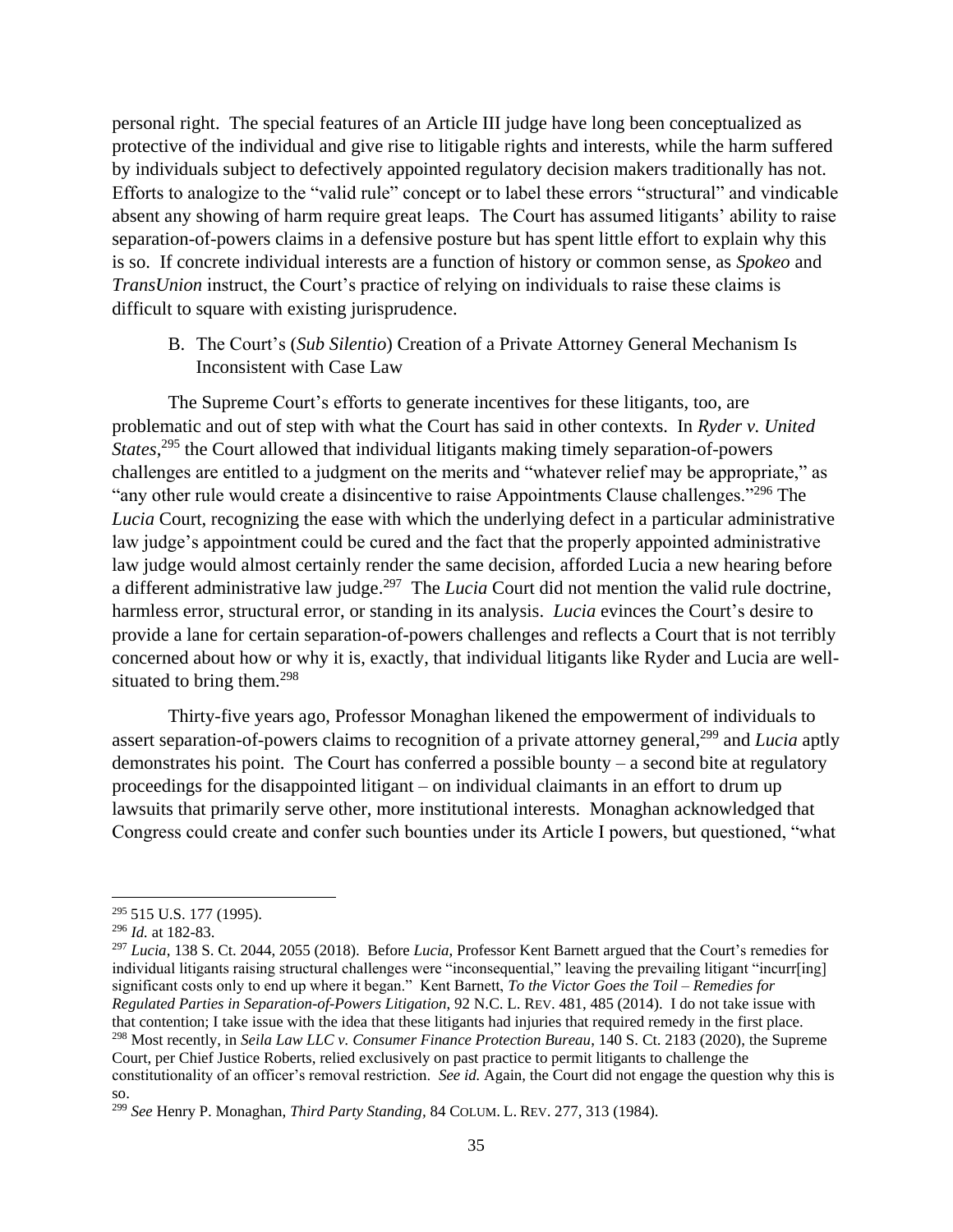is the source of judicial authority to license such suits on the Court's own motion?" $300$ Monaghan speculated that the Court might be creating constitutional common law.<sup>301</sup> Perhaps so. But indulging in constitutional common law to create remedies in this area is difficult to square with the Court's modern reticence to imply constitutional remedies in other contexts.<sup>302</sup> The Court has clearly communicated that implied constitutional remedies under *Bivens v. Six Unknown Named Agents of Federal Bureau of Narcotics*, <sup>303</sup> for example, are a relic of an "*ancien regime*" whose expansion is now a "'disfavored' judicial activity."<sup>304</sup> This retreat from the implication of remedies not prescribed by Congress is grounded in a conception of the judicial power. $305$  The Court has repeatedly forsworn the creation of remedies to effectuate its own "policy" preferences,  $306$  and its unexamined willingness to "have one last drink"  $307 -$  or more – in this context is remarkable.

It is also difficult to square with prior statements the Court has made about the judicial power to create private attorney general mechanisms, specifically.<sup>308</sup> In *Alyeska Pipeline Services Co. v. Wilderness Society*, <sup>309</sup> the Court held that federal courts cannot, absent legislative authority, provide attorneys' fees to victorious private attorneys general, for fear that they will end up giving effect to their own "substantive law preferences and priorities."<sup>310</sup> Certainly, there is a distinction between the provision of attorneys' fees and the requirement that a prevailing litigant get a new hearing before a different decision maker. However, the problem in *Alyeska Pipeline* was the Court substituting its own will to prefer some litigants and claims over others, and this is how commentators have understood it. Professor Judith Resnik read in *Alyeska Pipeline* the proposition that "the Supreme Court forbade judges from selecting litigants to reward for entering courts in pursuit of public norm enforcement."<sup>311</sup> Professor Owen Fiss noted "the Court's insistence in *Alyeska Pipeline* that any expansion of the concept of the private attorney general would require specific statutory authorization."<sup>312</sup>

 $\overline{a}$ 

<sup>300</sup> *Id.* at 313-14.

<sup>301</sup> *See id.* at 314-15.

<sup>302</sup> Implied constitutional remedies peaked within a few years of *Bivens v. Six Unknown Named Agents of Federal Bureau of Narcotics*, 403 U.S. 388 (1971), and have been in retreat ever since. *See, e.g.*, Ziglar v. Abbasi, 137 S. Ct. 1843, 1855-56 (2017) (stating that modern Court looks for statutory "intent to create a private remedy" and without that, "courts may not create one") (internal quotation marks omitted).

<sup>303</sup> 403 U.S. 388 (1971).

<sup>304</sup> *Ziglar*, 137 S. Ct. at 1855-57.

<sup>305</sup> *See* Alexander v. Sandoval, 532 U.S. 275, 286-87 (2001) (stating that without statutory intent to create a private remedy, "a cause of action does not exist and courts cannot create one"). <sup>306</sup> *Id.* at 287.

<sup>307</sup> *Id.*

<sup>&</sup>lt;sup>308</sup> Indeed, Monaghan observed in 2016 that the Roberts Court "seems completely inhospitable to any freestanding notion of the private attorney general." Henry P. Monaghan, *A Cause of Action, Anyone?: Federal Equity and the Preemption of State Law*, 91 NOTRE DAME L. REV. 1807, 1815 n. 57 (2016).

<sup>309</sup> 421 U.S. 240 (1975).

<sup>310</sup> *Id.* at 263-64 & n.39.

<sup>311</sup> Judith Resnik, *Money Matters: Judicial Market Interventions Creating Subsidies and Awarding Fees and Costs in Individual and Aggregate Litigation*, 148 U. PA. L. REV. 2119, 2139 (2000).

<sup>312</sup> Owen M. Fiss, *Against Settlement*, 93 YALE L.J. 1073, 1074 n.9 (1984). *See also* Robert L. Rabin, *Lawyers for Social Change: Perspectives on Public Interest Law*, 28 STAN. L. REV. 207, 259 (1976) (stating, after *Alyeska Pipeline*, that judicial creation of a private attorney general remedy would "invade the province of Congress").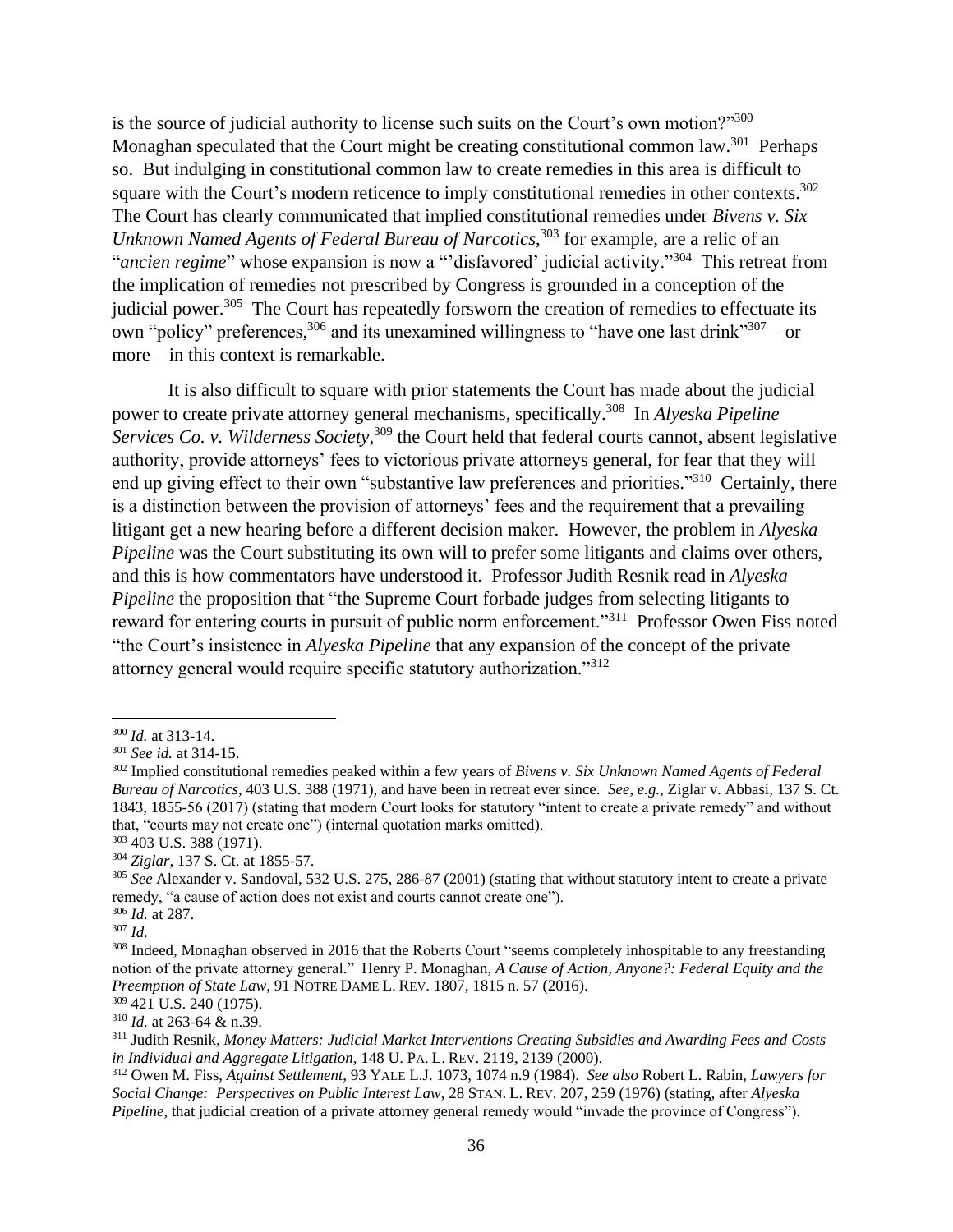The Court's effort to incentivize these litigants by creating a bounty is questionable absent statutory authority. At the same time that other implied constitutional remedies are on the wane, the Court has taken a uniquely active stance in this context, reaching out to ensure itself a steady diet of a particular, favored claim.

## C. Individuals Will Be Challenged to Present Certain Separation-of-Powers Claims

In addition to its tension with conventional notions of the judicial power, reliance on individuals to raise separation-of-powers claims also can give rise to substantive gaps. Not every unconstitutionally appointed officer, for example, acts in a manner that subjects individuals to enforcement proceedings or coercive action. In these cases, no individual litigants can come forward, and barring institutional actors from court may mean the courts have no mechanism for policing inter-branch boundaries at all.

Take, for instance, the unsuccessful challenges to the composition of the Federal Reserve System's Federal Open Market Committee (FOMC). The FOMC controls the nation's money supply and is arguably "the country's most important agency."<sup>313</sup> Blessed both with "extraordinary independence and relative opacity,"<sup>314</sup> the FOMC uses the purchase and sales of government securities in the open market as a tool to control the nation's interest rates.<sup>315</sup> The FOMC's decisions and actions in the market have a significant effect on the U.S. economy.<sup>316</sup> Per the statute, the FOMC is comprised of the seven members of the Board of Governors, all nominated by the President and confirmed by the Senate for fourteen-year terms, the president of the Federal Reserve Bank of New York, and four other regional presidents on a rotating basis.<sup>317</sup> Regional presidents are appointed by a board of directors selected by private banks and the Board of Governors.<sup>318</sup> At any given time, therefore, five voting members of the FOMC have not been appointed by the President or a Head of Department. Whether this arrangement actually violates the Appointments Clause is beyond the scope of this article; however, the claim that the regional president members of the FOMC exercise "significant authority" sufficient to put them into the "Officer," rather than "lesser functionary," category is certainly credible after *Lucia v. SEC*. 319

In *Committee for Monetary Reform v. Board of Governors of the Federal Reserve System*, <sup>320</sup> the D.C. Circuit fielded a challenge to the composition of the FOMC by a non-profit organization and 800 other corporations, businesses, and individuals claiming harm due to

<sup>313</sup> David Zaring, *Law and Custom on the Federal Open Market Committee*, 78 LAW & CONTEMP. PROBLEMS 157, 157 (2015).

<sup>314</sup> *Id.* at 159.

<sup>315</sup> *See generally* <https://www.federalreserve.gov/monetarypolicy/fomc.htm> (last visited Aug. 13, 2019) (describing role of FOMC in setting monetary policy).

<sup>316</sup> *See* Ben S. Bernanke & Alan S. Blinder, *The Federal Funds Rate and the Channels of Monetary Transmission*, 82 AM. ECON. REV. 901, 903 (1992) (concluding that monetary policy has measurable effect on real economy). <sup>317</sup> *See* 12 U.S.C. § 263.

<sup>318</sup> *See id.* § 304.

<sup>319</sup> *See* Lucia v. SEC, 138 S. Ct. 2044, 2051-53 (2018) (employing but declining to elaborate upon the concise "significant authority" test set out in *Buckley v. Valeo*, 424 U.S. 1, 126 (1976)). <sup>320</sup> 766 F.2d 538 (D.C. Cir. 1985).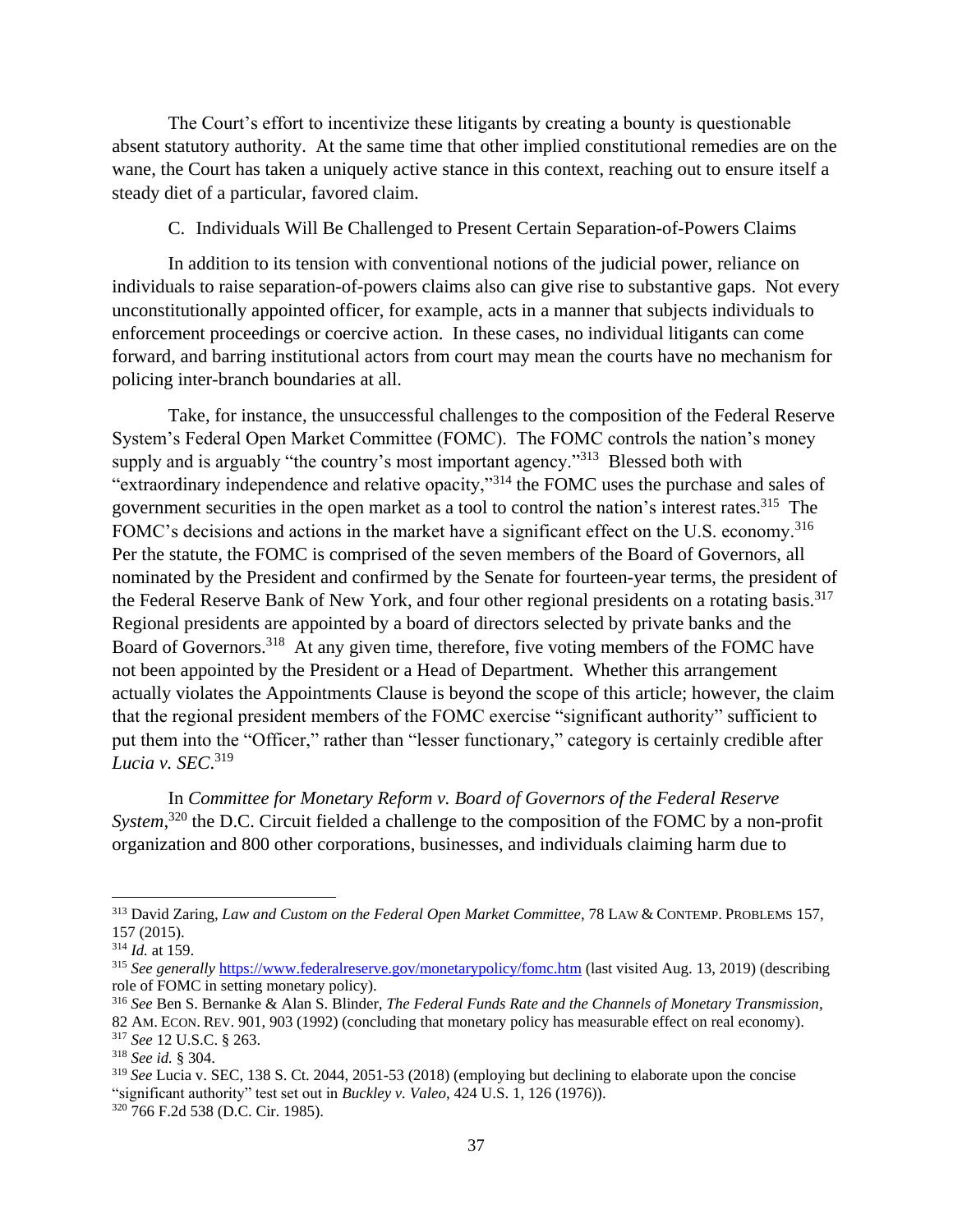"devastatingly high interest rates" caused by FOMC policies.<sup>321</sup> The unanimous panel denied standing. Accepting that high interest rates caused measurable injury, the court found the challenged FOMC members' influence on any particular policy and the impact of any particular policy on the claimed adverse conditions to be too speculative to support causation.<sup>322</sup> The court rejected the litigants' effort to analogize their role to that of the litigants in *Buckley v. Valeo*, 323 reasoning that, "[b]y contrast to the litigants in *Buckley,* the appellants here do not allege they are directly subject to the governmental authority they seek to challenge, but merely assert that they are substantially affected by the exercise of that authority."<sup>324</sup> The court concluded that, to permit a challenge by anyone "indirectly affected" by a policy would require courts to field "generalized grievance[s] shared in substantially equal measure by all or a large class of citizens."<sup>325</sup> The court thus held that "litigants have standing to challenge the authority of an agency on separation-of-powers grounds only where they are directly subject to the authority of the agency, whether such authority is regulatory, administrative, or adjudicative in nature."<sup>326</sup> The composition of an entity charged with policymaking authority that affects vast sectors of the American economy thus eluded challenge by individual actors – even in the face of a credible Appointments Clause claim – because individuals were not provably hurt by the defect and because the body did not directly subject any individuals to its authority.<sup>327</sup>

These are not the only separation-of-powers claims that may be difficult for individuals to bring. Shutdown of legislative standing and exclusive reliance on individual litigants may make it difficult for courts to field Emoluments Clause challenges. The Foreign Emoluments Clause of the Constitution prohibits U.S. office holders from "accept[ing] . . . any present, Emolument, Office, or Title, of any kind whatever, from any King, Prince, or foreign state" without "the Consent of the Congress."<sup>328</sup> The Supreme Court has not elaborated on the meaning of the clause.<sup>329</sup> Designed to avert corruption, the Clause is an effort to prevent officeholders from being "seduced by baubles and titles to put favor toward other countries

 $\overline{a}$ 

<sup>328</sup> U.S. CONST. art I, § 9, cl. 8.

<sup>321</sup> *Id.* at 540-41.

<sup>322</sup> *See id.* at 542.

<sup>323</sup> 424 U.S. 1 (1976).

<sup>324</sup> *Id.* at 543.

<sup>325</sup> *Id.* (citing Warth v. Seldin, 422 U.S. 490, 499 (1975)).

<sup>326</sup> *Id.*

<sup>&</sup>lt;sup>327</sup> This is but one example. Professor Jamal Greene notes that one problem with reliance on individual plaintiffs is "the difficulty in reaching a court of any kind in the first instance." Greene, *supra* note \_\_, at 135. He cites, for example, the many questionable recess appointments made during intrasession recesses to fill positions like Engraver of the Mint, or Deputy Postmaster, or member of the Corporation for Public Broadcasting, none of which subject individuals to coercive proceedings and all of which would elude individual challenge under the D.C. Circuit's formulation. *See id.*

<sup>&</sup>lt;sup>329</sup> A search of "Emoluments Clause" on Westlaw on May 21, 2021 reflected fifty-nine reported cases, the vast majority of which issued after January 2017. In *United States ex rel. New v. Rumsfeld*, which rejected a serviceman's claim that the order that he wear a United Nations shoulder patch and headgear while he served on the UN Peacekeeping Force in Macedonia required him to accept a foreign emolument, the court noted that "[p]etitioner has offered (and there appears to be) no Supreme Court precedent defining the scope and application of the clause." 350 F. Supp. 2d 80, 102 (D.D.C. 2004).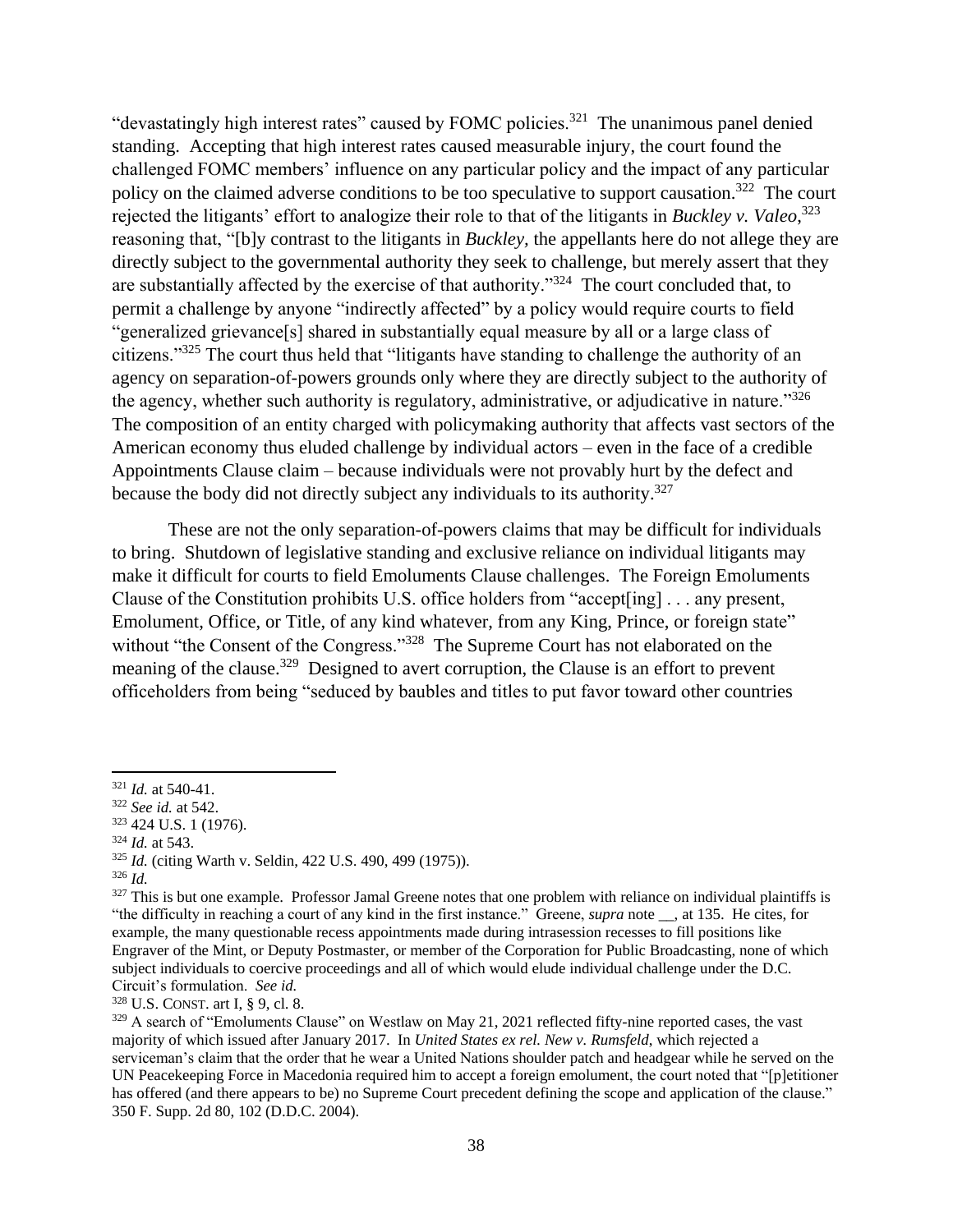before patriotism."<sup>330</sup> Corruption, a "'crucial term' for the American Framers," was "discussed more often in the Constitutional Convention than factions, violence, or instability."<sup>331</sup> The Clause gives Congress a textually-committed role in preclearing any foreign gift "of any kind whatsoever," in the absence of which its receipt is presumably prohibited.<sup>332</sup>

After the inauguration of President Donald Trump, litigants brought three lawsuits challenging his ownership of and participation in an extensive business empire that includes the Trump Tower in New York and the Trump International Hotel in Washington, D.C. These lawsuits each took a different tack in attempting to satisfy the requisites of standing doctrine, with the first filed by a consumer watchdog group and individual litigants alleging increased monitoring costs and competitive injury ("Competitor/Watchdog Complaint"),<sup>333</sup> the second filed by the state of Maryland and the District of Columbia alleging injury to sovereign and proprietary interests ("State Complaint"),  $334$  and the third filed by 215 members of Congress alleging institutional injury ("Congressional Complaint").<sup>335</sup> Reasonable minds can disagree on the standing questions, and each case took a serpentine path. The Second Circuit reversed a decision of the district court denying standing<sup>336</sup> in the Competitor/Watchdog Complaint<sup>337</sup> and subsequently denied a petition for rehearing *en banc*. A Fourth Circuit panel initially granted a petition for mandamus and reversed the district court decision<sup>338</sup> finding standing in the State Complaint,<sup>339</sup> but the *en banc* court reversed the panel decision, finding insufficient "clear and indisputable" basis to invoke the "drastic" remedy of mandamus.<sup>340</sup> The Supreme Court granted both petitions for certiorari and remanded with instructions to dismiss as moot after President Biden's inauguration.<sup>341</sup> Finally, the D.C. Circuit reversed a district court decision granting

<sup>330</sup> Zephyr Teachout, *The Anti-Corruption Principle*, 94 CORNELL L. REV. 341, 362 (2009). *But see* Seth Barrett Tillman, *Citizens United and the Scope of Professor Teachout's Anti-Corruption Principle*, 107 NW. U. L. REV. 399, 405-06 (2012) (arguing that the Constitution's relaxation of the Articles of Confederations' prohibitions on states receiving foreign gifts signified the Framers were not "'obsessed' by the potential for foreign corruption). <sup>331</sup> *Id.* at 352-53.

<sup>332</sup> *See* Zephyr Teachout, *Gifts, Offices, and Corruption*, 107 NW. U. L. REV. COLLOQUY 30, 33 (2012).

<sup>&</sup>lt;sup>333</sup> See Second Amended Complaint, Citizens for Responsibility & Ethics in Washington v. Trump, No. 17-cv-00458-RA (S.D.N.Y. filed May 10, 2017) [hereinafter, "Competitor/Watchdog Complaint"].

<sup>334</sup> *See* Complaint, D.C. v. Trump, No. 17-cv-01596-PJM (D. Md. filed June 12, 2017) [hereinafter, "State Complaint"]. The increased phenomenon of state litigants suing to enforce federal law has been a singular feature of the Obama and Trump eras. *See generally* Seth Davis, *The New Public Standing*, 71 STAN. L. REV. 1229, 1233-34 (2019) (cataloging "spate" of recent public interest suits by states); Tara Leigh Grove, *Forward: Some Puzzles of State Standing*, 94 NOTRE DAME L. REV. 1883, 1884-85 (noting sharp uptick in state suits against the federal executive under Obama and Trump administrations).

<sup>335</sup> *See* Complaint, Blumenthal v. Trump, No. 17-cv-01154 (D.D.C. filed June 14, 2017) [hereinafter, "Congressional Complaint"].

<sup>336</sup> *See* Citizens for Responsibility & Ethics in Washington v. Trump, 276 F. Supp. 3d 174, 184-87, 188-89 (SDNY 2017).

<sup>337</sup> *See* Citizens for Responsibility & Ethics in Washington v. Trump, 953 F.3d 178, 190-94 (2d Cir. 2019) (reversing district court and finding that allegations of competitors plausibly alleged injury-in-fact, causation, and redressability).

<sup>338</sup> *See* D.C. v. Trump, 291 F. Supp. 3d 725, 752-53 (D. Md. 2018), *vacated as moot*, 838 F. App'x 789 (4th Cir. 2021).

<sup>339</sup> *See* D.C. v. Trump, 928 F.3d 360, 375-77 (4th Cir. 2019).

<sup>340</sup> *See* In re Trump, 958 F.3d 274, 281, 286-87 (4th Cir. 2020) (en banc).

<sup>341</sup> *See* https://www.supremecourt.gov/orders/courtorders/012521zor\_3f14.pdf.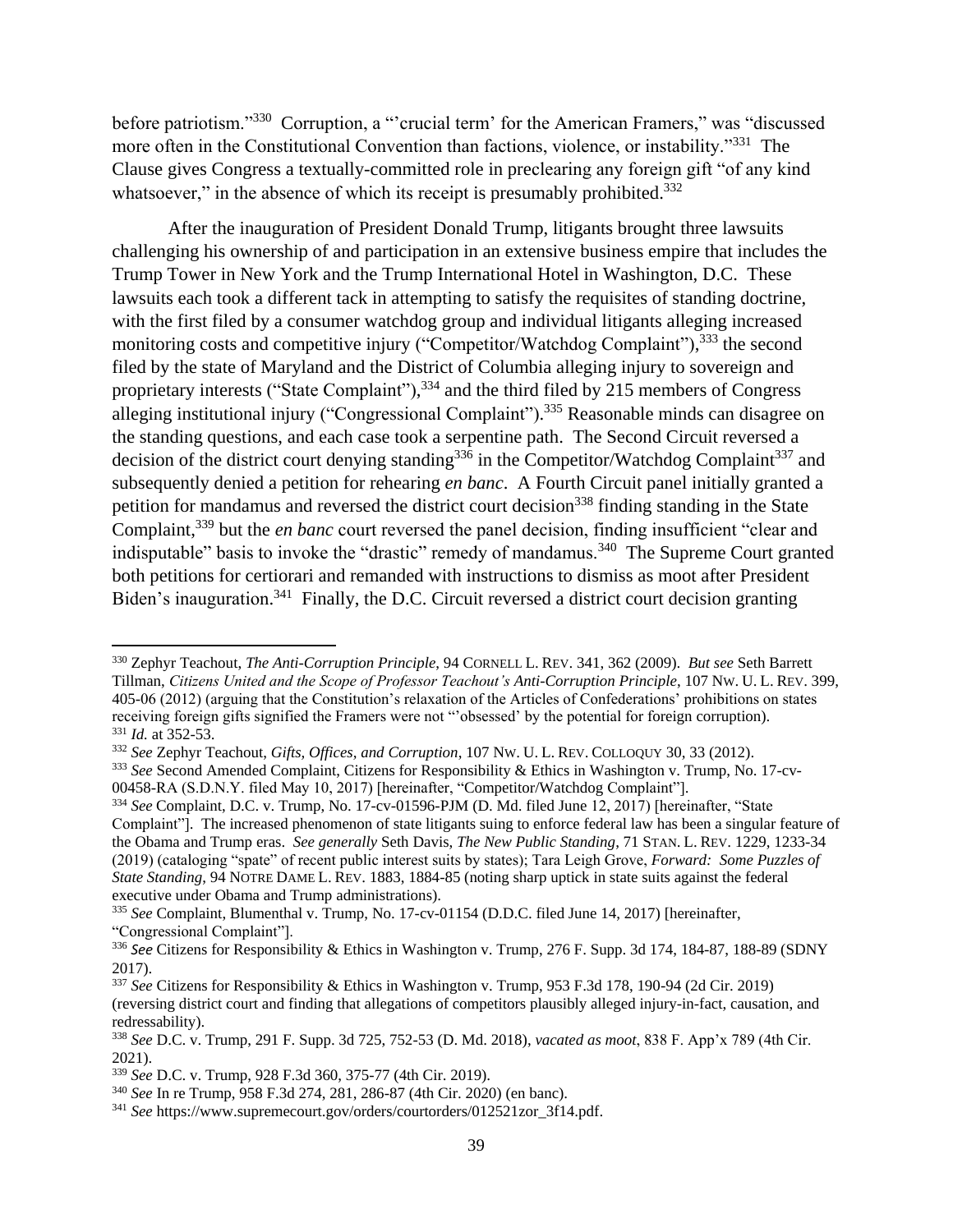standing in the Congressional Complaint, relying entirely on *Raines v. Byrd*. <sup>342</sup> The Supreme Court denied the petition for certiorari on October 13, 2020. 343

Whether individual and state plaintiffs, proceeding on a competitor standing theory, can bring Emoluments challenges is difficult to predict, and circumstance afforded no definitive call. However, there may be reasons for skepticism, as even those supportive of competitor standing in this context call it "a complicated and close question."<sup>344</sup> Competitors may face an uphill climb in establishing that they are within a class of plaintiffs whose interests the Emoluments Clause protects. In *Lexmark International, Inc. v. Static Control Components, Inc.,*<sup>345</sup> the Court clarified that "zone of interests" is not a standing concept but a conventional inquiry that – in the statutory context, at least – "requires us to determine, using traditional tools of statutory interpretation, whether a legislatively conferred cause of action encompasses a particular plaintiff's claim."<sup>346</sup> In *Alexander v. Sandoval*, <sup>347</sup> the Court put a tight rein on this inquiry, instructing that judges are not to find litigable rights absent clear intent from Congress and "may not create one, no matter how desirable that might be as a policy matter, or how compatible with the statute."<sup>348</sup> *Ziglar v. Abbasi* suggests this same inquiry may be relevant in inferring rights of action under the Constitution.<sup>349</sup> It is plausible that the confluence of *Lexmark*, *Sandoval*, and *Ziglar* will lead the Court to deploy an original understanding of the anti-corruption purposes of the Foreign Emoluments Clause to preclude individual competitors from filing suit, at least absent a statute expressly conferring a right of action.<sup>350</sup> If institutional actors cannot step into the breach, the Emoluments Clause may be the proverbial parchment barrier.

<sup>342</sup> *See* Blumenthal v. Trump, 949 F.3d 14, 18-20 (D.C. Cir. 2020). The congressional plaintiffs did not file a petition for rehearing *en banc* but filed a petition for certiorari on July 6, 2020.

<sup>343</sup> *See* https://www.supremecourt.gov/orders/courtorders/101320zor\_8m58.pdf.

<sup>344</sup> *See* Jed Handelsman Shugerman & Gautham Rao, *Emoluments, Zones of Interest, and Political Questions: A Cautionary Tale*, 45 HASTINGS CONST.Q. 651, 651 (2018).

<sup>345</sup> *Lexmark Int'l, Inc. v. Static Control Components, Inc.*, 572 U.S. 118 (2014).

<sup>346</sup> *See id.* at 127; *see also See* S. Todd Brown, *The Story of Prudential Standing*, 42 HASTINGS CONST. L.Q. 95, 112 (2014); Ann Woolhandler, *Governmental Sovereignty Actions*, 23 WM. & MARY BILL OF RIGHTS J. 209, 212 (2014). <sup>347</sup> 532 U.S. 275 (2001).

<sup>348</sup> *Id.* at 286-87.

<sup>349</sup> *See* 137 S. Ct. 1843, 1856-57 (2017).

<sup>350</sup> The district court initially rejected the Competitor/Watchdog Complaint on this ground. *See* Citizens for Responsibility & Ethics in Washington v. Trump, 276 F. Supp. 3d 174, 187-89 (SDNY 2017) ("There is simply no basis to conclude that the Hospitality Plaintiffs' alleged competitive injury falls within the zone of interests that the Emoluments Clauses sought to protect."). On appeal, the Second Circuit initially indicated that the zone of interests inquiry was unrelated to the standing question or subject matter jurisdiction but went on to find that the competitors' interests were within the Emoluments Clause's zone of interests, *see* Citizens for Responsibility & Ethics in Washington v. Trump, 939 F.3d 131, 154-58 (2d Cir. 2019), but the court subsequently amended its decision to delete its discussion of the merits of the zone of interests question, *see* Citizens for Responsibility & Ethics in Washington v. Trump, 958 F.3d 178, 200 n.13 (2d Cir. 2020). Presumably, absent a statutory cause of action, plaintiffs would have an equitable basis for relief. *See* Free Enter. Fund v. Pub. Co. Acct. Oversight Bd., 561 U.S. 477, 491 n. 2 (2010) (noting that equitable relief is a well-established mechanism for preventing entities from acting unconstitutionally); *see also* In re Trump, 958 F.3d 274, 286 (4th Cir. 2020) (noting likely availability of equitable relief in the Emoluments Clause context).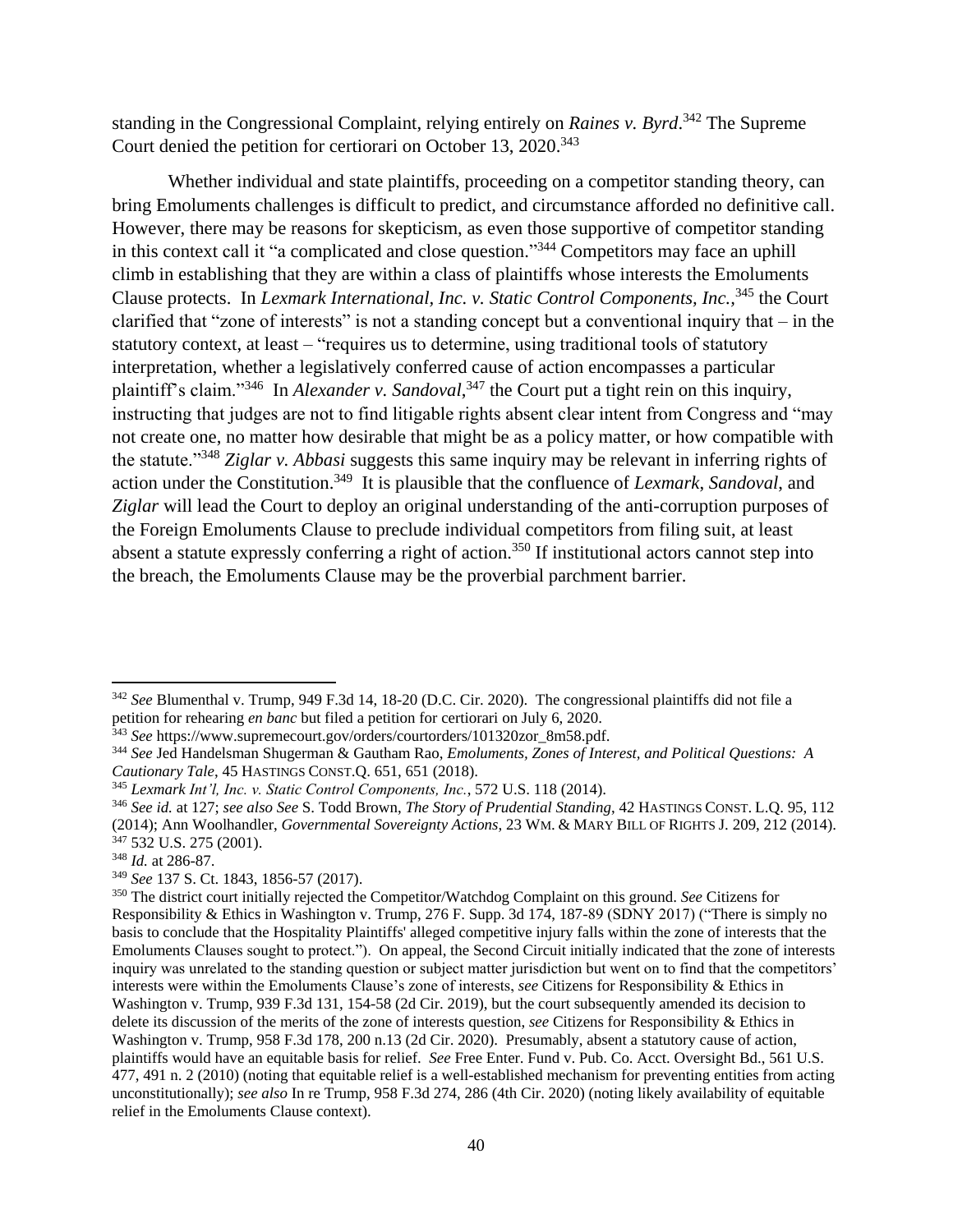## III. Revisiting *Raines*: The Case for Limited Institutional Standing Under Existing Precedent

The role of individuals in vindicating most separation-of-powers values is often problematic, and the Court's limited conception of institutional standing, laid out in *Raines v. Byrd*<sup>351</sup> by the *Goldwater v. Carter*<sup>352</sup> author, is in tension with the Roberts Court's repudiation of a sidelined role for the federal judiciary in *Zivotofsky I* <sup>353</sup> and, most recently, in *Trump v. Mazars USA, LLP.*<sup>354</sup> To resolve this tension, one can find room in *Raines* for a narrower reading, one that may legitimately be asserted without overruling or engaging in unprincipled "confining."<sup>355</sup> It is possible, consistent with *Coleman*, *Raines*, *AIRC*, and *Virginia House of Delegates*, to permit limited standing by individual institutional actors whose institutional prerogatives, such as votes or rights to appoint, are overridden by a coordinate branch.

First, though, a concession. One can absolutely read *Raines* to nearly eviscerate institutional standing, if one is inclined, and lower courts and commentators that have done so have not acted unreasonably.<sup>356</sup> Chief Justice Rehnquist was not messing around. The Court ultimately appeared to preserve *Coleman*'s conclusion that individual legislators could assert institutional injury, but it did so only after a lengthy paragraph poo-pooing the idea altogether.<sup>357</sup> The Court disdainfully noted that the case pertained to "*state* legislators"<sup>358</sup> and did its best to put the case into a box.<sup>359</sup> The Court drew much insight from the fact that prior clashes among coordinate branches had not played out in federal court. <sup>360</sup> The Court's purpose was plainly to harrumph at the idea of either Congress or the President taking an institutional battle into a judicial forum.<sup>361</sup> Anyone seeking to put legislative standing into a tiny box consisting of *Powell v. McCormack* and mirror-image *Coleman* facts has ample fodder in *Raines* to do so; anyone unwilling to cede even *Coleman* standing to congressional actors can – as Judge Trevor McFadden<sup>362</sup> and Justice Alito<sup>363</sup> did – pick up on the fact that conferring standing on state legislators raises no separation-of-powers concerns. *Raines* can indeed be read broadly, if that is one's inclination.

 $\overline{a}$ 

<sup>351</sup> 521 U.S. 811 (1997).

<sup>352</sup> 446 U.S. 996 (1979).

<sup>353</sup> 566 U.S. 189 (2012).

<sup>354</sup> 140 S. Ct. 2019 (2020).

<sup>355</sup> Daniel B. Rice & Jack Boeglin, *Confining Cases to their Facts*, 105 VA. L. REV. 865, 873-74 (2019).

<sup>356</sup> *See* Stern, *supra* note \_\_, at 31 ("Construing *Raines* as tacitly imposing a virtual blanket ban on legislator standing finds support in both precedent and the tenor of the Court's opinion.").

<sup>357</sup> *See Raines*, 521 U.S. at 821-22.

<sup>358</sup> *Id.* at 821-22 (emphasis original). The Court emphasized that *Coleman* involved state legislators even as it disclaimed any need to assess whether that provided a basis for distinguishing the case. *See id.* at 824 n.8. <sup>359</sup> *See id.* at 823.

<sup>360</sup> *See id.* at 826-27. Again, this claim is curious because general federal question jurisdiction did not exist until 1875.

<sup>361</sup> *See* 521 U.S. at 828.

<sup>362</sup> *See* U.S. House of Representatives v. Mnuchin, 379 F. Supp. 3d 8, 21 n.8 (D.D.C. 2019).

<sup>363</sup> *See* Va. House of Delegates v. Bethune-Hill, 139 S. Ct. 1945, 1958 (2019) (Alito, J., dissenting).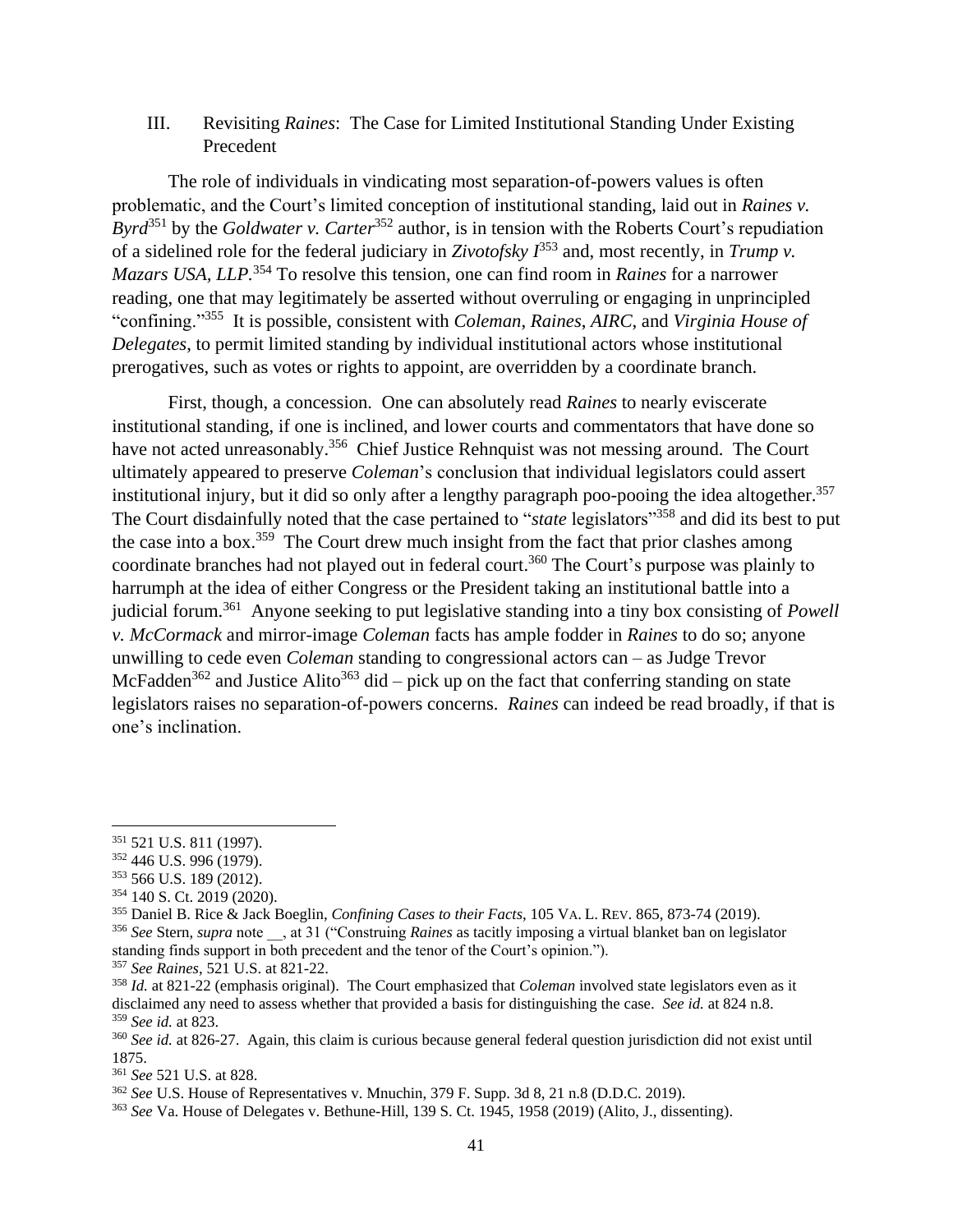But should it? The Roberts Court appears to want these cases and believes it has a role to play when two branches square off in a turf dispute.<sup>364</sup> Because of *Raines*, the Court has felt constrained to rely on suits by individuals whose claims to litigable interests are often dubious and whose incentivization rests uneasily with the Court's understanding of its own authority in other areas.<sup>365</sup> *Raines* commanded the majority vote that eluded Chief Justice Rehnquist in *Goldwater v. Carter*; thus, the present Court cannot simply ignore the case (as *Zivotofsky I* ignored *Goldwater*)*.* However, there are ways to read *Raines* that allow institutional actors limited, and systemically beneficial, forms of standing. Setting aside the bluster, *Raines* addressed a particular kind of claim – a comparatively easy claim for the denial of standing – from which other kinds of institutional standing can, and should, be distinguished.

This part proceeds in two sections. First, I make the case that the actual holding of *Raines* is fairly modest. Then, having minimized *Raines*, I will develop the "*Coleman* claim" concept further, making the case for the limited kinds of institutional standing that ought to be permissible.

## A. What *Raines* Did and Didn't Do

It is important at the outset to decouple the holding of *Raines* from its dicta.<sup>366</sup> The *Raines* Court relied extensively on dogs that didn't bark – the fact that past Presidents had not brought suit to enforce limitations on their removal or appointment powers.<sup>367</sup> A challenge to the President's authority to file suit in federal court was not before the *Raines* Court. At a minimum, though it clearly expressed a mood, *Raines* thus says nothing binding or authoritative about executive standing. The ability of the executive branch to resist incursions on its authority by outside actors – hinted at in *FEC v. NRA Political Victory Fund*<sup>368</sup> – remains an open question that has not been foreclosed by any Supreme Court decision.<sup>369</sup>

 $\overline{a}$ 

<sup>367</sup> 521 U.S. at 826-28. *See* Nash, *supra* note \_\_, at 356 & n.109.

<sup>&</sup>lt;sup>364</sup> *See supra* notes and accompanying text.

<sup>&</sup>lt;sup>365</sup> See supra notes \_\_ and accompanying text

<sup>&</sup>lt;sup>366</sup> The Court has repeatedly professed that it is not bound by dicta, those portions of its opinion that are unnecessary to the result. *See*, *e.g.*, *See* Kirtsaeng v. John Wiley & Sons, Inc., 568 U.S. 519, 540 (2013) ("Is the Court having once written dicta calling a tomato a vegetable bound to deny that it is a fruit forever after?"); Central Va. Cmty. Coll. v. Katz, 546 U.S. 356, 363 (2006) (declaring itself free to set aside dicta in a prior case in which the issue "was not fully debated"); *see also* Cohens v. Virginia, 19 U.S. (6 Wheat) 264, 399-400 (1821) ("It is a maxim not to be disregarded, that general expressions, in every opinion, are to be taken in connection with the case in which those expressions are used. If they go beyond the case, they may be respected, but ought not to control the judgment in a subsequent suit when the very point is presented for decision.").

<sup>368</sup> 513 U.S. 88, 93 (1994) (recognizing that it is "undisputed that this is a case 'in which the United States is interested'"). The Court held that the Solicitor General, not the FEC, was the appropriate entity under statute to petition for certiorari but did not reject the executive branch's institutional interest in pursuing the appeal. *See id.* at 96-97.

<sup>369</sup> *See* Tara Leigh Grove, *Standing Outside of Article III*, *supra* note \_\_, at 1326. Grove cites *Director, Office of Workers' Compensation Programs, Department of Labor v. Newport News Shipbuilding & Dry Dock Co.*, 514 U.S. 122 (1995), for the proposition that the Supreme Court has suggested executive actors lack standing to protect institutional interests. *See* Grove, *supra* note \_\_, at 1326. In *Director, Office of Workers' Compensation Programs*, a unanimous Court held, as a matter of statutory interpretation, that a Director was not a person "adversely affected or aggrieved" within the meaning of the Longshore and Harbor Workers' Compensation Act (LHWCA). 514 U.S. at 130. The Court noted that other statutes had specifically given executive actors the right to petition for review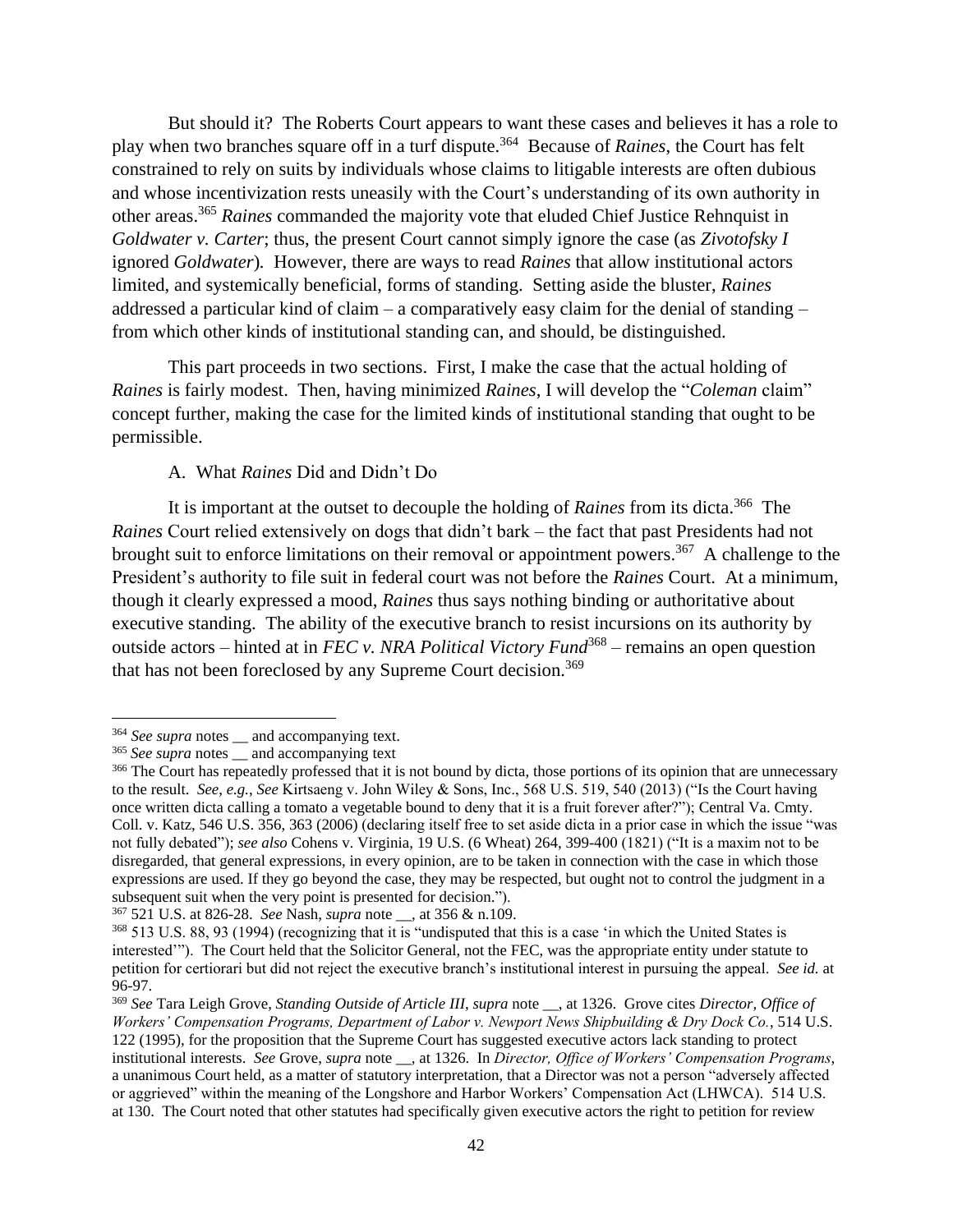Focusing in, then, on congressional standing, it is important to differentiate two kinds of claims – claims where the claimant asserts that his *own* chamber has inflicted institutional injury and claims where the claimant asserts that a *different* branch of government has inflicted an institutional injury. In the former situation, but not the latter, there are obvious mechanisms for self-help, and standing, indeed a role for the judiciary at all, is more problematic. <sup>370</sup> *Raines* confronted precisely this situation: a challenge by members of Congress to a statute on which they had just (unsuccessfully) voted.<sup>371</sup> Such a claim could never be conceptualized in *Coleman*  terms because by definition, the members' votes had counted. There simply were too few of them, and the members had in hand the ability to amend or repeal the statute upon convincing sufficient numbers of their colleagues.<sup>372</sup> Raines cited the self-help remedies the putative litigants possessed in support of its holding. <sup>373</sup> Again, *Raines* undeniably reflects a shut-it-down mood, but the sole claim before the Court, and thus the sole claim actually addressed, was an intra-chambers dispute, a congressional "own goal" that presented a straightforward case for denial of standing.<sup>374</sup> *Raines* did not confront claimed injury at the hands of another, overreaching branch.

*Raines* also did not say that *Coleman* claims could only be asserted by an entire legislative body, and *AIRC*<sup>375</sup> and *Virginia House of Delegates*<sup>376</sup> didn't either. Although the penultimate paragraph in *Raines* attached "some importance" to the fact that plaintiffs had not been authorized to represent their respective houses, the *Raines* Court did not connect this absence of authorization to the *Coleman* claim it had begrudgingly preserved six pages earlier in another section of the opinion.<sup>377</sup> Indeed, to do so, it would have had to overrule that portion of

and found the absence of similar language in the LHWCA dispositive. *See id.* The Court suggested that, in the absence of statutory authorization, an executive actor seeking to prevent impairment of a governmental interest might have standing when it had "an interest of an extraordinary nature, extraordinarily impaired." *Id.* I see the case as a statutory case first and foremost that actually leaves room for standing to pursue institutional harms (even without a statute) in extreme cases.

<sup>&</sup>lt;sup>370</sup> One could argue that legislation is always a self-help possibility, even when the harm comes from an external branch. Relegating Congress to legislative remedies to avoid institutional injury at the hands of an outside actor, though, ignores "the fact that 'the legislative route is arduous and time-consuming,' and that consequently, the right asserted may prove to be unenforceable as a practical matter." Note, *Congressional Access to the Federal Courts*, 90 HARV. L. REV. 1632, 1648 (1977) (quoting Kennedy v. Sampson, 511 F.2d 430, 435 n.17 (D.C. Cir. 1974)) (hereinafter, Note, *Congressional Access*); *see also* Stern, *supra* note \_\_, at 14 ("As a practical matter, the legislative tools theoretically available to counter executive inaction through the political process are likely to prove unavailing.").

<sup>371</sup> *See* 521 U.S. at 814.

<sup>&</sup>lt;sup>372</sup> See Hall, *supra* note , at 14 (observing that Congress had inflicted the injury upon itself and "plaintiffs' quarrel was with their colleagues").

<sup>373</sup> *See* 521 U.S. at 823.

<sup>&</sup>lt;sup>374</sup> Arguably, it was a clearer case for employing the D.C. Circuit's strategy of equitable abstention, but I take *Raines* on its terms. *Raines* came two years after *Wilton v. Seven Falls Co.*, in which a unanimous Court had underscored "the breadth of leeway" embedded in the Declaratory Judgment Act's "statutory commitment to discretion" that permitted just such abstention, 515 U.S. 277, 287 (1995), but the *Raines* Court did not consider that route.

<sup>375</sup> 135 S. Ct. 2052 (2015).

<sup>376</sup> 139 S. Ct. 1945 (2019).

<sup>&</sup>lt;sup>377</sup> *Id.* at 829. The Court dropped a cryptic footnote citing a decision that a single member of a school board lacked standing to appeal when the entire board had declined to do so, *see* Bender v. Williamsport Area Sch. Dist., 475 U.S.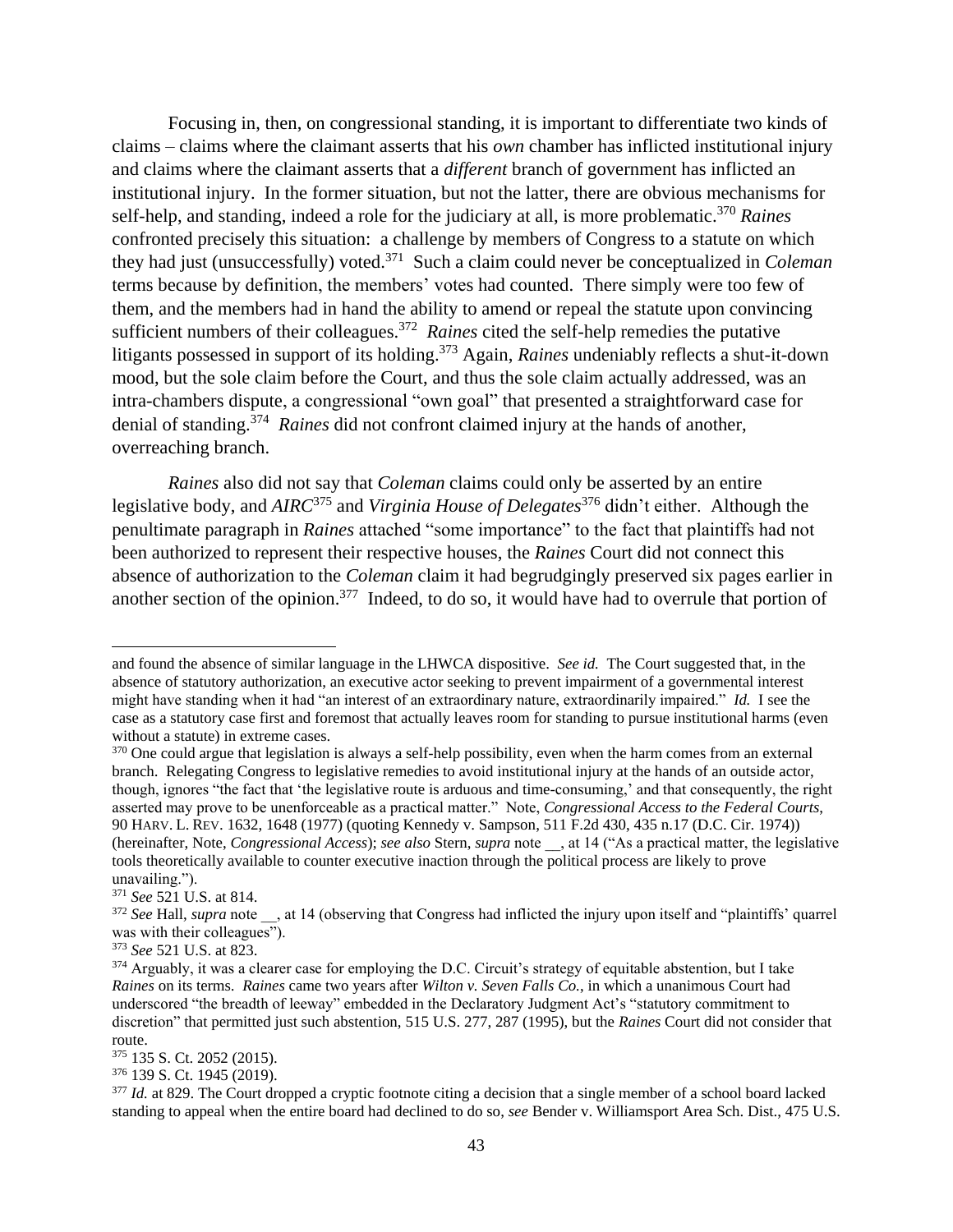*Coleman* permitting a subset of state senators to bring suit, something the *Raines* Court's approving reference to individual "legislators" in *Coleman* plainly refuted. <sup>378</sup> In *AIRC*, the Court found two bases to distinguish *Raines.* First, the entire Arizona legislature, rather than individual members, had brought suit, and second, the case presented a *Coleman* claim in that legislators, stripped of their ability to vote on districting, could claim practical nullification.<sup>379</sup> The Court did not suggest that *both* of these factors were necessary to confer standing.<sup>380</sup> The *Virginia House of Delegates* case did not involve a *Coleman* claim at all, a fact the Court emphasized. 381 Thus, in distinguishing the case from *AIRC* on the basis that only one chamber of the Virginia legislature had sought to appeal, the *Virginia House of Delegates* case did not suggest in any way that participation and authorization of both chambers is a necessary feature of a *Coleman* claim.

Finally, although the *Raines* Court made a footnoted suggestion that it might additionally be able to distinguish *Coleman*, which involved state legislators, because it did not raise the same separation-of-powers concerns, the Court stopped short of deciding the question.<sup>382</sup> *AIRC* likewise noted in a footnote that the case dealt with a state legislature, rather than Congress, as an additional point of distinction from *Raines*, but again it did not state that a *Coleman* claim lacked applicability to members of Congress.<sup>383</sup>

In *Raines*, then, the Court confronted a simple claim by a handful of individual members of Congress that the statute passed by their colleagues, on which they had just unsuccessfully voted "nay," was a flawed statute. Their suit transparently sought another bite at a political process that had worked, albeit one that had not ended as they wished.<sup>384</sup> The injury they posited, that the line item veto granted to the President trammeled on their institutional prerogatives,

<sup>534, 544</sup> (1985), and an 1892 decision in which the Court rejected a Congressman's challenge to internal House rules governing quorums, *see* United States v. Ballin, 144 U.S. 1, 7 (1892).

<sup>378</sup> *See* 521 U.S. at 823. *See also* Hall, *supra* note \_\_, at 22 ("*Coleman* held that nullification of a specific legislative vote could constitute an injury sufficient to confer standing on those *individual legislators* whose votes were nullified."). Hall finds in *Raines* the proposition that injuries to Congress's institutional prerogatives can be asserted by Congress itself but not by individual members, noting language that the *Raines* plaintiffs' injuries were "wholly abstract and *widely dispersed*." *See id.* (quoting *Raines*, 521 U.S. at 829-30) (emphasis added). To me, *Raines*' preservation of *Coleman*, a suit filed by individual members, suggests that the key point of emphasis was on the "abstract" nature of plaintiffs' claim of "dilution of institutional legislative power," in contrast to the comparatively concrete *Coleman* claim of vote nullification. *Raines*, 521 U.S. at 825-26. <sup>379</sup> 135 S. Ct. at 2664-65.

<sup>380</sup> Indeed, the *AIRC* Court expressly noted that only twenty of forty state senators had brought suit in *Coleman*. *See id.* at 2665. Hall has argued that, where the legislative prerogative belongs to an entire chamber, as it did in *AIRC*, only that chamber in its entirety should have standing to assert it. *See* Hall, *supra* note \_\_, at 28. I would submit that, where an entire chamber possesses a legislative prerogative, a majority of its members would likewise have standing, as a numerical majority has the power to act on behalf of that chamber. *See infra* notes and accompanying text.

<sup>381</sup> 139 S. Ct. at 1954.

<sup>382</sup> *See* 521 U.S. at 824 n.8. As noted, Judge McFadden recently picked up on this distinction. *See* U.S. House of Representatives v. Mnuchin, 379 F. Supp. 3d 8, 21 n.8 (D.D.C. 2019). Moreover, Justice Alito, joined by three colleagues, dissented in *Virginia House of Delegates* in part because "*Raines* rested heavily on federal separation-ofpowers concerns, which are notably absent here." 139 S. Ct. at 1958 (Alito, J., dissenting). <sup>383</sup> 135 S. Ct. 2652, 2665 n.12 (2015).

<sup>384</sup> This stratagem was reminiscent of that employed by Charles S. Fairchild, who having failed in his political effort to derail the Nineteenth Amendment, sought unsuccessfully to secure the same result by "indirection" in the federal courts. Fairchild v. Hughes, 258 U.S. 126, 130 (1922).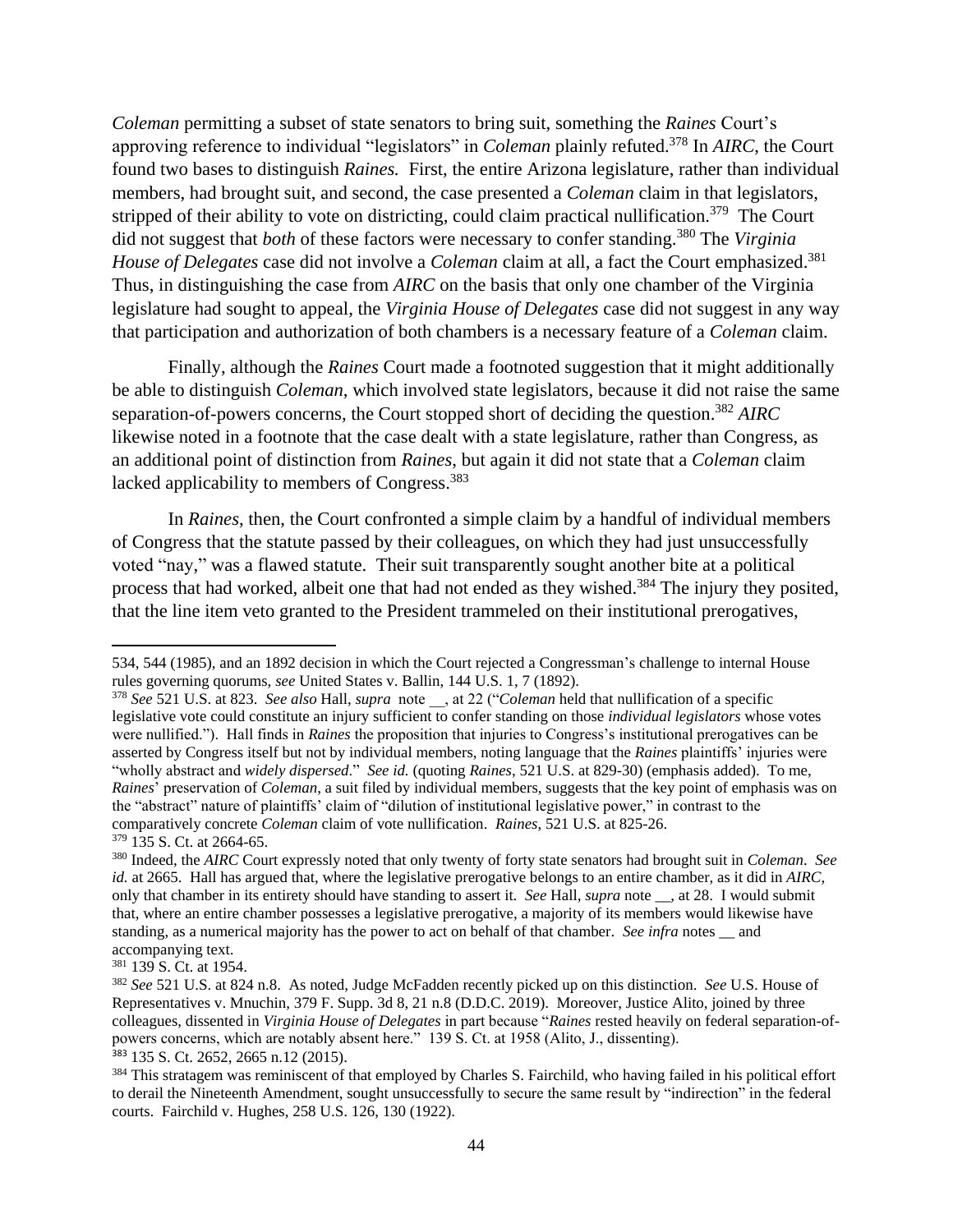diluting their power, was one inflicted by Congress itself. *Raines* begrudgingly left *Coleman* intact and did not circumscribe it to its state context; did not directly connect its preservation of *Coleman* to official authorization by the entire body; and did not say anything binding about standing of other institutional actors. Put simply, *Raines* left quite a bit of room.

B. Chiseling Out the *Coleman* Claim: What Claims Institutional Actors Ought to Be Able to Assert

Room, that is, for a properly-defined federal *Coleman* claim, which ought to have several distinguishing and limiting features drawn from existing precedent and a delimited *Raines*. The federal courts' role should not be to pretermit the political process, and this article does not contend that federal courts should be the place of first resort when coordinate branches overstep. Quite the contrary, the federal courts' role emerges out of necessity when dysfunction overtakes the process and opportunities for self-help and political resolution are not available, a principle reflected most recently in the Court's unflinching examination of a clash over the congressional subpoena power in *Trump v. Mazars*.<sup>385</sup> The first resort should always be the "tradition of negotiation and compromise" <sup>386</sup>; the problem, though, is that the tradition these days is increasingly honored in the breach.

The first thing a cognizable *Coleman* claim needs a proper target. Unlike in *Raines*, a *Coleman* claim must be asserted against a coordinate branch actor, against which the plaintiff presumptively has fewer avenues for self-help, rather than against the plaintiff's own branch. The suit itself may reflect the plaintiff's calculus that the branches are at a political impasse. The federal courts, in such circumstances, are not invited into an unseemly relitigation of a political battle properly waged in another arena; rather, they are asked to draw lines and ensure that each branch is respecting the separation-of-powers scheme anticipated by the framers. In such circumstances, the federal court, as in *Zivotofsky I*, is called upon for "careful examination of the textual, structural, and historical evidence" – that is to say, called to do court-like things.<sup>387</sup>

Second, a *Coleman* claim must plausibly demonstrate that the defendant actor has usurped an institutional prerogative that is constitutionally allocated to the plaintiff's office, overrunning boundaries and hindering the plaintiff's ability to perform as the Constitution anticipates. In *Coleman*, the tie-breaking actions of the lieutenant governor stripped votes that had already been cast of their effect.<sup>388</sup> Despite *Raines*' attempt to cabin *Coleman* to its precise factual context, the Court in *AIRC* made clear that "nullification" is a more capacious concept.<sup>389</sup> In *AIRC*, the state legislature challenged the legislative districting plan drawn by an independent redistricting commission, contending that the plan and the commission deprived the state

<sup>&</sup>lt;sup>385</sup> The Court in *Mazars* committed itself "to ensure that we not needlessly disturb 'the compromises and working arrangements'" that – at least in the past – characterized interaction between Congress and the Executive Branch. Trump v. Mazars USA LLP, [https://www.supremecourt.gov/opinions/19pdf/19-715\\_febh.pdf,](https://www.supremecourt.gov/opinions/19pdf/19-715_febh.pdf) slip op. at 11. <sup>386</sup> *Id.* at 10.

<sup>387</sup> *Zivotofsky I*, 132 S. Ct. 1421, 1430 (2012).

<sup>388</sup> *See* Coleman v. Miller, 307 U.S. 433, 438 (1939).

<sup>389</sup> 135 S. Ct. 2652, 2665 (2015).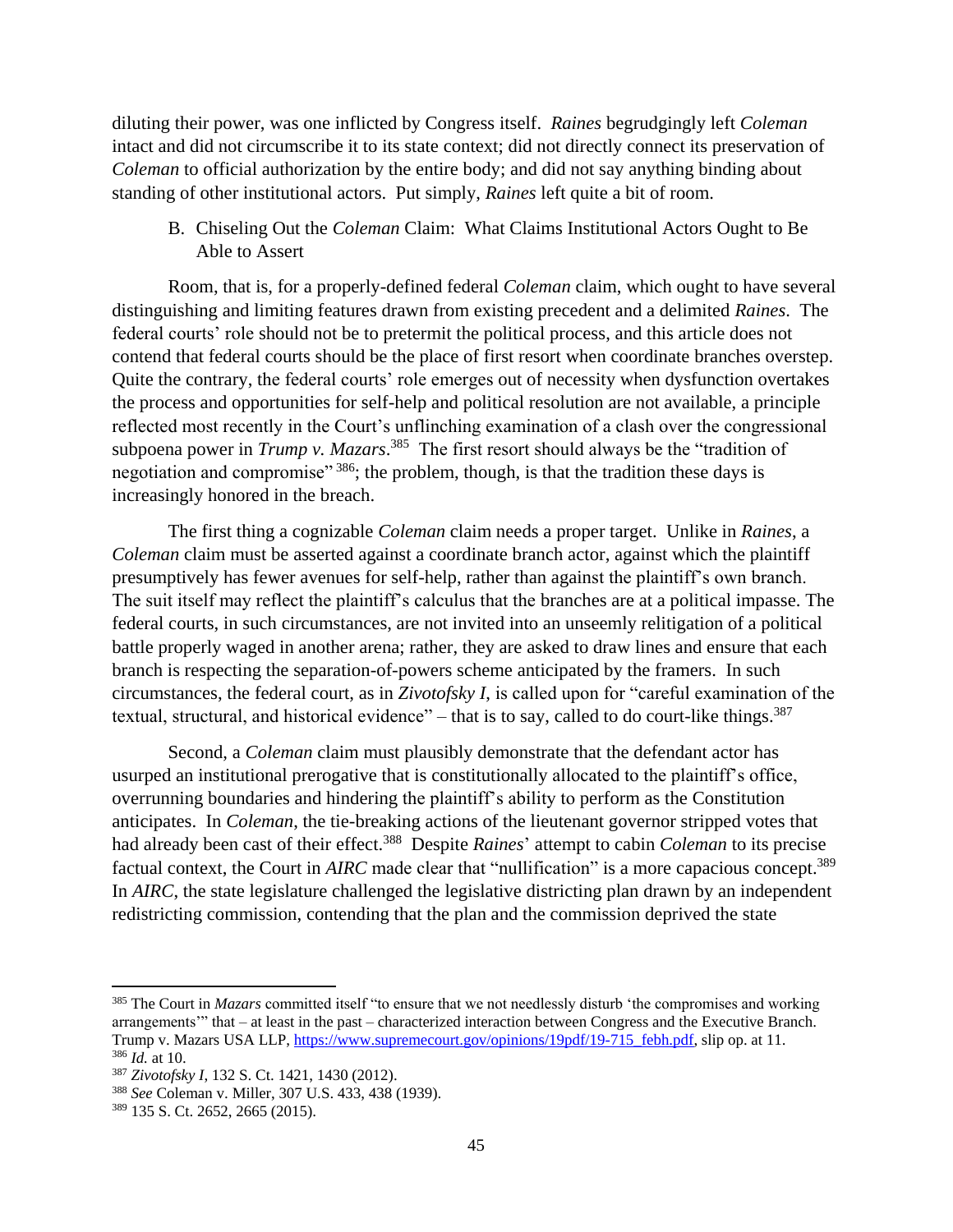legislature of its role in drawing legislative districts in violation of the Elections Clause.<sup>390</sup> The state legislature had neither voted on nor submitted its own plan.<sup>391</sup> The Court found *Coleman* sufficiently analogous because the scheme would nullify, "now or 'in the future,'" any role for the legislature in the redistricting process.<sup>392</sup> It was enough, in other words, that the legislature claimed its prescribed role in the process had been foreclosed; the Court did not need to see or count up actual, already-cast votes. Properly understood, the *Coleman* claim should encompass situations where an institutional actor constitutionally should have some role, and another branch deprives it of the opportunity to play it.

Third, while it is not necessary to a *Coleman* claim that the whole legislative body join the suit, the Court's precedents support the requirement that there should be a sufficient number of plaintiffs that their participation in the process (from which they were excluded) could have been outcome-determinative. Sound legal and prudential reasons support this limitation, without which the federal courts might become enmired in lawsuits filed by individual actors whose claims of injury are insufficiently concrete and for whom political remedies may still exist.<sup>393</sup> Importantly, requiring participation of an outcome-determinative group limits the Court's intercession to redressable conflicts. Again, the point of permitting institutional standing should be that the political process has broken down; one branch has precluded another from its participatory role and left the other with paltry means of self-help. Requiring sufficient plaintiffs to have changed the outcome comports with the instincts of the *Raines*, *AIRC*, and *Virginia House of Delegates* Courts that the endorsement of the official body matters at the margins. 394 However, though participation of the whole body in a lawsuit *suffices* to confer institutional standing, it is not necessary where an outcome-determinative voting bloc has joined, as *Coleman* itself illustrates. *Coleman* involved half of the state senate, all of whom had voted no, and their votes, without the participation of the lieutenant governor, "would have been decisive to defeat ratification."<sup>395</sup> Their claim, in other words, was that the outcome that would have obtained was distorted by the nullification. *AIRC* was a suit filed by the whole legislative body, but nothing in the Court's opinion precludes the inference that a majority of voting members of each house

<sup>390</sup> "The Times, Places and Manner of holding Elections for Senators and Representatives, shall be prescribed in each State by the Legislature thereof; but the Congress may at any time by Law make or alter such Regulations . . . ." U.S. CONST. Art. I, § 4, cl. 1.

<sup>391</sup> *See* 135 S. Ct. at 2663-64.

<sup>392</sup> *Id.* at 2665.

<sup>393</sup> *See* Note, *Congressional Access*, *supra* note \_\_, at 1649 (arguing that permitting a single legislator to go to the courts encourages bypass of the political process); Nash, *supra* note \_\_, at 333 (urging that legislative standing be limited to situations where plaintiffs represent enough legislators to affect the outcome to avoid "throw[ing] open the federal courthouse doors to legislators dissatisfied with particular political outcomes"). Thus, a suit like that brought in *Kennedy v. Sampson*, 511 F.2d 430 (D.C. Cir. 1974), in which a single Senator challenged the President's pocket veto of a law claiming diminution of the effectiveness of his vote, would not stand. In my view, the injury to the single Senator, as opposed to a voting majority, is too conjectural, as the same result could obtain even had the President acted properly. *See* Note, *Congressional Access*, *supra* note \_\_, at 1638 (noting "the problem of stating with particularity the injury suffered by the plaintiff").

<sup>394</sup> *See* Raines v. Byrd, 521 U.S. 811, 829 (1997); *AIRC*, 135 S. Ct. 2362, 2664 (2015); Virginia House of Delegates v. Bethune-Hill, 139 S. Ct. 1945, 1953-54 (2019).

<sup>395</sup> 307 U.S. at 438.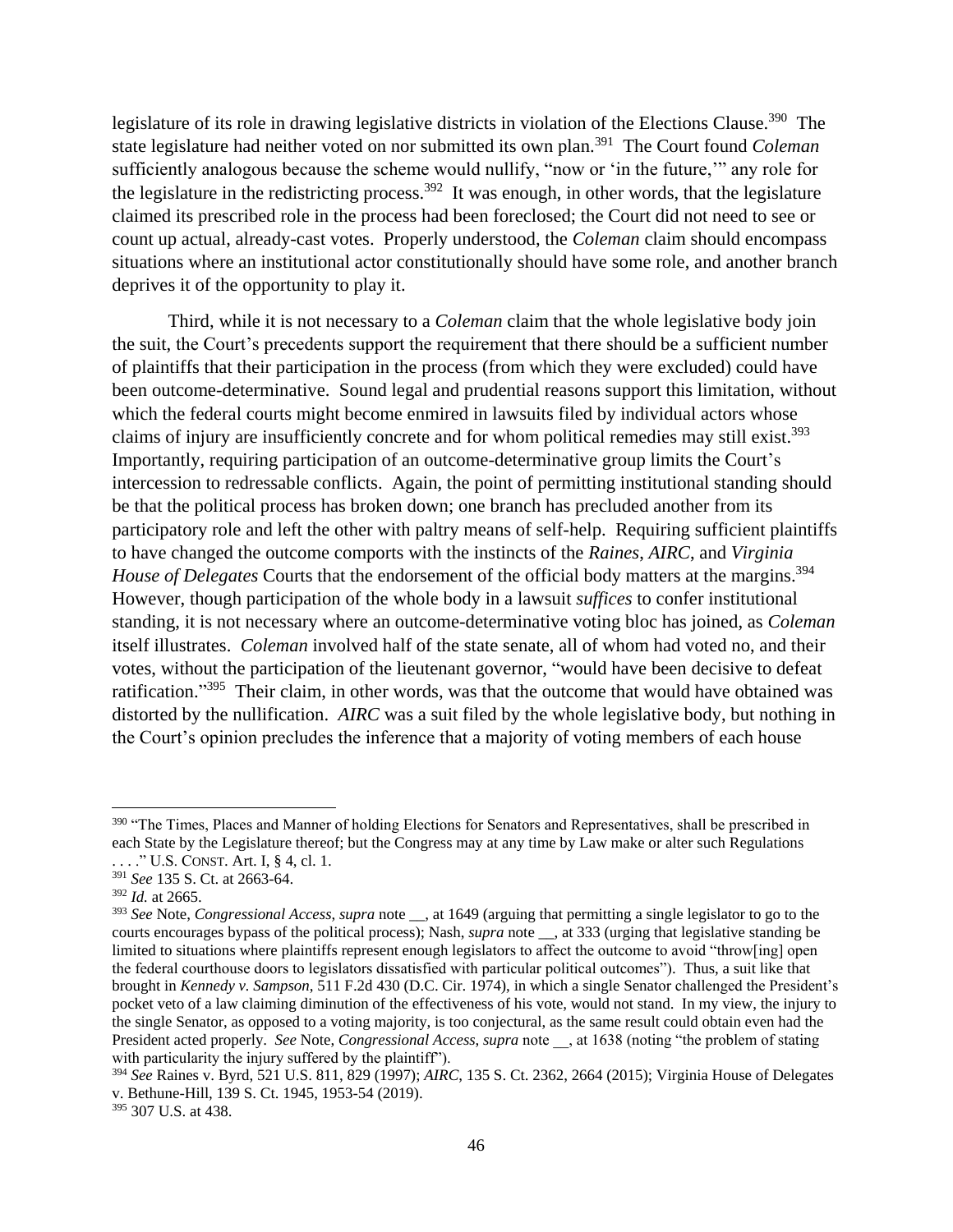could likewise have brought the suit, claiming their right to approve an alternative districting scheme, and thus the result of the process, was likewise distorted.<sup>396</sup>

 Examining the viability of a *Coleman* claim in the Emoluments Clause context makes it more concrete. In *Blumenthal v. Trump*, 172 members of the House and thirty members of the Senate claimed that the President's receipt of foreign emoluments without congressional consent violated the Constitution, injuring them in their institutional capacities by depriving them of their right to confer or withhold consent.<sup>397</sup> They had a proper target: Their quarrel was not with their own chamber; instead, they claimed that an outside actor, the President, was doing something he was powerless to do unless they had specifically authorized him to do it.<sup>398</sup> Like the injury in *AIRC*, their claim sounded in vote nullification; by failing to seek consent from Congress, the President had afforded its members no opportunity to vote on consent at all.<sup>399</sup> So far so good. However, while their target and their claim sounded in *Coleman* terms, the *Blumenthal* plaintiffs were insufficiently numerous. A majority of voters in both chambers would be required to approve an emolument via a joint resolution<sup>400</sup>; thus, a majority of voters in *either* chamber would have been sufficient to *withhold* approval of an emolument. Had a majority of the House signed onto the Complaint, standing would have been proper. However, with less than a majority from either chamber in the caption, and thus a majority in both chambers not participating in the lawsuit, the *Blumenthal* plaintiffs' vote nullification claim did not give rise to a tangibly disrupted outcome, thus defeating their claim to standing.

#### **CONCLUSION**

A rift amongst the justices as to the appropriate role for the federal judiciary in clashes between coordinate branches evaded repair in *Goldwater v. Carter*<sup>401</sup> and found seeming resolution in *Raines v. Byrd*. <sup>402</sup> In the Rehnquist era, the Court invoked separation-of-powers to keep itself largely sidelined and was content to leave Congress and the President to their political remedies. With *Zivotofsky I*<sup>403</sup>, the Roberts Court reasserted its role in patrolling the boundaries of coordinate branches' authority and checking them when they intrude upon each other's prerogatives. Reading the Constitution's text, drawing inferences from its structure, and considering historical context, the Court reasoned, are "what courts do," even when the questions are difficult and even when they trench on sensitive areas, like authority to conduct foreign

<sup>397</sup> *See See* Complaint, Blumenthal v. Trump, No. 17-cv-01154, ¶¶ 4-6 (D.D.C. filed June 14, 2017).

<sup>396</sup> *See* 135 S. Ct. at 2664-65. In Arizona, a bill passes by a simple majority in each chamber, after which it goes to the governor. *See* <https://libguides.law.asu.edu/ArizonaLaw/legislativeprocess> (last visited July 7, 2020).

<sup>398</sup> *See* Matthew I. Hall, *Who Has Standing to Sue the President Over Allegedly Unconstitutional Emoluments?*, 95 WASH. U. L. REV. 757, 770 (2017) (noting that in the Emoluments Clause context, inaction on the part of either chamber means consent is denied). Hall contends that the right to vote on emoluments is an individual prerogative and would permit standing to a single member. *See id.* at 771-72.

<sup>399</sup> *See id.* ¶ 3.

<sup>&</sup>lt;sup>400</sup> A joint resolution approving receipt of an emolument appears to be the historical mechanism by which Congress provided consent. *See, e.g.,* J. Res. No. 39, 54th Congress, 29 Stat. 759 (1896) (providing that President Benjamin Harrison "be, and he is hereby, authorized to accept certain medals presented to him by the Governments of Brazil and Spain during the term of his service as President of the United States").

<sup>401</sup> 444 U.S. 996 (1979).

<sup>402</sup> 521 U.S. 811 (1997).

<sup>403</sup> 566 U.S. 189 (2012).